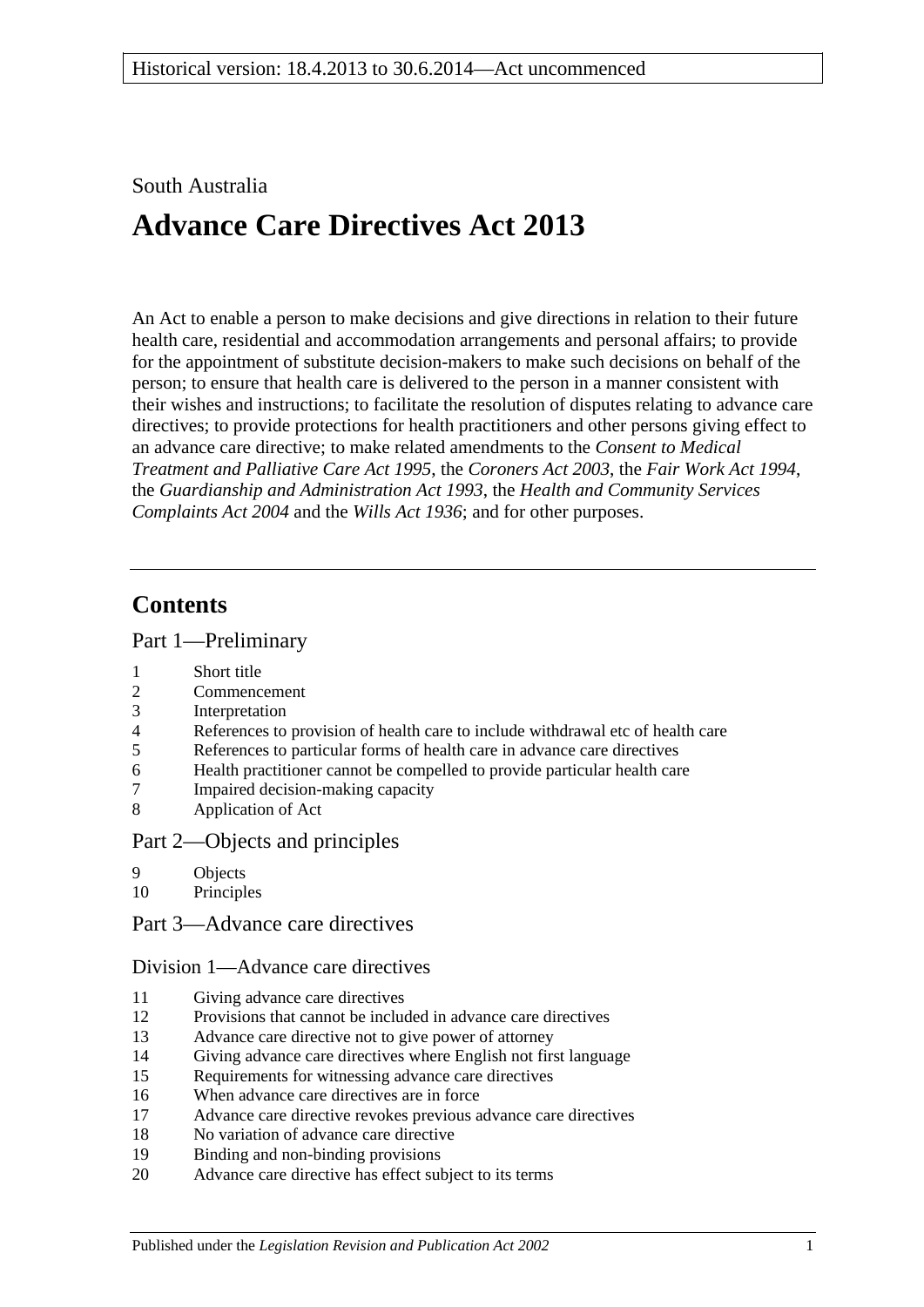### Division [2—Substitute decision-makers](#page-13-3)

- [Requirements in relation to appointment of substitute decision-makers](#page-13-4)<br>22 Substitute decision-makers jointly and severally empowered
- [Substitute decision-makers jointly and severally empowered](#page-14-0)
- [Powers of substitute decision-maker](#page-14-1)
- [Exercise of powers by substitute decision-maker](#page-14-2)
- [Substitute decision-maker to give notice of decisions](#page-15-0)
- [Substitute decision-maker may obtain advice](#page-15-1)
- [Substitute decision-maker may renounce appointment](#page-15-2)
- [Death of substitute decision-maker does not affect validity of advance care directive](#page-15-3)

### Division [3—Revoking advance care directives](#page-16-0)

Subdivision [1—Revoking advance care directive where person competent](#page-16-1)

[Revoking advance care directive where person competent](#page-16-2)

### Subdivision [2—Revoking advance care directive where person not competent](#page-16-3)

- [Application of Subdivision](#page-16-4)
- [Guardianship Board to be advised of wish for revocation](#page-16-5)
- [Revoking advance care directives where person not competent](#page-17-0)

## Part [4—Recognition of advance care directives from other jurisdictions](#page-18-0)

[Advance care directives from other jurisdictions](#page-18-1)

### Part [5—Giving effect to advance care directives](#page-18-2)

- [When things can happen under an advance care directive](#page-18-3)
- [Substitute decision-maker to give effect to advance care directive](#page-19-0)
- [Health practitioners to give effect to advance care directives](#page-19-1)
- [Conscientious objection](#page-20-0)
- [Consent etc taken to be that of person who gave advance care directive](#page-20-1)
- [Consent taken to be withdrawn in certain circumstances](#page-20-2)

## Part [6—Validity and limitation of liability](#page-21-0)

- [Presumption of validity](#page-21-1)
- [Protection from liability](#page-21-2)
- [Validity of acts etc under revoked or varied advance care directive](#page-21-3)

## Part [7—Dispute resolution, reviews and appeals](#page-21-4)

### Division [1—Preliminary](#page-21-5)

- [Interpretation](#page-21-6)
- [Application of Part](#page-22-0)

### Division [2—Resolution of disputes by Public Advocate](#page-22-1)

- [Resolution of disputes by Public Advocate](#page-22-2)
- [Public Advocate may refer matter to Guardianship Board](#page-23-0)

### Division [3—Resolution of disputes by Guardianship Board](#page-24-0)

- [Guardianship Board to give priority to wishes of person who gave advance care directive](#page-24-1)
- [Resolution of disputes by Guardianship Board](#page-24-2)
- [Guardianship Board may refer matter to Public Advocate](#page-25-0)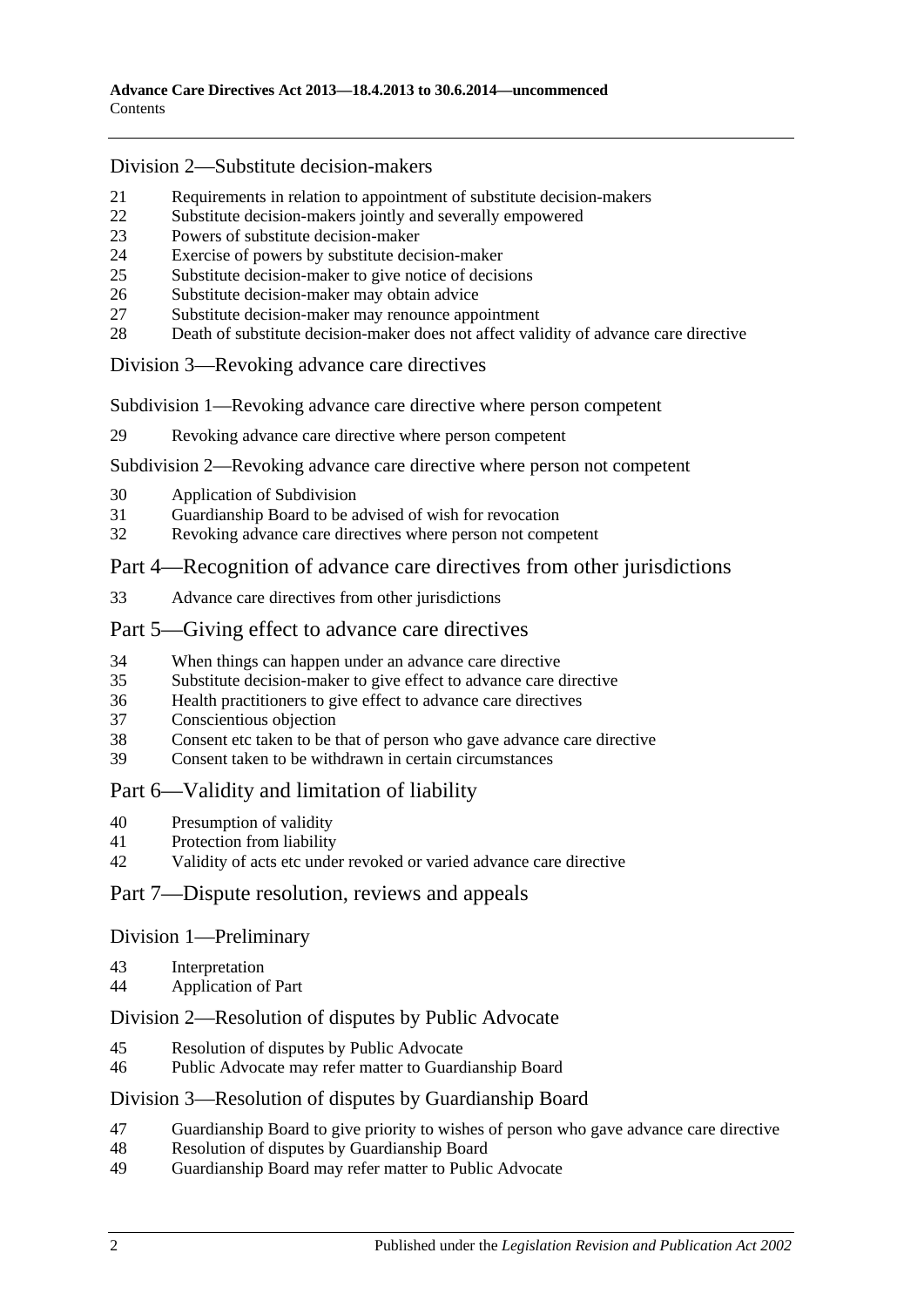- 50 [Failing to comply with direction of](#page-25-1) Guardianship Board
- 51 [Orders of Guardianship Board in relation to substitute decision-makers](#page-26-0)

### Division [4—Urgent review of decisions](#page-27-0)

- 52 [Urgent review by Supreme Court](#page-27-1)
- Division [5—Miscellaneous](#page-27-2)
- 53 [Question of law may be referred to Supreme Court](#page-27-3)
- 54 [Operation of orders pending appeal](#page-28-0)

### Part [8—Offences](#page-28-1)

- 55 [False or misleading statements](#page-28-2)
- 56 [Fraud, undue influence etc](#page-28-3)

### Part [9—Miscellaneous](#page-29-0)

- 57 [Giving notice to substitute decision-makers](#page-29-1)
- 58 [Prohibition of publication of reports of proceedings](#page-29-2)
- 59 [Service of documents](#page-29-3)
- 60 [Victimisation](#page-30-0)
- 61 [Confidentiality](#page-30-1)
- 62 [Review of Act](#page-31-0)
- 63 [Regulations](#page-31-1)

### Schedule [1—Related amendments and transitional provisions](#page-32-0)

### Part 1—Preliminary

1 [Amendment provisions](#page-32-1)

## Part 2—Amendment of *Consent to Medical Treatment and Palliative Care Act 1995*

- 2 [Amendment of section 3—Objects](#page-32-2)
- 3 [Amendment of section 4—Interpretation](#page-32-3)
- 4 [Insertion of sections 4A and 4B](#page-34-0)<br>4A References to provision of n
	- 4A References to provision of medical treatment etc to include withdrawal etc of medical treatment<br>4B Consent not required for withdrawal etc of medical treatment Consent not required for withdrawal etc of medical treatment
- 5 [Repeal of section 5](#page-34-1)
- 6 [Amendment of heading to Part 2](#page-34-2)
- 7 [Repeal of Part 2 Divisions 2 and 3](#page-34-3)
- 8 [Amendment of section 13—Emergency medical treatment](#page-34-4)
- 9 [Repeal of Part 2 Division 6](#page-36-0)
- 10 [Insertion of Part 2A](#page-36-1)

### Part 2A—Consent to medical treatment if person has impaired decision-making capacity

- 14 Interpretation<br>14A Application of
- 14A Application of Part<br>14R Consent of person r
- 14B Consent of person responsible for patient effective in certain circumstances<br>14C Person responsible for patient to make substituted decision
- 14C Person responsible for patient to make substituted decision<br>14D Person must not give consent unless authorised to do so
- Person must not give consent unless authorised to do so
- 11 [Amendment of section 17—The care of people who are dying](#page-40-0)<br>12 Insertion of Part 3A
- [Insertion of Part 3A](#page-40-1)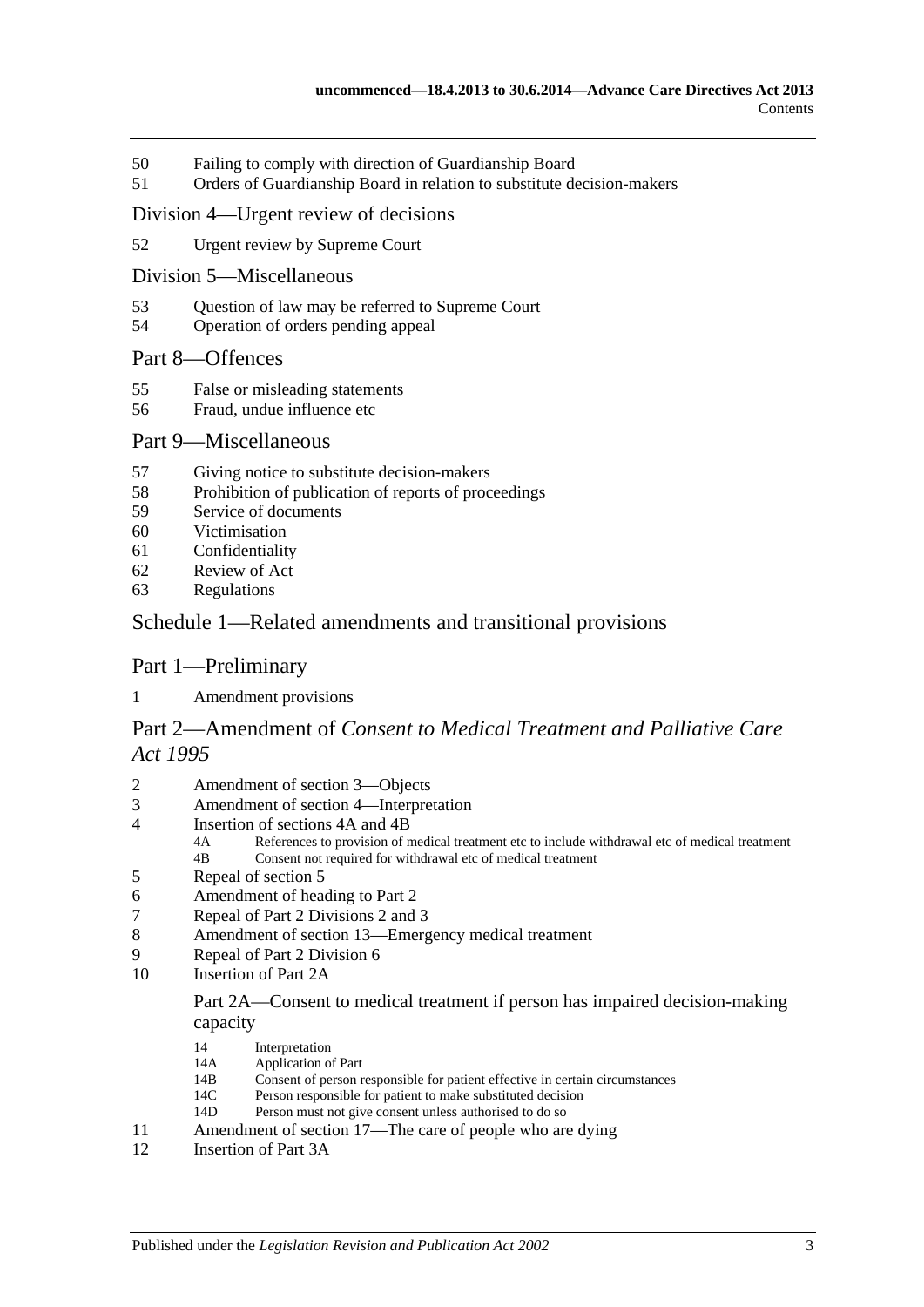#### Part 3A—Dispute resolution

|                                       | Division 1-Preliminary                                  |                                                                                                                                      |  |  |  |
|---------------------------------------|---------------------------------------------------------|--------------------------------------------------------------------------------------------------------------------------------------|--|--|--|
|                                       | 18A<br>18B                                              | Interpretation<br><b>Application of Part</b>                                                                                         |  |  |  |
|                                       | Division 2—Resolution of disputes by Public Advocate    |                                                                                                                                      |  |  |  |
|                                       | 18C<br>18D                                              | Resolution of disputes by Public Advocate<br>Public Advocate may refer matter to Guardianship Board                                  |  |  |  |
|                                       | Division 3—Resolution of disputes by Guardianship Board |                                                                                                                                      |  |  |  |
|                                       | 18E<br>18F<br>18G                                       | Resolution of disputes by Guardianship Board<br>Guardianship Board may refer matter to Public Advocate<br>Contravention of direction |  |  |  |
|                                       | Division 4—Miscellaneous                                |                                                                                                                                      |  |  |  |
| 13                                    | 18H<br>18I<br>19                                        | Question of law may be referred to Supreme Court<br>Operation of orders pending appeal<br>Substitution of section 19<br>Regulations  |  |  |  |
| Part 3—Amendment of Coroners Act 2003 |                                                         |                                                                                                                                      |  |  |  |

14 [Amendment of section 3—Interpretation](#page-46-0)

### Part 4—Amendment of *Fair Work Act 1994*

15 [Amendment of section 76—Negotiation of enterprise agreement](#page-46-1)

### Part 5—Amendment of *Guardianship and Administration Act 1993*

- 16 [Amendment of section 3—Interpretation](#page-46-2)
- 17 [Amendment of section 5—Principles to be observed](#page-48-0)
- 18 [Repeal of Part 3](#page-48-1)
- 19 [Amendment of section 28—Investigations by Public Advocate](#page-48-2)
- 20 [Amendment of section 29—Guardianship orders](#page-48-3)
- 21 [Insertion of section 31A](#page-48-4)<br>31A Guardian to give et
- Guardian to give effect to advance care directive
- 22 [Amendment of section 32—Special powers to place and detain certain persons](#page-49-0)
- 23 [Amendment of section 33—Applications under this Division](#page-50-0)
- 24 [Amendment of section 37—Applications under this Division](#page-50-1)<br>25 Amendment of heading to Part 5
- [Amendment of heading to Part 5](#page-50-2)
- 26 [Repeal of sections 58, 59 and 60](#page-50-3)
- 27 [Amendment of section 61—Prescribed treatment not to be carried out without Board's](#page-50-4)  [consent](#page-50-4)
- 28 [Repeal of section 79](#page-50-5)
- 29 [Repeal of Schedule](#page-50-6)

### Part 6—Amendment of *Health and Community Services Complaints Act 2004*

30 [Amendment of section 24—Who may complain](#page-50-7)

### Part 7—Amendment of *Wills Act 1936*

31 [Amendment of section 7—Will of person lacking testamentary capacity pursuant to](#page-51-0)  [permission of court](#page-51-0)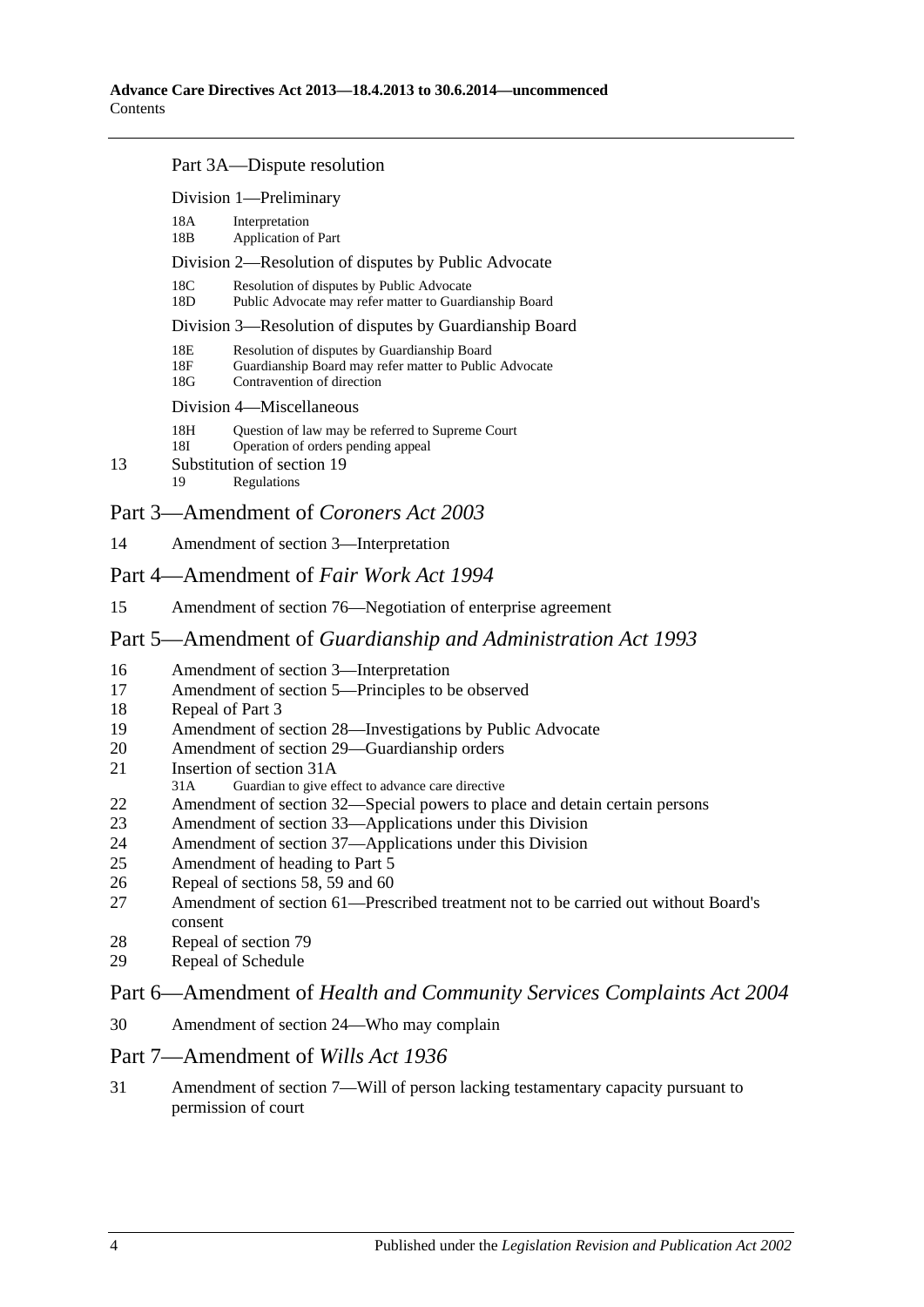## Part 8—Transitional provisions

| 32 | Transitional provisions relating to anticipatory directions under <i>Consent to Medical</i> |
|----|---------------------------------------------------------------------------------------------|
|    | <i>Treatment and Palliative Care Act 1995</i>                                               |

- 33 [Transitional provisions relating to medical agents under](#page-52-0) *Consent to Medical Treatment [and Palliative Care Act](#page-52-0) 1995*
- 34 [Transitional provisions relating to other instruments continued under](#page-52-1) *Consent to Medical [Treatment and Palliative Care Act](#page-52-1) 1995*
- 35 [Transitional provisions relating to enduring guardians under](#page-53-0) *Guardianship and [Administration Act](#page-53-0) 1993*
- 36 [Only 1 advance care directive to be created](#page-54-0)
- 37 [Disputes](#page-54-1)

[Legislative history](#page-55-0)

## <span id="page-4-0"></span>**The Parliament of South Australia enacts as follows:**

# **Part 1—Preliminary**

### <span id="page-4-1"></span>**1—Short title**

This Act may be cited as the *Advance Care Directives Act 2013*.

## <span id="page-4-2"></span>**2—Commencement**

This Act will come into operation on a day to be fixed by proclamation.

## <span id="page-4-4"></span><span id="page-4-3"></span>**3—Interpretation**

(1) In this Act, unless the contrary intention appears—

*advance care directive* means an advance care directive given under this Act that is in force (and includes, where the context requires, a reference to the advance care directive form in relation to a particular advance care directive);

*advance care directive form* means the form for giving advance care directives approved by the Minister from time to time and published in the Gazette;

*binding provision* of an advance care directive—see [section](#page-13-1) 19;

*Guardianship Board* means the Guardianship Board established under the *[Guardianship and Administration Act](http://www.legislation.sa.gov.au/index.aspx?action=legref&type=act&legtitle=Guardianship%20and%20Administration%20Act%201993) 1993*;

*health care* means any care, service, procedure or treatment (including medical treatment) provided by, or under the supervision of, a health practitioner for the purpose of diagnosing, maintaining or treating a physical or mental condition of a person;

**Note—**

See also [section](#page-5-0) 4.

*health practitioner* means a person who practises 1 or more of the following:

(a) a health profession (within the meaning of the *Health Practitioner Regulation National Law (South Australia)*);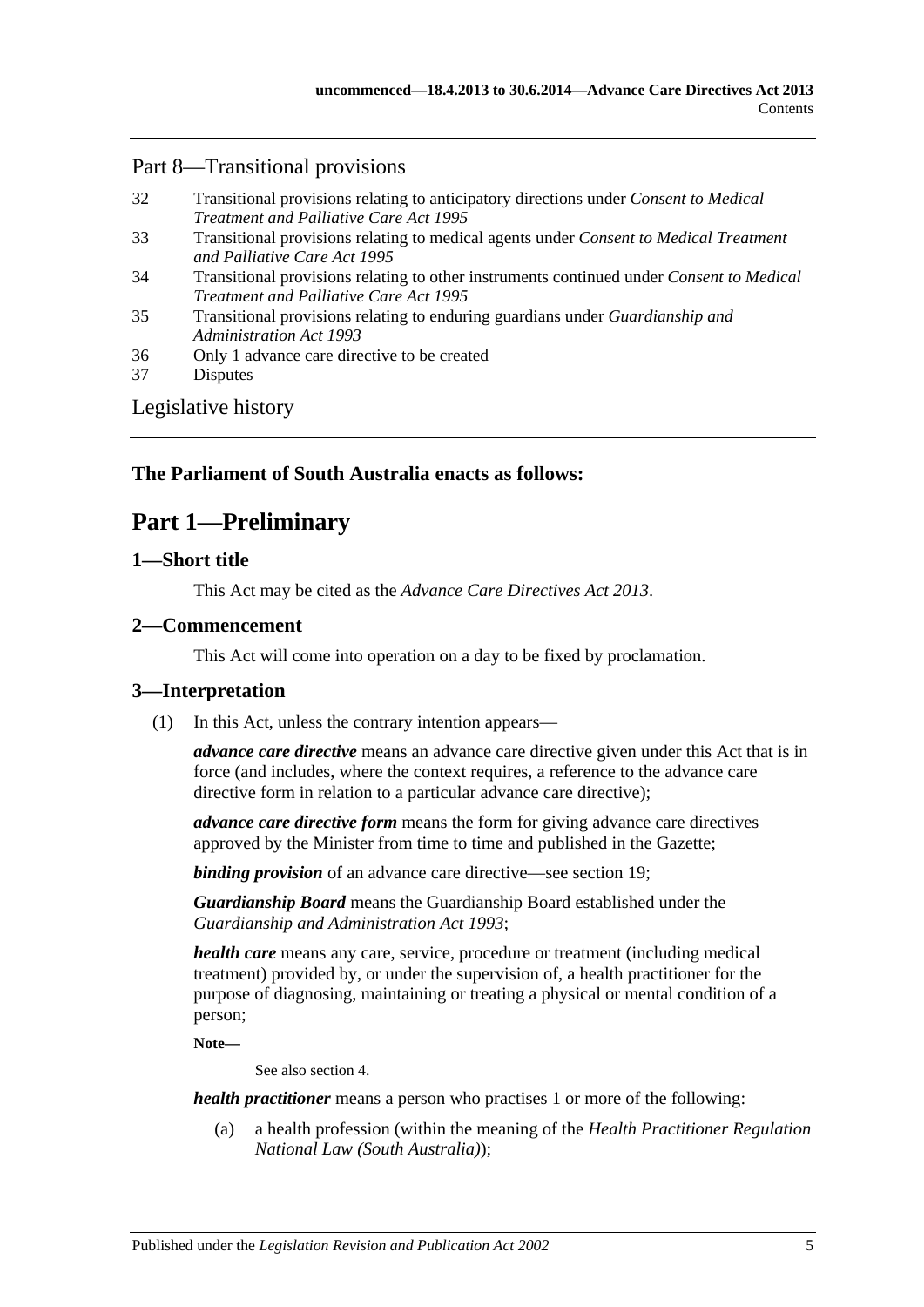(b) any other profession or practice declared by the regulations to be included in the ambit of this definition;

*impaired decision-making capacity*, in relation to a decision—see [section](#page-6-0) 7;

*life sustaining measures* has the same meaning as in the *[Consent to Medical](http://www.legislation.sa.gov.au/index.aspx?action=legref&type=act&legtitle=Consent%20to%20Medical%20Treatment%20and%20Palliative%20Care%20Act%201995)  [Treatment and Palliative Care Act](http://www.legislation.sa.gov.au/index.aspx?action=legref&type=act&legtitle=Consent%20to%20Medical%20Treatment%20and%20Palliative%20Care%20Act%201995) 1995*;

*medical practitioner* means a person registered under the *Health Practitioner Regulation National Law* to practise in the medical profession (other than as a student);

*medical treatment* means the provision by a medical practitioner of physical, surgical or psychological therapy to a person (including the provision of such therapy for the purposes of preventing disease, restoring or replacing bodily function in the face of disease or injury or improving comfort and quality of life) and includes the prescription or supply of drugs;

*non-binding provision*, of an advance care directive—see [section](#page-13-1) 19;

*Public Advocate* means the person holding or acting in the office of Public Advocate under the *[Guardianship and Administration Act](http://www.legislation.sa.gov.au/index.aspx?action=legref&type=act&legtitle=Guardianship%20and%20Administration%20Act%201993) 1993*;

*substitute decision-maker*, under a particular advance care directive, means a substitute decision-maker appointed under Part [3 Division](#page-13-3) 2 or [Part](#page-21-4) 7.

- (2) For the purposes of this Act, a reference to an act will be taken to include a reference to an attempt to do the act, and a refusal or omission to act.
- (3) For the purposes of this Act, a reference to a decision made by a substitute decision-maker appointed under an advance care directive will be taken to include a reference to an exercise of a power by the substitute decision-maker under the advance care directive.
- (4) For the purposes of this Act, a reference to a provision of an advance care directive will be taken to include a reference to a condition, instruction or direction of an advance care directive.

## <span id="page-5-0"></span>**4—References to provision of health care to include withdrawal etc of health care**

Unless the contrary intention appears, a reference in this Act to the provision of health care to a person will be taken to include a reference to the withdrawal, or withholding, of health care to the person (including, to avoid doubt, the withdrawal or withholding of life sustaining measures).

## <span id="page-5-1"></span>**5—References to particular forms of health care in advance care directives**

Subject to any provision of the advance care directive to the contrary, a reference in an advance care directive to particular health care will be taken to include a reference to any other health care that is of substantially the same kind, or that is only distinguishable on technical grounds not likely to be understood or appreciated by the person who gave the advance care directive.

## <span id="page-5-3"></span><span id="page-5-2"></span>**6—Health practitioner cannot be compelled to provide particular health care**

- (1) Nothing in this Act authorises the making of—
	- (a) a provision of an advance care directive; or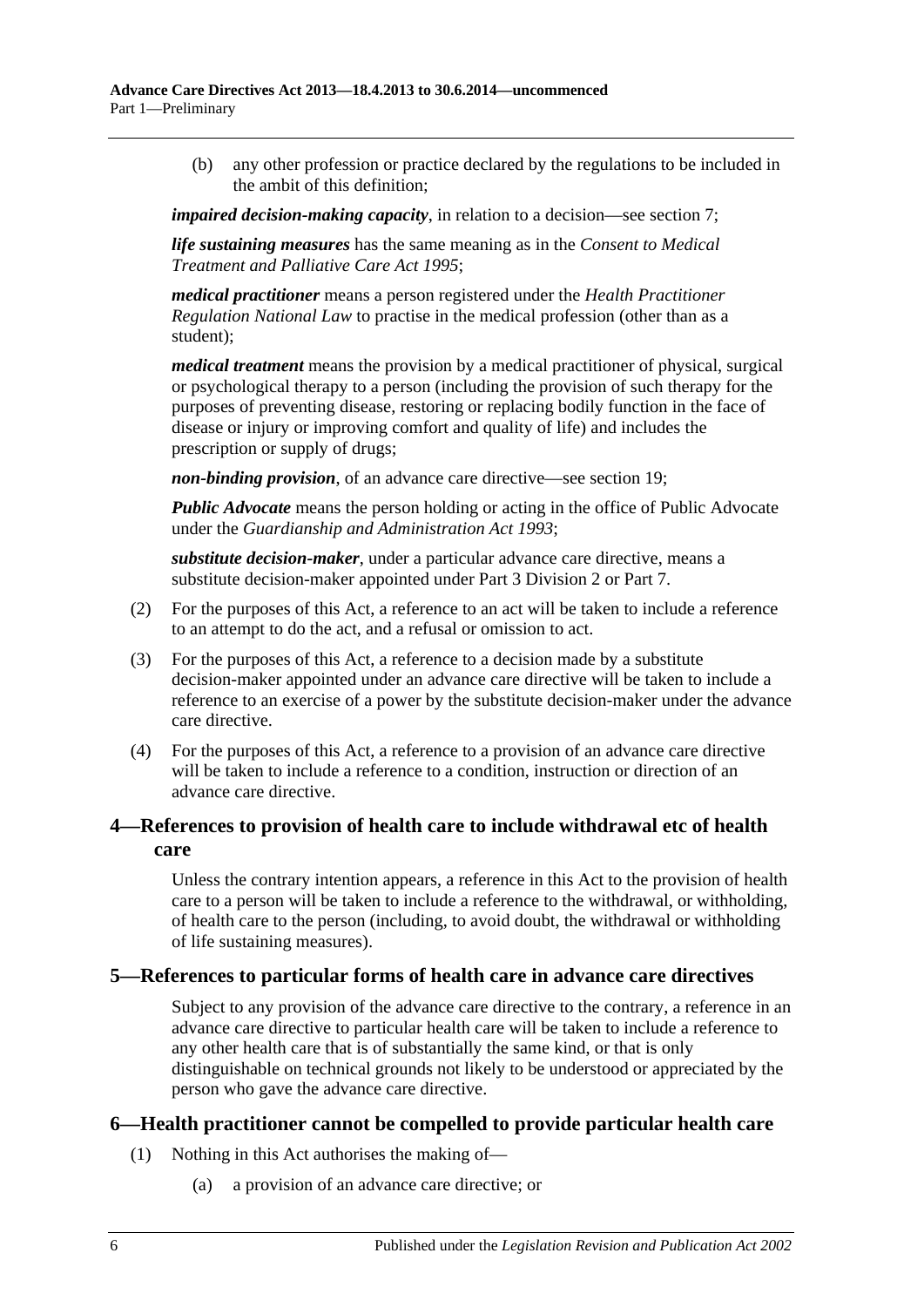- (b) a decision by a substitute decision-maker under an advance care directive; or
- (c) an order made under [Part](#page-21-4) 7,

that purports to compel a health practitioner to provide a particular form of health care to a person.

**Note—**

Whilst a person can indicate his or her wishes in respect of the health care he or she wishes to receive, ultimately the question of what form of health care should be provided to a patient is a matter for the health practitioner to decide (however, a person is entitled to refuse health care of any kind, or to require it to be stopped, including health care that saves or prolongs his or her life).

- (2) [Subsection](#page-5-3) (1) does not apply to health care comprising the withdrawal, or withholding, of health care to the person.
- (3) A provision of an advance care directive, a decision of a substitute decision-maker under an advance care directive or an order made under [Part](#page-21-4) 7 is, to the extent that it contravenes [subsection](#page-5-3) (1), void and of no effect.

### <span id="page-6-0"></span>**7—Impaired decision-making capacity**

- (1) For the purposes of this Act, a person will be taken to have impaired decision-making capacity in respect of a particular decision if—
	- (a) the person is not capable of—
		- (i) understanding any information that may be relevant to the decision (including information relating to the consequences of making a particular decision); or
		- (ii) retaining such information; or
		- (iii) using such information in the course of making the decision; or
		- (iv) communicating his or her decision in any manner; or
	- (b) the person has satisfied any requirement in an advance care directive given by the person that sets out when he or she is to be considered to have impaired decision-making capacity (however described) in respect of a decision of the relevant kind.
- (2) For the purposes of this Act—
	- (a) a person will not be taken to be incapable of understanding information merely because the person is not able to understand matters of a technical or trivial nature; and
	- (b) a person will not be taken to be incapable of retaining information merely because the person can only retain the information for a limited time; and
	- (c) a person may fluctuate between having impaired decision-making capacity and full decision-making capacity; and
	- (d) a person's decision-making capacity will not be taken to be impaired merely because a decision made by the person results, or may result, in an adverse outcome for the person.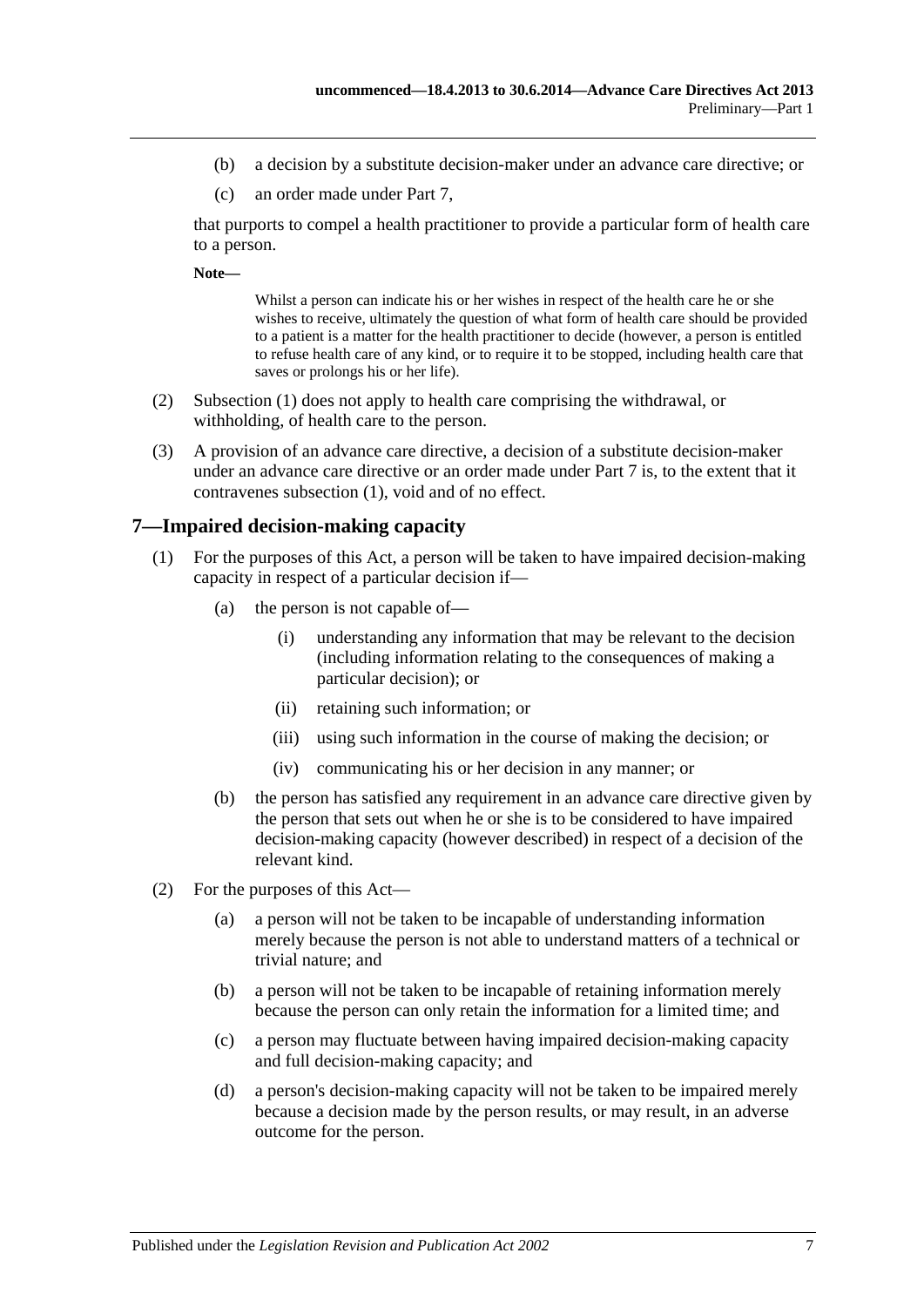## <span id="page-7-0"></span>**8—Application of Act**

This Act applies within the State, and outside of the State to the full extent of the extraterritorial power of the Parliament.

# <span id="page-7-1"></span>**Part 2—Objects and principles**

### <span id="page-7-2"></span>**9—Objects**

The objects of this Act include the following:

- (a) to enable competent adults to give directions about their future health care, residential and accommodation arrangements and personal affairs;
- (b) to enable competent adults to express their wishes and values in respect of health care, residential and accommodation arrangements and personal affairs, including by specifying outcomes or interventions that they wish to avoid;
- (c) to enable competent adults to allow decisions about their future health care, residential and accommodation arrangements and personal affairs to be made by another person on their behalf;
- (d) to ensure, as far as is reasonably practicable and appropriate, that health care that is provided to a person who has given an advance care directive accords with the person's directions, wishes and values;
- (e) to ensure that the directions, wishes and values of a person who has given an advance care directive are considered in dealing with the person's residential and accommodation arrangements and personal affairs;
- (f) to protect health practitioners and others giving effect to the directions, wishes and values of a person who has given an advance care directive;
- (g) to provide mechanisms for the resolution of disputes relating to decisions made on behalf of those who have given an advance care directive.

## <span id="page-7-3"></span>**10—Principles**

The following principles must be taken into account in connection with the administration, operation and enforcement of this Act (including, to avoid doubt, the resolution of disputes under [Part](#page-21-4) 7):

- (a) an advance care directive enables a competent adult to make decisions about his or her future health care, residential and accommodation arrangements and personal affairs either by stating their own wishes and instructions or through 1 or more substitute decision-makers;
- (b) a competent adult can decide what constitutes quality of life for him or her and can express that in advance in an advance care directive;
- (c) a person is, in the absence of evidence or a law of the State to the contrary, to be presumed to have full decision-making capacity in respect of decisions about his or her health care, residential and accommodation arrangements and personal affairs;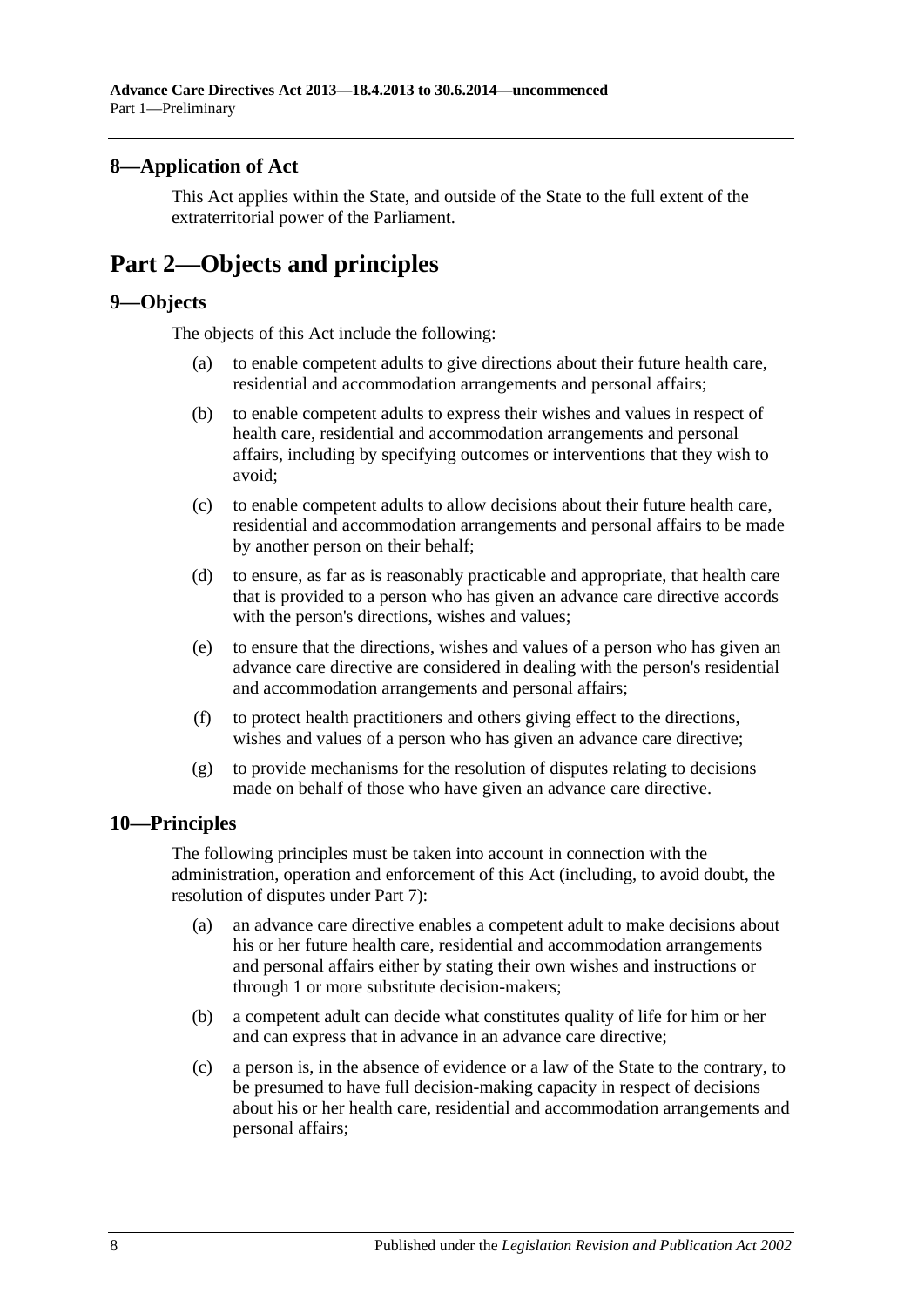- (d) a person must be allowed to make their own decisions about their health care, residential and accommodation arrangements and personal affairs to the extent that they are able, and be supported to enable them to make such decisions for as long as they can;
- (e) a person can exercise their autonomy by making self-determined decisions, delegating decision making to others, making collaborative decisions within a family or community, or a combination of any of these, according to a person's culture, background, history, spiritual or religious beliefs;
- (f) subject to this Act, an advance care directive, and each substitute decision-maker appointed under an advance care directive, has the same authority as the person who gave the advance care directive had when he or she had full decision-making capacity;
- (g) a decision made by a person on behalf of another in accordance with this Act—
	- (i) must, as far as is reasonably practicable, reflect the decision that the person would have made in the circumstances; and
	- (ii) must, in the absence of any specific instructions or expressed views of the person, be consistent with the proper care of the person and the protection of his or her interests; and
	- (iii) must not, as far as is reasonably practicable, restrict the basic rights and freedoms of the person;
- (h) in the event of a dispute arising in relation to an advance care directive, the wishes (whether expressed or implied) of the person who gave the advance care directive are of paramount importance and should, insofar as is reasonably practicable, be given effect;
- (i) subject to this Act, in determining the wishes of a person who gave an advance care directive in relation to a particular matter, consideration may be given to—
	- (i) any past wishes expressed by the person in relation to the matter; and
	- (ii) the person's values as displayed or expressed during the whole or any part of his or her life; and
	- (iii) any other matter that is relevant in determining the wishes of the person in relation to the matter.

# <span id="page-8-1"></span><span id="page-8-0"></span>**Part 3—Advance care directives**

## **Division 1—Advance care directives**

## <span id="page-8-2"></span>**11—Giving advance care directives**

- (1) A competent adult may give an advance care directive if he or she—
	- (a) understands what an advance care directive is; and
	- (b) understands the consequences of giving an advance care directive.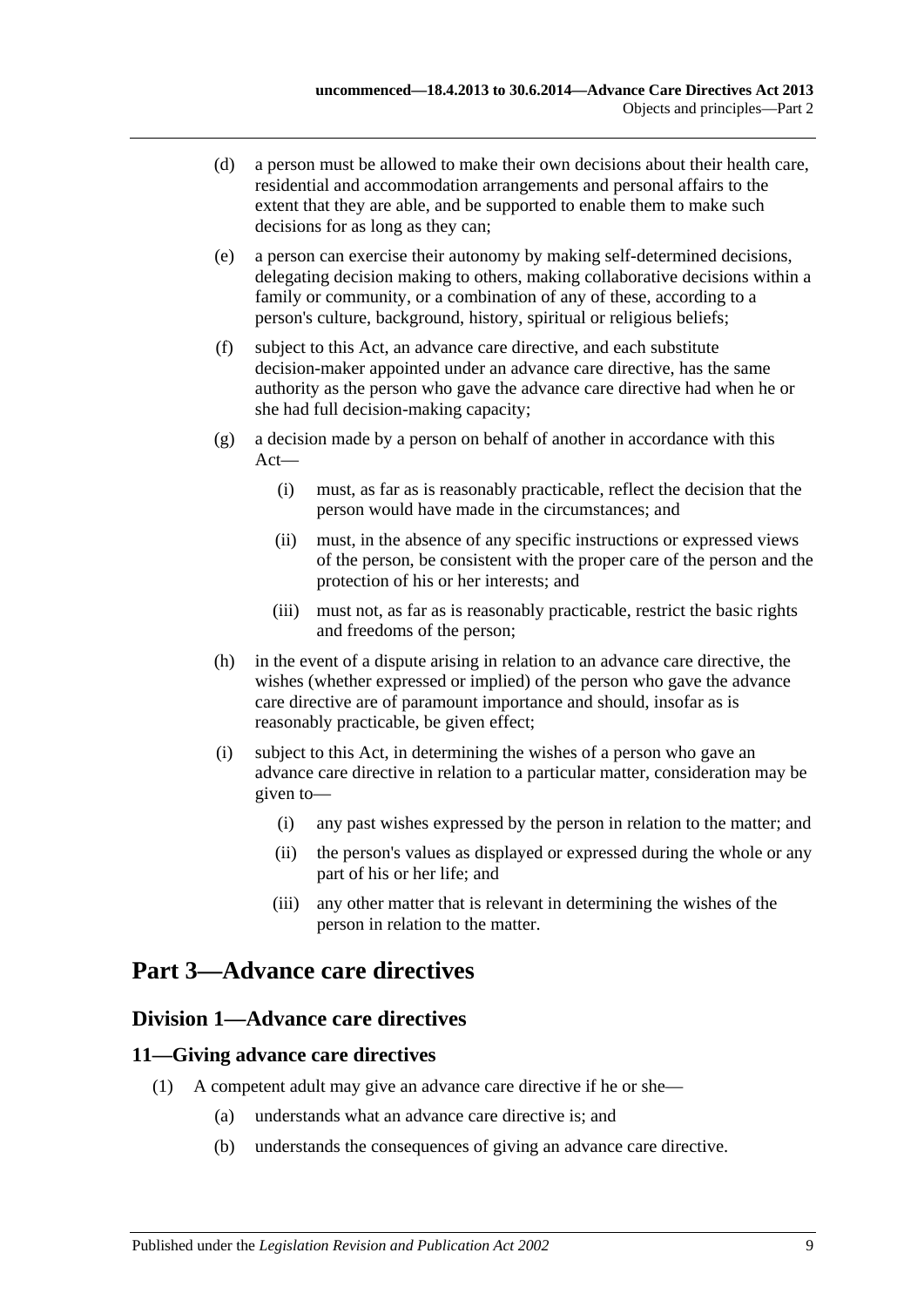- (2) Subject to this section, a person gives an advance care directive by—
	- (a) completing any relevant sections of an advance care directive form in accordance with this Act and any instructions contained on that form, or causing any relevant sections to be so completed; and

**Note—**

An advance care directive form must be the approved form—see the definition of *advance care directive form* i[n section](#page-4-4) 3(1).

- (b) having the completed advance care directive form witnessed in accordance with this Act; and
- (c) complying with any other requirements set out in the regulations in relation to giving advance care directives.
- (3) Subject to this Act, an advance care directive can make such provision relating to the future health care, residential and accommodation matters and personal affairs of the person giving the advance care directive as he or she thinks fit.
- (4) Nothing in this Act authorises a person to give an advance care directive for or on behalf of another person.

**Note—**

A parent, for example, cannot give an advance care directive on behalf of his or her child.

- (5) An advance care directive, or a provision of an advance care directive, is not invalid merely because—
	- (a) the person giving the advance care directive did not complete a particular section of the advance care directive form (other than a section specified in an instruction on the form as being a section that must be completed); or
	- (b) the person giving the advance care directive did not appoint a substitute decision-maker; or
	- (c) the person giving the advance care directive was not fully informed in relation to each medical condition, or any other circumstance, to which the advance care directive relates; or
	- (d) the person giving the advance care directive did not seek legal or other professional advice in relation to the advance care directive; or
	- (e) the advance care directive contains a minor error (being an error that does not affect the ability to understand the wishes and instructions of the person who gave the advance care directive); or

**Note—**

The type of error contemplated by this paragraph includes a misspelling or obsolete reference.

- (f) instructions in the advance care directive are expressed in informal language rather than medical or technical terminology; or
- (g) the person giving the advance care directive expressed their wishes in general terms rather than specific instructions, or that his or her wishes in relation to a particular matter need to be inferred from the advance care directive; or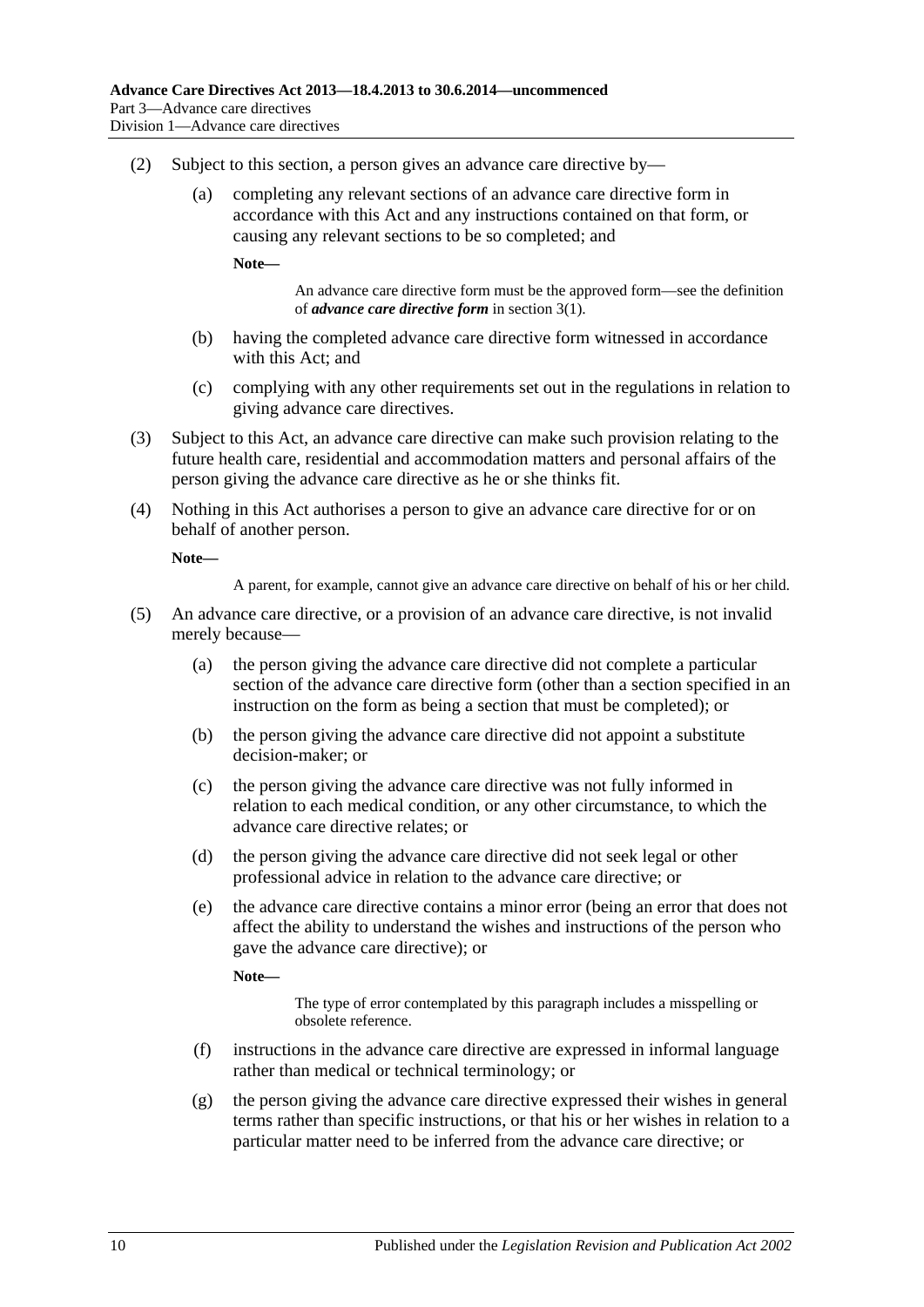(h) instructions in the advance care directive are based solely on religious, moral or social grounds.

## <span id="page-10-2"></span><span id="page-10-0"></span>**12—Provisions that cannot be included in advance care directives**

- (1) Subject to this Act, an advance care directive cannot make provisions of the following kinds:
	- (a) a provision—
		- (i) that is unlawful; or
		- (ii) that would require an unlawful act to be performed; or

### **Example—**

An example of such a provision would be a request for euthanasia.

- (iii) that would, if given effect, cause a health practitioner or other person to contravene a professional standard or code of conduct (however described) applying to the health practitioner or person;
- <span id="page-10-3"></span>(b) a provision that comprises a refusal of mandatory medical treatment;
- (c) any other provision of a kind declared by the regulations to be within the ambit of this section.
- (2) For the purposes of [subsection](#page-10-2) (1), a reference to a professional standard or code of conduct does not include a reference to a standard or code of conduct prepared by or on behalf of a hospital, clinic, hospice, nursing home or any other place at which health care is provided to a person that regulates the provision of health care or other services at that place.
- (3) A provision of an advance care directive that contravenes [subsection](#page-10-2) (1) is, to the extent of the contravention, void and of no effect.
- (4) In this section—

### *mandatory medical treatment* means—

- (a) medical treatment ordered under a community treatment order or an inpatient treatment order under the *[Mental Health Act](http://www.legislation.sa.gov.au/index.aspx?action=legref&type=act&legtitle=Mental%20Health%20Act%202009) 2009*; or
- (b) any other medical treatment of a kind prescribed by regulations for the purposes of this definition.

## <span id="page-10-1"></span>**13—Advance care directive not to give power of attorney**

(1) Nothing in this Act authorises an advance care directive to have the effect of giving a power of attorney.

**Note—**

A power of attorney under the *[Powers of Attorney and Agency Act](http://www.legislation.sa.gov.au/index.aspx?action=legref&type=act&legtitle=Powers%20of%20Attorney%20and%20Agency%20Act%201984) 1984* is required if the substitute decision-maker is to deal with the financial and legal affairs of the person giving the advance care directive.

(2) A provision of an advance care directive that purports to give a power of attorney is void and of no effect.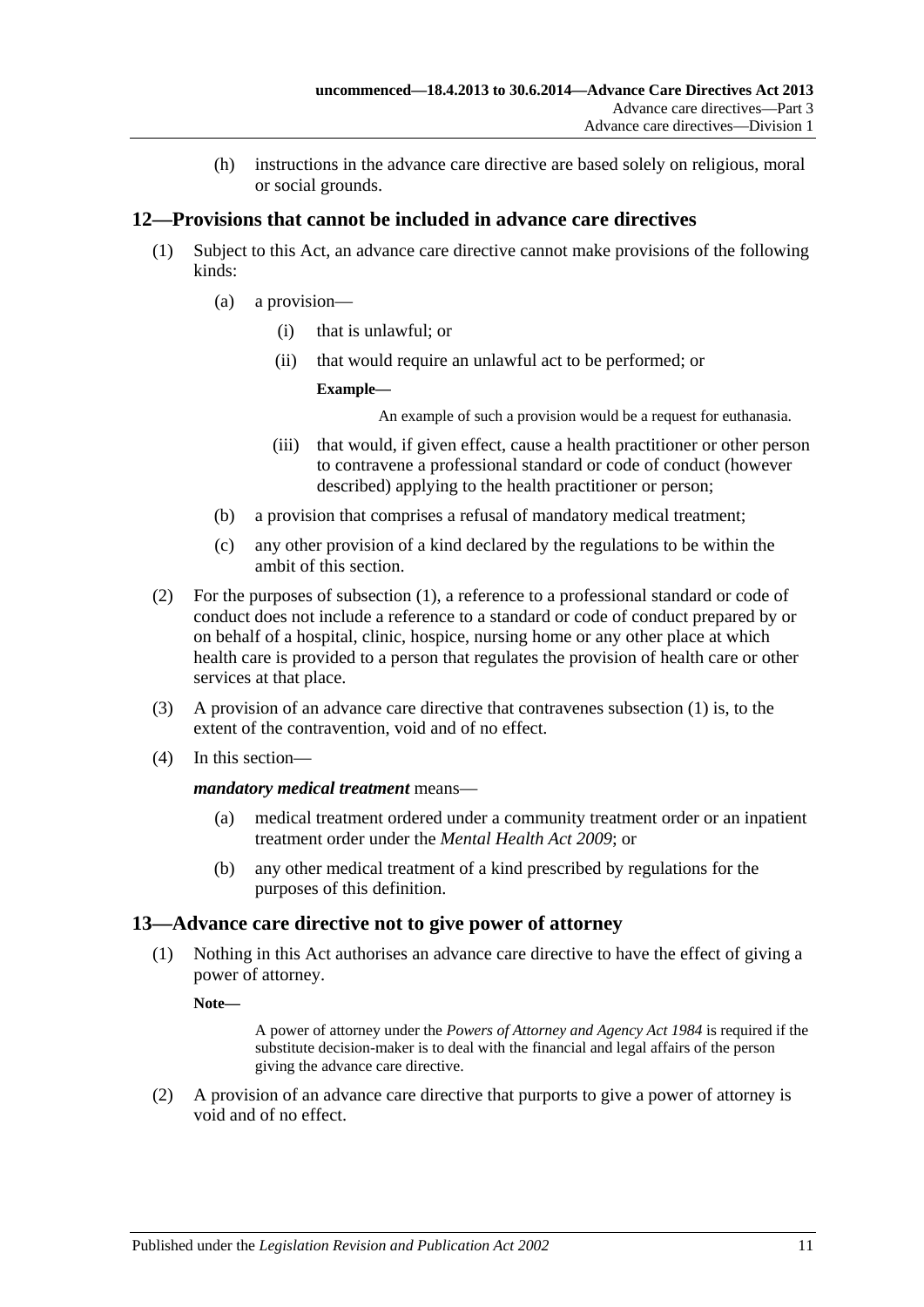### <span id="page-11-0"></span>**14—Giving advance care directives where English not first language**

- (1) The following provisions apply where a person for whom English is not his or her first language wishes to give an advance care directive:
	- (a) the advance care directive may be given with the assistance of an interpreter in relation to a language in which the person is fluent (the *interpreter*);
	- (b) any information required under this Act to be given to the person in relation to the advance care directive must be given to the person through the interpreter;
	- (c) the advance care directive form must be completed in English;
	- (d) the interpreter must complete the relevant section of the advance care directive form certifying that—
		- (i) in his or her opinion, any information required under this Act to be given to the person giving the advance care directive was given to, and appeared to be understood by, the person; and
		- (ii) the information recorded in the advance care directive form accurately reproduces in English the original information and instructions of the person provided in the course of giving the advance care directive;
	- (e) if an advance care directive form is completed in accordance with this section, the advance care directive will, for the purposes of this Act, be taken to have been given by the person.
- (2) Nothing in this section prevents a person who is a suitable witness in relation to a particular advance care directive from being an interpreter under this section.

### <span id="page-11-1"></span>**15—Requirements for witnessing advance care directives**

- (1) An advance care directive will only be taken to have been witnessed in accordance with this Act if—
	- (a) the advance care directive form is witnessed by a suitable witness in accordance with the regulations; and
	- (b) the suitable witness completes the appropriate parts of the advance care directive form certifying that—
		- (i) he or she gave to the person giving the advance care directive any information required by the regulations for the purposes of this section; and
		- (ii) he or she explained to the person giving the advance care directive the legal effects of giving an advance care directive of the kind proposed; and
		- (iii) in his or her opinion, the person giving the advance care directive appeared to understand the information and explanation given to him or her by the suitable witness under this paragraph; and
		- (iv) in his or her opinion, the person giving the advance care directive did not appear to be acting under any form of duress or coercion; and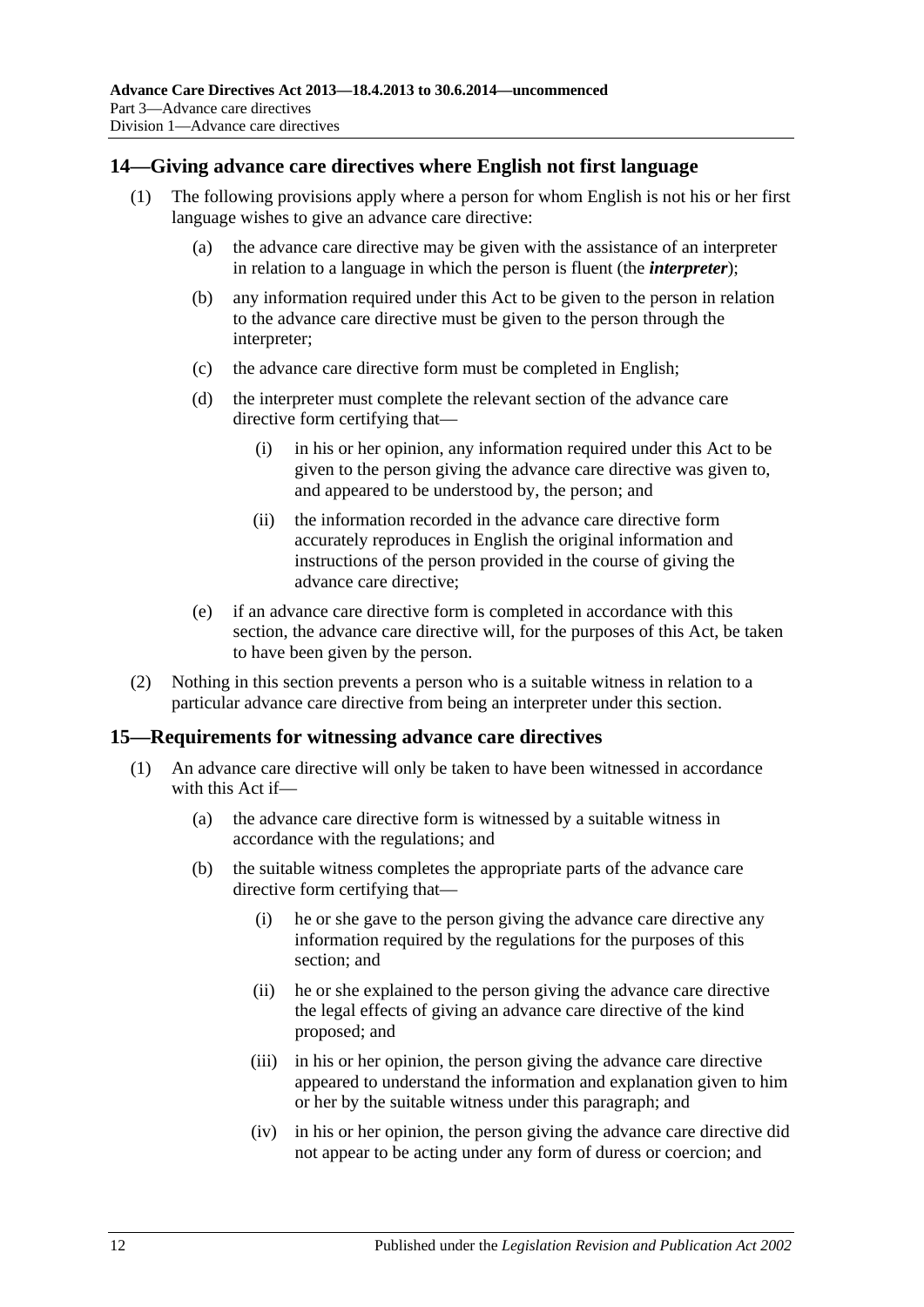- (c) any other requirements set out in the regulations in relation to the witnessing of advance care directives have been complied with.
- (2) However, a person cannot be a suitable witness in relation to a particular advance care directive—
	- (a) if he or she is appointed under the advance care directive as a substitute decision-maker; or
	- (b) if he or she has a direct or indirect interest in the estate of the person giving the advance care directive (whether as a beneficiary of the person's will or otherwise); or
	- (c) if he or she is a health practitioner who is responsible (whether solely or with others) for the health care of the person giving the advance care directive; or
	- (d) if he or she occupies a position of authority in a hospital, hospice, nursing home or other facility at which the person giving the advance care directive resides; or
	- (e) in any other circumstances set out in the regulations in which a person cannot be a suitable witness in relation to a particular advance care directive.
- (3) For the purposes of this section, a reference to duress or coercion in relation to a person giving an advance care directive includes a reference to duress or coercion due solely to a perception or mistake on the part of the person.
- (4) In this section—

*suitable witness* means a person, or a class of persons, who satisfies any requirements prescribed by the regulations for the purposes of this definition.

## <span id="page-12-0"></span>**16—When advance care directives are in force**

- (1) An advance care directive will be taken to be in force from the time that the advance care directive is witnessed in accordance with this Act.
- (2) Subject to this Act, an advance care directive remains in force—
	- $(a)$
- (i) if an expiry date is specified in the advance care directive—until that day; or
- (ii) if no expiry date is specified in the advance care directive—until it is revoked in accordance with this Act; or
- (b) until the death of the person who gave the advance care directive,

whichever occurs first.

## <span id="page-12-1"></span>**17—Advance care directive revokes previous advance care directives**

- (1) Subject to this Act, if a person gives an advance care directive, any previous advance care directives given by the person are revoked.
- (2) A revocation of a previous advance care directive will be taken to have occurred at the time the later advance care directive is taken to be in force.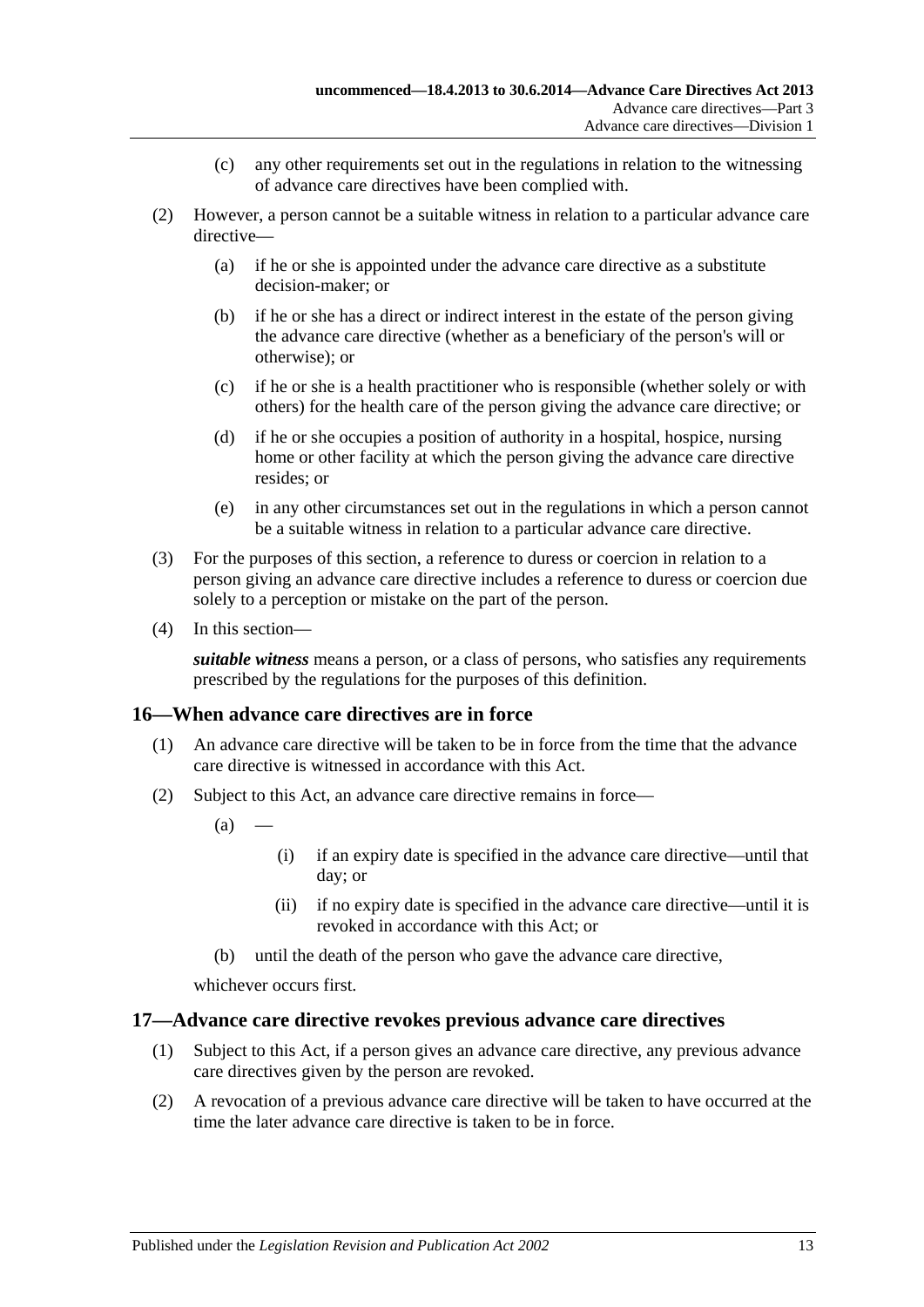### <span id="page-13-0"></span>**18—No variation of advance care directive**

Subject to this Act, an advance care directive cannot be varied.

**Note—**

If a person wishes to vary the terms of his or her advance care directive, he or she must prepare a new one in accordance with this Act. However, only a competent adult can give an advance care directive—see [section](#page-8-2) 11.

There is, however, capacity for the Guardianship Board to vary an advance care directive by appointing another substitute decision-maker in certain circumstances—se[e Part](#page-24-0) 7 [Division](#page-24-0) 3.

### <span id="page-13-1"></span>**19—Binding and non-binding provisions**

(1) Subject to this section, a provision of an advance care directive comprising a refusal of particular health care (whether express or implied) will, for the purposes of this Act, be taken to be a *binding provision*.

**Note—**

Certain provisions of an advance care directive refusing some forms of mandatory medical treatment are void—see section [12\(1\)\(b\).](#page-10-3)

- (2) If a binding provision of an advance care directive is expressed to apply, or to be binding, only in specified circumstances, the provision will be taken to be a binding provision only in respect of those circumstances.
- (3) All other provisions of an advance care directive are *non-binding provisions*.

### <span id="page-13-2"></span>**20—Advance care directive has effect subject to its terms**

Subject to this Act, and to any other Act or law, an advance care directive has effect according to its terms.

## <span id="page-13-3"></span>**Division 2—Substitute decision-makers**

### <span id="page-13-4"></span>**21—Requirements in relation to appointment of substitute decision-makers**

(1) Subject to this Act, a person giving an advance care directive may appoint 1 or more adults to be substitute decision-makers in respect of the advance care directive.

**Note—**

Nothing in this Act requires a substitute decision-maker to be appointed under an advance care directive—a person may choose simply to give instructions in his or her advance care directive.

- <span id="page-13-5"></span>(2) However, the following persons cannot be appointed or act as a substitute decision-maker in relation to a particular advance care directive:
	- (a) a person who is not competent;
	- (b) a health practitioner who is responsible (whether solely or with others) for the health care of the person giving the advance care directive;
	- (c) a paid carer of the person giving the advance care directive;
	- (d) any other person of a class prescribed by the regulations for the purposes of this section.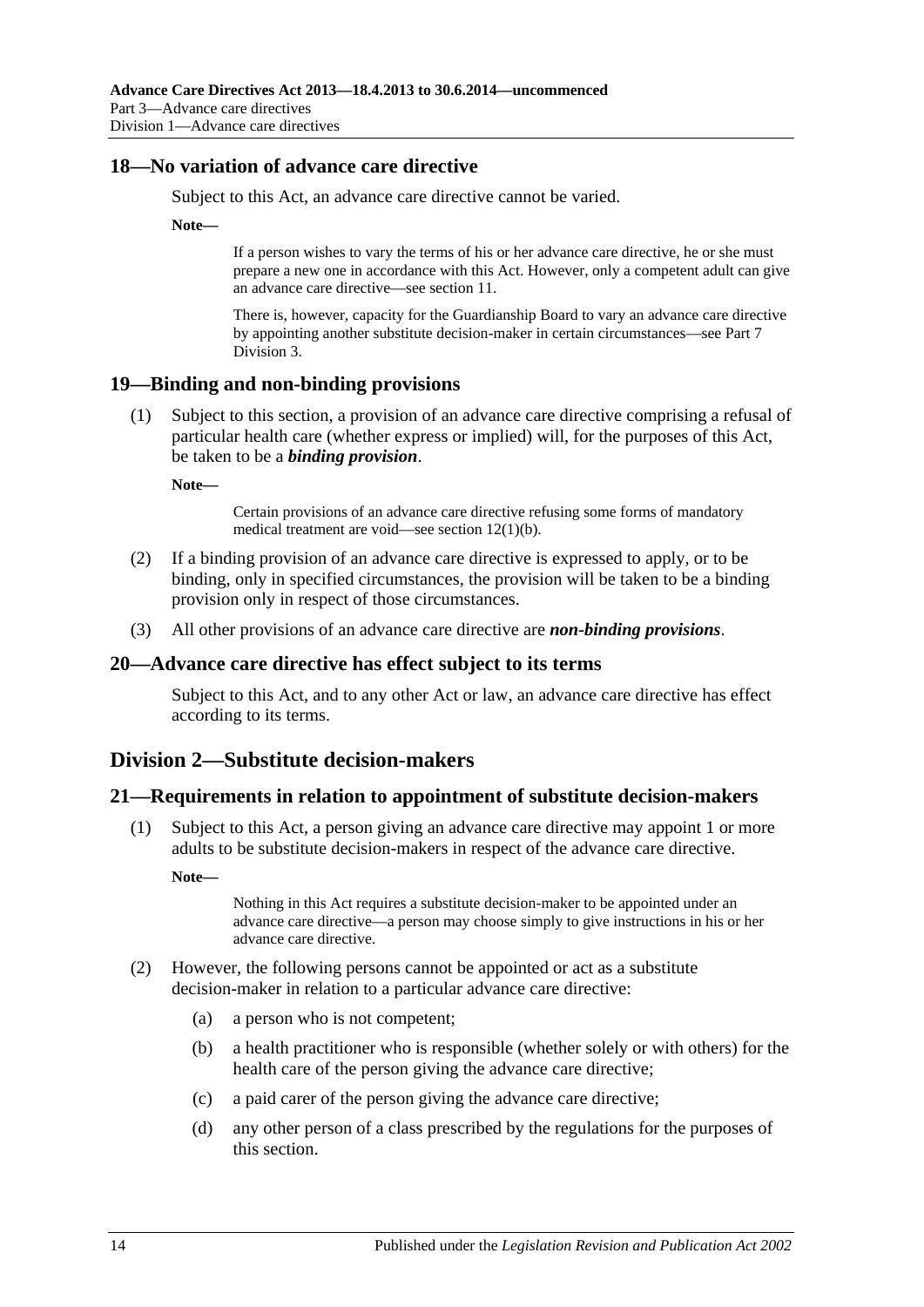- (3) An appointment of a substitute decision-maker must comply with any other requirements set out in the regulations for the purposes of this section.
- (4) An appointment in contravention of this section is void and of no effect.

## <span id="page-14-0"></span>**22—Substitute decision-makers jointly and severally empowered**

Subject to this Act and to any provision of an advance care directive to the contrary, if a person giving an advance care directive appoints more than 1 substitute decision-maker in respect of the advance care directive, the substitute decision-makers are jointly and severally empowered to make decisions under the advance care directive.

## <span id="page-14-3"></span><span id="page-14-1"></span>**23—Powers of substitute decision-maker**

- (1) Subject to this Act and to any provision of the advance care directive, a substitute decision-maker appointed under an advance care directive may make any decision that the person who gave the advance care directive could have lawfully made in respect of the following areas:
	- (a) health care (other than a kind of health care declared by the regulations to be excluded from the ambit of this paragraph);
	- (b) residential and accommodation arrangements;
	- (c) personal affairs.
- (2) Nothing in [subsection](#page-14-3) (1) authorises a substitute decision-maker to make a decision of a kind that requires the substitute decision-maker to have been given the person's power of attorney unless the required power of attorney has in fact been given to the substitute decision-maker.

**Note—**

A power of attorney cannot be given by an advance care directive—se[e section](#page-10-1) 13.

- (3) An advance care directive does not authorise a substitute decision-maker to perform functions that the person who gave the advance care directive has as a trustee or personal representative of another.
- (4) Despite any provision of an advance care directive to the contrary, an advance care directive does not authorise a substitute decision-maker to refuse the following:
	- (a) the administration of drugs to relieve pain or distress;
	- (b) the natural provision of food and liquids by mouth.

## <span id="page-14-2"></span>**24—Exercise of powers by substitute decision-maker**

- (1) Without limiting any other provision of this Act, a substitute decision-maker may only make a decision under an advance care directive if—
	- (a) the substitute decision-maker produces the advance care directive at the request of a health practitioner who is to provide health care in accordance with the decision; and
	- (b) the substitute decision-maker is not prevented under this or any other Act or law from acting under the advance care directive; and
	- (c) the substitute decision-maker is competent at the time the decision is made.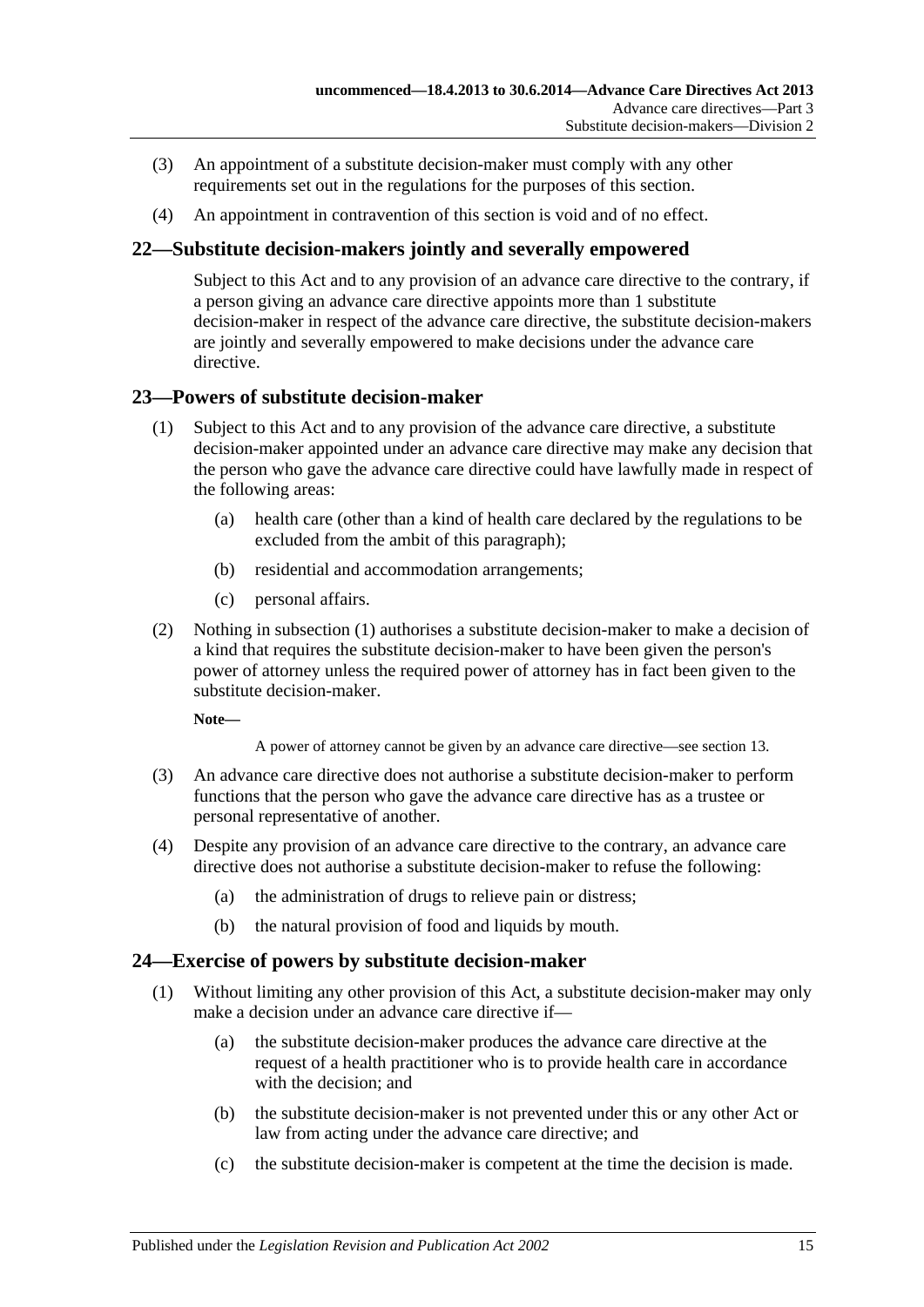- (2) A requirement under this section to produce an advance care directive will be taken to be satisfied if—
	- (a) the substitute decision-maker produces a document that has been certified, in accordance with the regulations, as a true copy of the advance care directive; or
	- (b) the substitute decision-maker makes available a copy of the advance care directive in accordance with a scheme set out in the regulations in respect of electronic access to, or provision of, copies of advance care directives.

## <span id="page-15-0"></span>**25—Substitute decision-maker to give notice of decisions**

If a substitute decision-maker makes a decision under the advance care directive, he or she must take reasonable steps to notify each other substitute decision-maker appointed under the advance care directive of the decision.

### <span id="page-15-1"></span>**26—Substitute decision-maker may obtain advice**

- (1) Despite any other Act or law, a substitute decision-maker may obtain such advice (whether of a professional or technical nature or otherwise) as he or she reasonably requires in relation to the exercise of his or her powers, or discharge of his or her responsibilities, under an advance care directive.
- (2) However, a substitute decision-maker must have regard to, and seek to protect, the privacy of the person who gave the advance care directive when obtaining such advice.

### <span id="page-15-4"></span><span id="page-15-2"></span>**27—Substitute decision-maker may renounce appointment**

- (1) Subject to this section, a substitute decision-maker appointed under an advance care directive may, by notice in writing given to the person who gave the advance care directive, renounce his or her appointment.
- (2) Subject to this Act and to any provision of the advance care directive to the contrary, the powers and responsibilities of another substitute decision-maker appointed under an advance care directive are not affected merely because a substitute decision-maker has renounced his or her appointment under [subsection](#page-15-4) (1).
- (3) If the sole substitute decision-maker appointed under an advance care directive wishes to renounce his or her appointment during a period in which the person who gave the advance care directive is not competent, the appointment may only be renounced with the permission of the Guardianship Board.

**Note—**

See also [section](#page-17-0) 32 (Revocation of advance care directives where person is not competent etc) an[d section](#page-26-0) 51 (Orders of Guardianship Board in relation to substitute decision-makers).

## <span id="page-15-3"></span>**28—Death of substitute decision-maker does not affect validity of advance care directive**

The death of a substitute decision-maker appointed under an advance care directive does not, of itself, affect the validity of the advance care directive.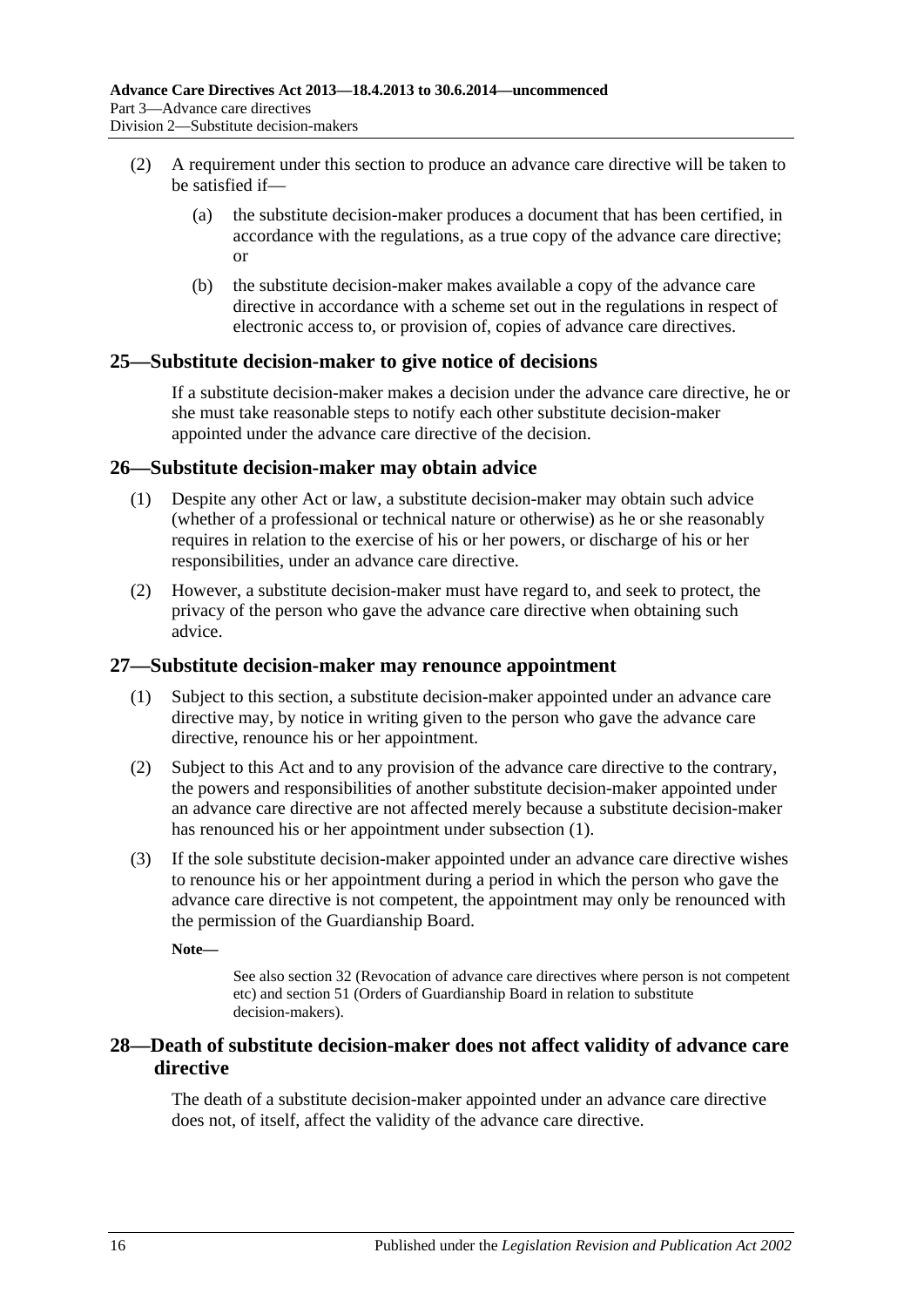# <span id="page-16-1"></span><span id="page-16-0"></span>**Division 3—Revoking advance care directives**

### **Subdivision 1—Revoking advance care directive where person competent**

### <span id="page-16-2"></span>**29—Revoking advance care directive where person competent**

- (1) A person who has given an advance care directive and who—
	- (a) is competent; and
	- (b) understands the consequences of revoking the advance care directive,

may revoke the advance care directive at any time.

- (2) An advance care directive may only be revoked in the manner prescribed by the regulations.
- (3) On revoking an advance care directive, the person must, as soon as is reasonably practicable—
	- (a) advise each substitute decision-maker appointed under the advance care directive of the revocation; and
	- (b) take reasonable steps to notify each other person who has been given a copy of the advance care directive of the revocation.

**Example—**

Such persons might include family members, hospitals, accommodation providers and health practitioners.

### <span id="page-16-3"></span>**Subdivision 2—Revoking advance care directive where person not competent**

### <span id="page-16-4"></span>**30—Application of Subdivision**

This Subdivision applies to a person who has given an advance care directive but who—

- (a) is not competent; or
- (b) does not appear to understand the consequences of revoking an advance care directive.

### <span id="page-16-5"></span>**31—Guardianship Board to be advised of wish for revocation**

- (1) A person who becomes aware that a person to whom this Subdivision applies wishes, or may wish, to revoke an advance care directive must, as soon as is practicable and in accordance with any requirement set out in the regulations, advise the Guardianship Board of that fact.
- <span id="page-16-6"></span>(2) The Guardianship Board, on being advised under this section, may give any directions to specified persons or bodies that the Guardianship Board thinks necessary or desirable in the circumstances of the case.
- <span id="page-16-7"></span>(3) A person who, without reasonable excuse, refuses or fails to comply with a direction under [subsection](#page-16-6) (2) is guilty of an offence.

Maximum penalty: \$20 000 or imprisonment for 6 months.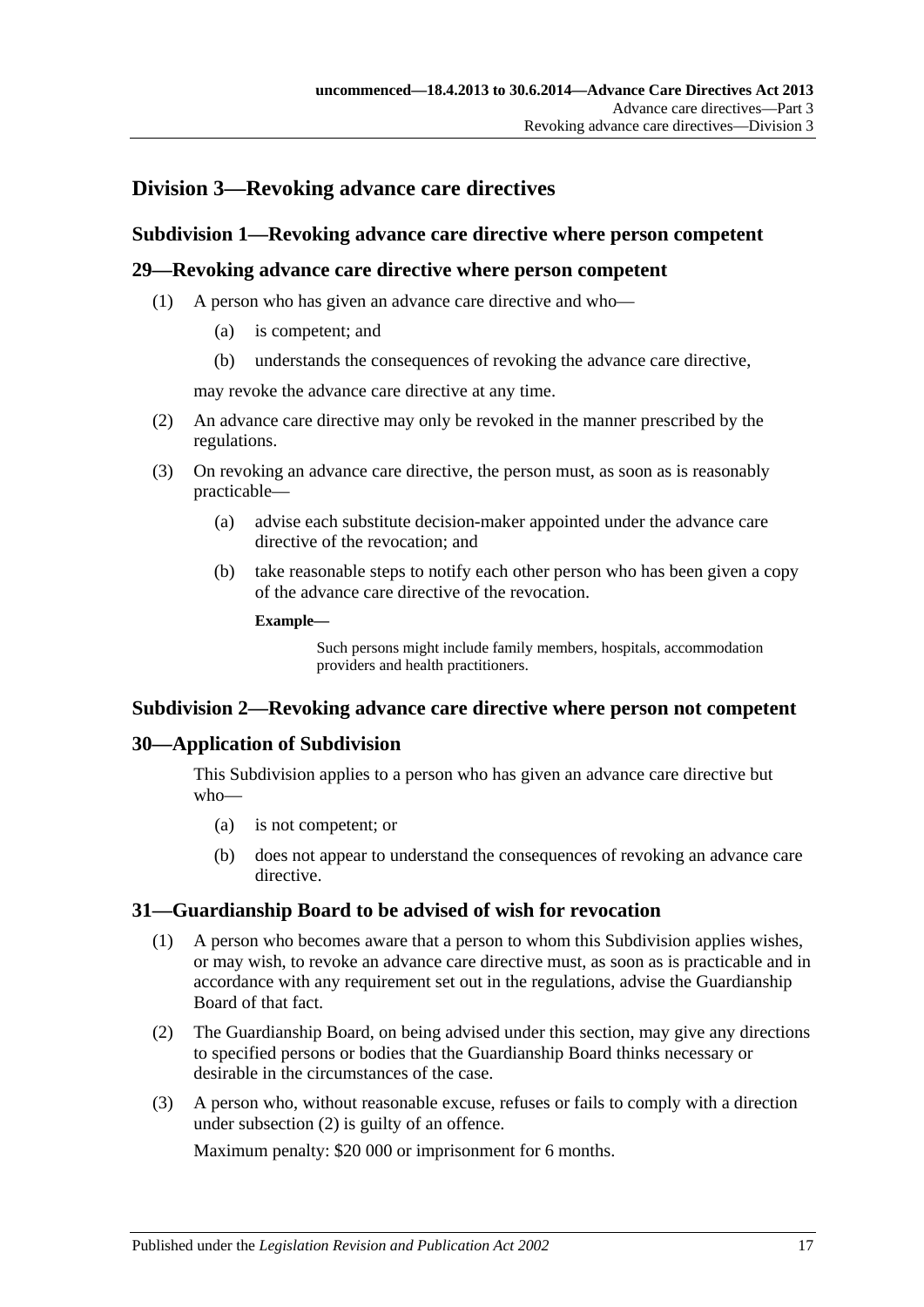- (4) It is a defence to a charge of an offence against [subsection](#page-16-7) (3) if the defendant proves that he or she did not know, and could not reasonably have been expected to know, that his or her conduct amounted to a failure to comply with the direction.
- (5) A health practitioner or other person who advises the Guardianship Board that a person wishes, or may wish, to revoke an advance care directive—
	- (a) cannot, by virtue of doing so, be held to have breached any code of professional etiquette or ethics, or to have departed from any accepted form of professional conduct; and
	- (b) insofar as he or she has acted in good faith, incurs no civil or criminal liability in respect of the advice.

### <span id="page-17-0"></span>**32—Revoking advance care directives where person not competent**

- (1) An advance care directive of a person to whom this Subdivision applies may only be revoked by the Guardianship Board in accordance with this section.
- (2) Subject to [subsection](#page-17-1) (3), the Guardianship Board must revoke an advance care directive if—

 $(a)$ 

- (i) the person who gave the advance care directive, or a person acting on his or her behalf, applies to the Guardianship Board for the revocation in a manner and form determined by the Guardianship Board; or
- (ii) the Guardianship Board is advised under [section](#page-16-5) 31 of a person's wish to revoke an advance care directive; and
- (b) the Guardianship Board (having made such inquiries as it thinks fit) is satisfied that—
	- (i) the person who gave the advance care directive understands the nature and consequences of the revocation; and
	- (ii) the revocation genuinely reflects the wishes of the person; and
	- (iii) the revocation is, in all the circumstances, appropriate.
- <span id="page-17-1"></span>(3) If an advance care directive expressly provides that the advance care directive is not to be revoked in the circumstances contemplated by this Subdivision, the Guardianship Board should not revoke the advance care directive unless satisfied that the current wishes of the person who gave the advance care directive indicate a conscious wish to override such a provision.
- (4) If the Guardianship Board revokes an advance care directive under this section, the Guardianship Board—
	- (a) must advise each substitute decision-maker appointed under the advance care directive of the revocation as soon as is reasonably practicable; and
	- (b) must take reasonable steps to notify each other person who has been given a copy of the advance care directive of the revocation; and

**Example—**

Such persons might include family members, hospitals, accommodation providers and doctors.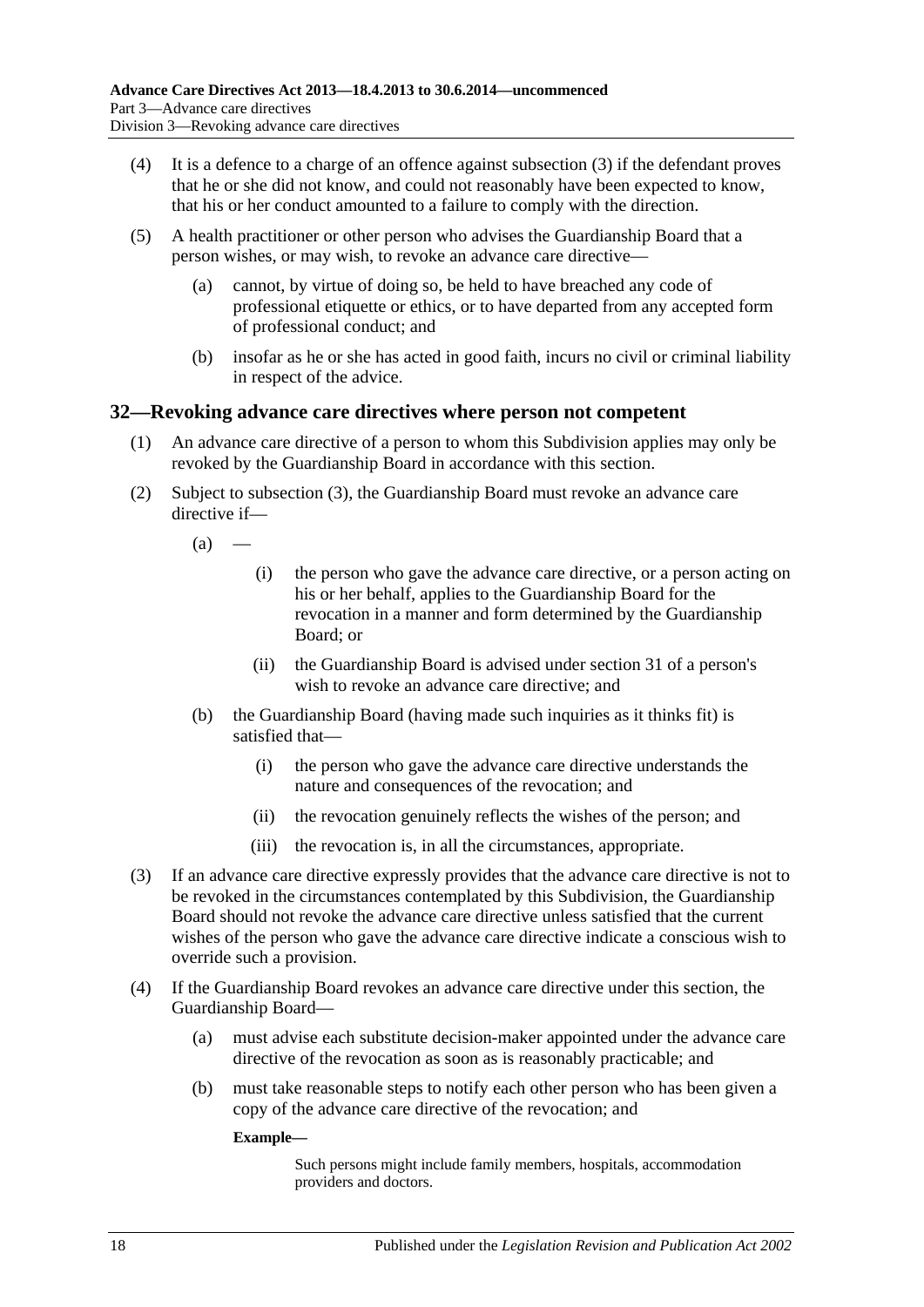(c) may give such advice and directions as the Guardianship Board considers necessary or desirable in the circumstances of the case.

# <span id="page-18-0"></span>**Part 4—Recognition of advance care directives from other jurisdictions**

## <span id="page-18-1"></span>**33—Advance care directives from other jurisdictions**

- (1) The Governor may, by regulation, declare a class of instruments made under a corresponding law to be an *interstate advance care directive*.
- (2) Subject to this section—
	- (a) for the purposes of the laws of this State, an interstate advance care directive has effect as if it were an advance care directive given under this Act; and
	- (b) this Act (other than [Part](#page-8-0) 3) applies to an interstate advance care directive as if it were an advance care directive given under this Act; and
	- (c) the powers and responsibilities of a substitute decision-maker under the interstate advance care directive will be determined in accordance with the corresponding law under which the interstate advance care directive was given.
- (3) For the purposes of this Act, a provision of an interstate advance care directive of a kind contemplated by [section](#page-5-2) 6, [12\(1\)](#page-10-2) or [13](#page-10-1) will be taken to be void and of no effect (whether or not the provision was able to be included in the interstate advance care directive in the jurisdiction in which it was made).
- (4) In this section—

*corresponding law* means a law of the Commonwealth, or of another State or Territory, that is declared by the regulations to be a corresponding law for the purposes of this section.

# <span id="page-18-2"></span>**Part 5—Giving effect to advance care directives**

## <span id="page-18-3"></span>**34—When things can happen under an advance care directive**

- (1) A substitute decision-maker may only make a decision under an advance care directive if, at the relevant time, the person who gave the advance care directive has impaired decision-making capacity in respect of the decision.
- (2) A health practitioner may only provide health care pursuant to a consent granted under an advance care directive (whether by a substitute decision-maker or otherwise) if, at the relevant time, the person who gave the advance care directive has impaired decision-making capacity in respect of a decision relevant to the provision of the health care.

**Note—**

This includes the withdrawal, or withholding the provision of, health care—see [section](#page-5-0) 4.

(3) Nothing in this section prevents a provision of an advance care directive being taken into account when determining the wishes of the person who gave the advance care directive.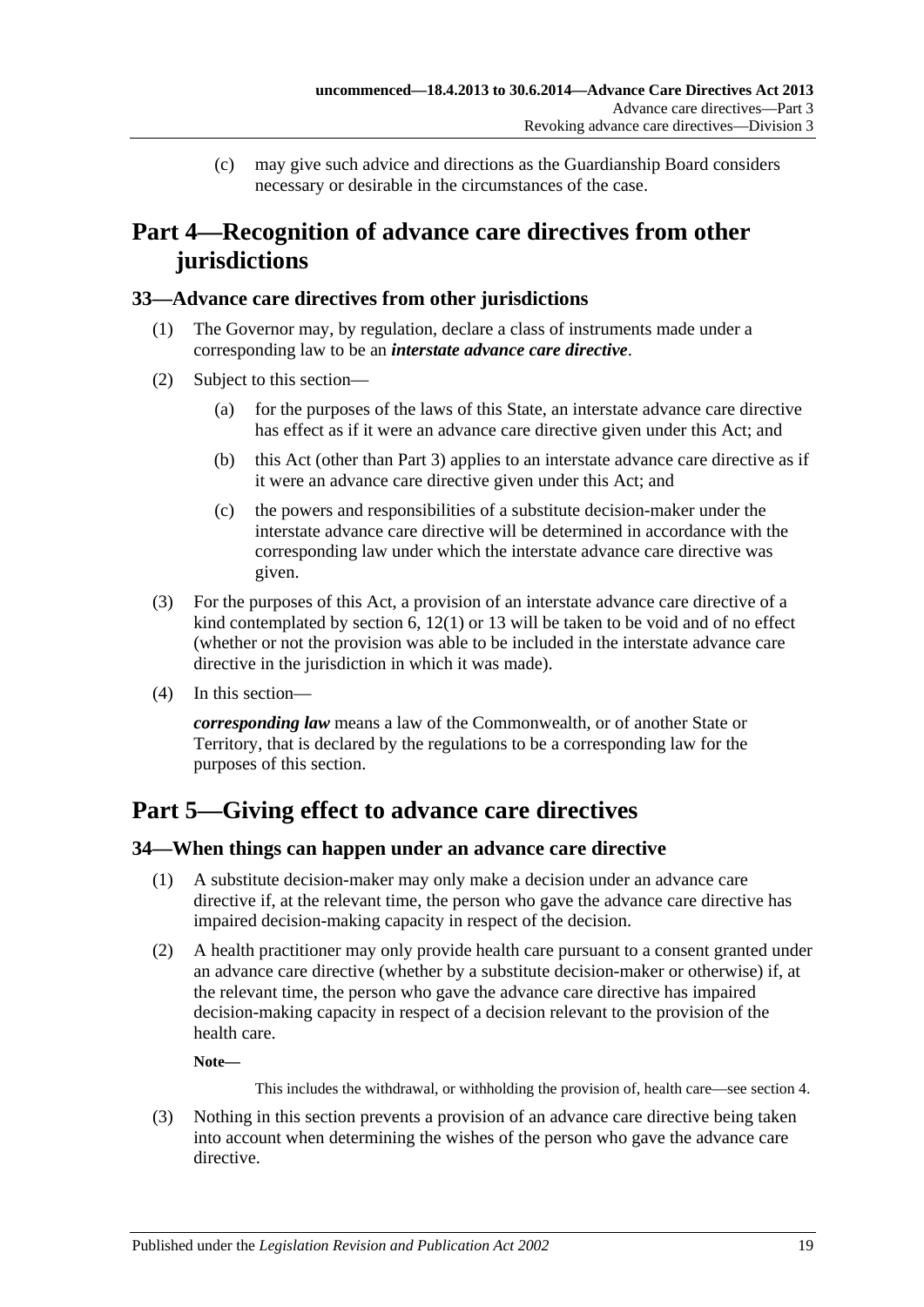## <span id="page-19-0"></span>**35—Substitute decision-maker to give effect to advance care directive**

- (1) Subject to this Act, in making a decision under an advance care directive, a substitute decision-maker—
	- (a) must, as far as is reasonably practicable—
		- (i) give effect to any instructions or directions expressed in the advance care directive; and
		- (ii) seek to avoid any outcome or intervention that the person who gave the advance care directive would wish to be avoided (whether such wish is expressed or implied); and
		- (iii) obtain, and have regard to, the wishes of the person who gave the advance care directive (whether such wishes are expressed or implied); and
		- (iv) endeavour to make the decision in a manner that is consistent with the principles set out in [section](#page-7-3) 10; and
	- (b) must make the decision that he or she reasonably believes the person who gave the advance care directive would have made in the circumstances; and
	- (c) must act in good faith and with due diligence.
- (2) A failure to comply with this section does not, of itself, result in any civil or criminal liability on the part of the substitute decision-maker.

### <span id="page-19-2"></span><span id="page-19-1"></span>**36—Health practitioners to give effect to advance care directives**

- (1) Subject to this Act, a health practitioner who is providing, or is to provide, health care to a person who has given an advance care directive and who has impaired decision-making capacity in respect of a decision that is required in relation to the health care—
	- (a) must comply with a binding provision of the advance care directive that relates to health care of the relevant kind; and
	- (b) should, as far as is reasonably practicable, comply with a non-binding provision of the advance care directive that relates to health care of the relevant kind; and
	- (c) must, as far as is reasonably practicable, seek to avoid any outcome or intervention that the person who gave the advance care directive would wish to be avoided (whether such wish is expressed or implied); and
	- (d) must endeavour to provide the health care in a manner that is consistent with the principles set out in [section](#page-7-3) 10.
	- **Note—**

This includes the provision of emergency medical treatment—see Division 5 of Part 2 of the *[Consent to Medical Treatment and Palliative Care Act](http://www.legislation.sa.gov.au/index.aspx?action=legref&type=act&legtitle=Consent%20to%20Medical%20Treatment%20and%20Palliative%20Care%20Act%201995) 1995*.

- (2) Despite [subsection](#page-19-2) (1), a health practitioner may refuse to comply with a provision of an advance care directive if the health practitioner believes on reasonable grounds that—
	- (a) the person who gave the advance care directive did not intend the provision to apply in the particular circumstances; or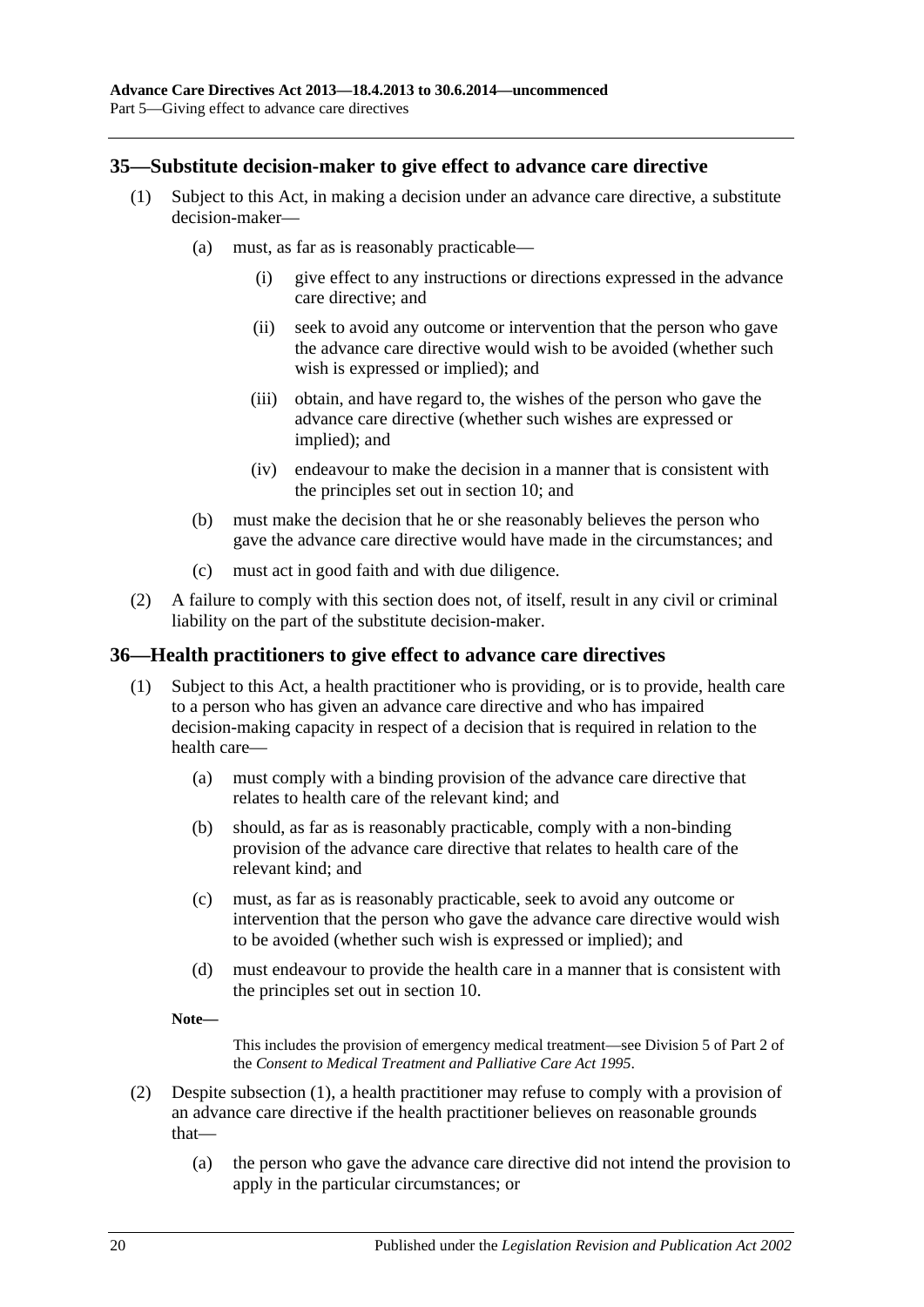(b) the provision does not reflect the current wishes of the person who gave the advance care directive.

**Note—**

This subsection does not, however, authorise a health practitioner to provide health care. If health care is to be provided, consent must be given in accordance with the *[Consent to](http://www.legislation.sa.gov.au/index.aspx?action=legref&type=act&legtitle=Consent%20to%20Medical%20Treatment%20and%20Palliative%20Care%20Act%201995)  [Medical Treatment and Palliative Care Act](http://www.legislation.sa.gov.au/index.aspx?action=legref&type=act&legtitle=Consent%20to%20Medical%20Treatment%20and%20Palliative%20Care%20Act%201995) 1995*—see, for example, Part 2A of that Act.

- <span id="page-20-3"></span>(3) Despite [subsection](#page-19-2) (1), a health practitioner may refuse to comply with a provision of an advance care directive that specifies the kind of health care that the person who gave the advance care directive wishes to receive if such health care—
	- (a) is not consistent with any relevant professional standards; or
	- (b) does not reflect current standards of health care in the State.
- (4) [Subsection](#page-20-3) (3) does not apply—
	- (a) to, or in relation to, a binding provision of an advance care directive; or
	- (b) if the specified health care comprises the withdrawal, or withholding, of health care to a person (including, to avoid doubt, the withdrawal or withholding of life-sustaining measures).

#### **Example—**

An example would be a "do not resuscitate" instruction in an advance care directive.

(5) For the purposes of the *[Health Practitioner Regulation National Law \(South](http://www.legislation.sa.gov.au/index.aspx?action=legref&type=act&legtitle=Health%20Practitioner%20Regulation%20National%20Law%20(South%20Australia)%20Act%202010)  [Australia\) Act](http://www.legislation.sa.gov.au/index.aspx?action=legref&type=act&legtitle=Health%20Practitioner%20Regulation%20National%20Law%20(South%20Australia)%20Act%202010) 2010* and the *[Health Practitioner National Law \(South Australia\)](http://www.legislation.sa.gov.au/index.aspx?action=legref&type=act&legtitle=Health%20Practitioner%20National%20Law%20(South%20Australia))*, and for any other Act declared by the regulations to be included in the ambit of this subsection, a contravention of [subsection](#page-19-2) (1) will be taken to amount to unprofessional conduct.

### <span id="page-20-0"></span>**37—Conscientious objection**

Despite any other provision of this Act, a health practitioner may refuse to comply with a provision of an advance care directive on conscientious grounds.

### <span id="page-20-1"></span>**38—Consent etc taken to be that of person who gave advance care directive**

For the purposes of the law of the State, a consent to particular health care given or refused pursuant to an advance care directive—

- (a) will be taken to be the consent or refusal of consent (as the case requires) of the person who gave the advance care directive; and
- (b) will be taken to have the same effect for all purposes as if the person were capable of giving such consent.

### <span id="page-20-4"></span><span id="page-20-2"></span>**39—Consent taken to be withdrawn in certain circumstances**

(1) If, at any time before particular health care is provided pursuant to a consent granted under an advance care directive (whether by a substitute decision-maker or otherwise), the person who gave the advance care directive expressly or implicitly withdraws his or her consent to the health care, the consent will, for the purposes of the law of the State, be taken to have been withdrawn.

**Note—**

The dispute resolution processes in [Part](#page-21-4) 7 may also be available in such circumstances.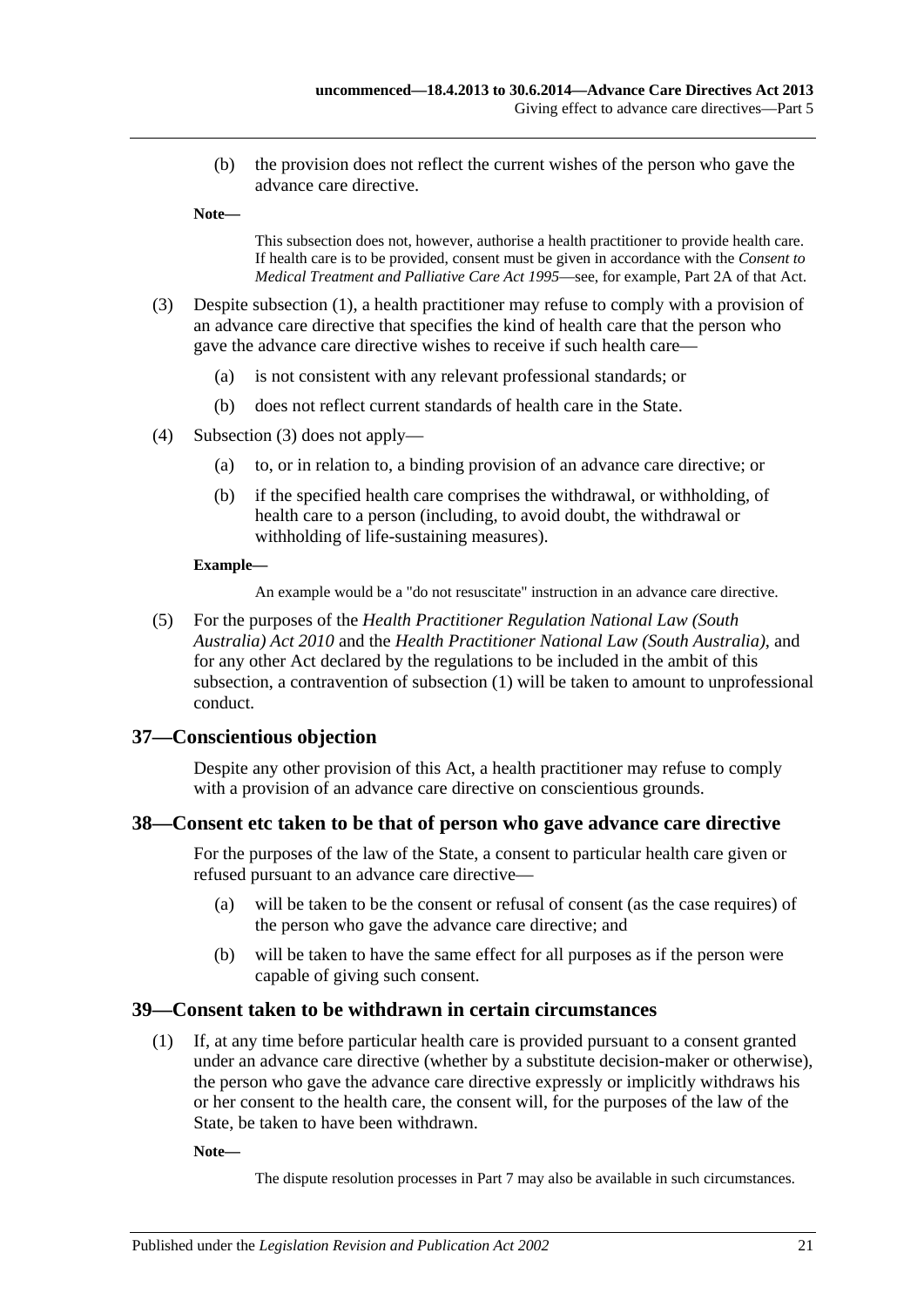- (2) [Subsection](#page-20-4) (1) does not apply in relation to particular health care, or health care of a particular kind—
	- (a) if the advance care directive expressly excludes its operation; or
	- (b) in any other circumstances prescribed by the regulations.
- (3) Any act or omission done or made in good faith, without negligence and in accordance with an advance care directive before consent was withdrawn under this section will be taken to be valid, and always to have been valid.

# <span id="page-21-0"></span>**Part 6—Validity and limitation of liability**

## <span id="page-21-1"></span>**40—Presumption of validity**

A health practitioner, substitute decision-maker or other person is entitled to presume that an apparently genuine advance care directive is valid and in force unless he or she knew, or ought reasonably to have known, that the advance care directive was not valid or in force (as the case requires).

## <span id="page-21-2"></span>**41—Protection from liability**

- (1) A health practitioner, substitute decision-maker or other person incurs no criminal or civil liability for an act or omission done or made in good faith, without negligence and in accordance with, or purportedly in accordance with, an advance care directive.
- (2) For the purposes of this section, a reference to the civil liability of a person includes a reference to liability arising under disciplinary proceedings or similar proceedings.

## <span id="page-21-3"></span>**42—Validity of acts etc under revoked or varied advance care directive**

Subject to this Act, the revocation or variation of an advance care directive under this Act does not affect the validity of any act done or decision made under the advance care directive before the revocation or variation.

# <span id="page-21-5"></span><span id="page-21-4"></span>**Part 7—Dispute resolution, reviews and appeals**

## **Division 1—Preliminary**

### <span id="page-21-6"></span>**43—Interpretation**

In this Part—

*eligible person*, in respect of an advance care directive, means—

- (a) the person who gave the advance care directive; and
- (b) a substitute decision-maker appointed under the advance care directive; and
- (c) a health practitioner providing, or proposing to provide, health care to the person who gave the advance care directive; and
- (d) any other person who satisfies the Public Advocate that he or she has a proper interest in a particular matter relating to the advance care directive,

and, for the purposes of [section](#page-24-2) 48, includes each person who was a party to any mediation under [Division](#page-22-1) 2 arising out of the matter.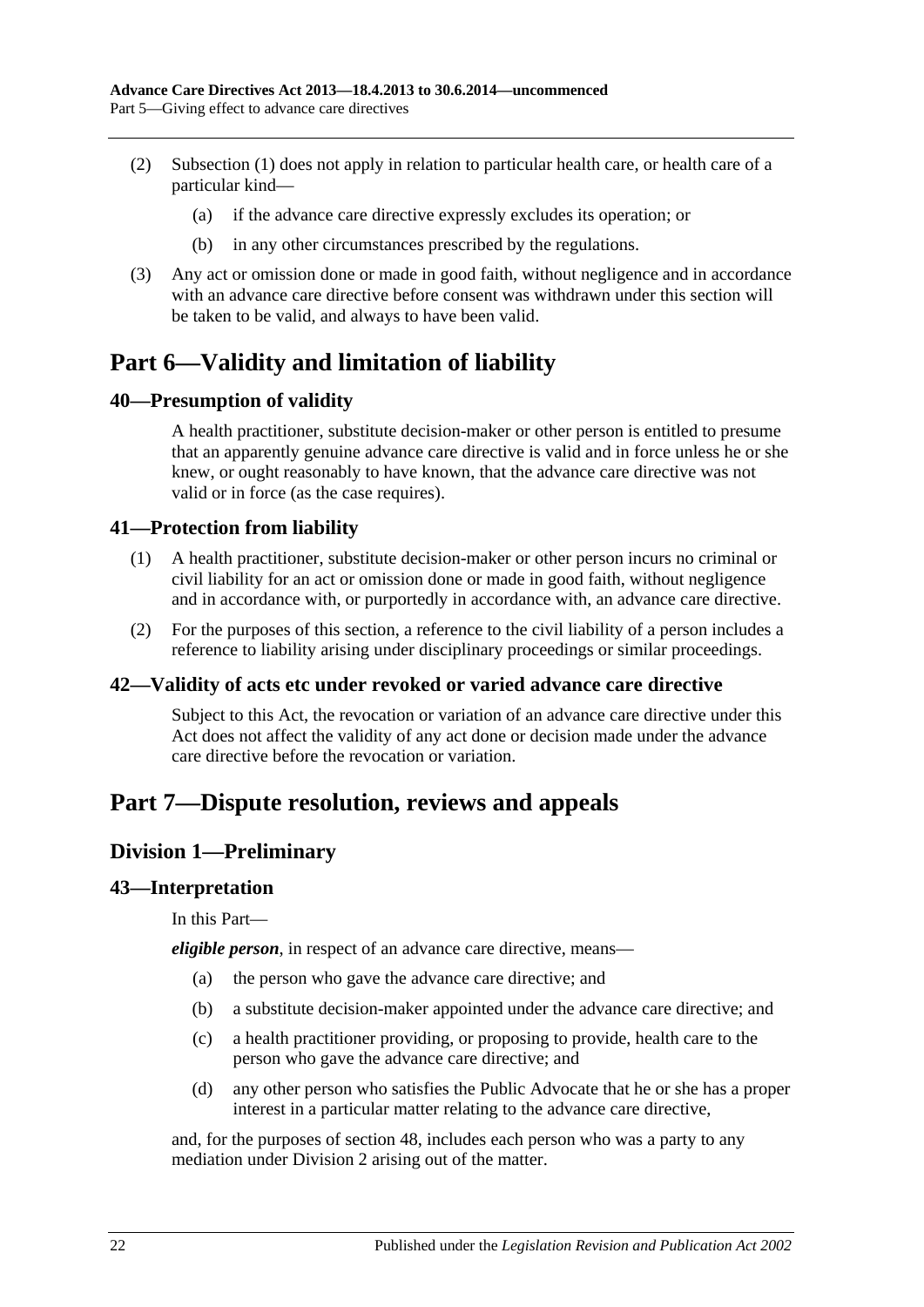## <span id="page-22-0"></span>**44—Application of Part**

This Part applies to the following matters:

- (a) the giving or revoking of an advance care directive;
- (b) a decision, or proposed decision, under an advance care directive;
- (c) the provision, or proposed provision, of health care to a person who has given an advance care directive;

**Note—**

This includes the withdrawal or withholding of health care—see [section](#page-5-0) 4.

(d) any other matter specified by the regulations for the purposes of this section.

## <span id="page-22-1"></span>**Division 2—Resolution of disputes by Public Advocate**

## <span id="page-22-2"></span>**45—Resolution of disputes by Public Advocate**

- (1) The Public Advocate may, on application by an eligible person in respect of an advance care directive or on his or her own initiative, provide preliminary assistance in resolving a matter to which this Part applies, including by—
	- (a) ensuring that the parties to the matter are fully aware of their rights and obligations; and
	- (b) identifying the issues (if any) that are in dispute between the parties; and
	- (c) canvassing options that may obviate the need for further proceedings; and
	- (d) where appropriate, facilitating full and open communication between the parties.
- (2) The Public Advocate may, on application by an eligible person in respect of an advance care directive, mediate a matter to which this Part applies.
- (3) The Public Advocate may bring a mediation to an end at any time—
	- (a) if, in the opinion of the Public Advocate, it is more appropriate that the matter be dealt with by the Guardianship Board; or
	- (b) at the request of a party to the mediation.
- (4) Evidence of anything said or done in the course of a mediation under this section is not admissible in subsequent proceedings except by consent of all parties to the proceedings.
- <span id="page-22-3"></span>(5) The Public Advocate may, on application by an eligible person in respect of an advance care directive or on his or her own initiative, or in relation to a mediation under this section—
	- (a) make such of the following declarations in respect of a matter to which this Part applies as the Public Advocate thinks necessary or desirable in the circumstances of the case:
		- (i) a declaration as to the nature and scope of a person's powers or responsibilities under the advance care directive;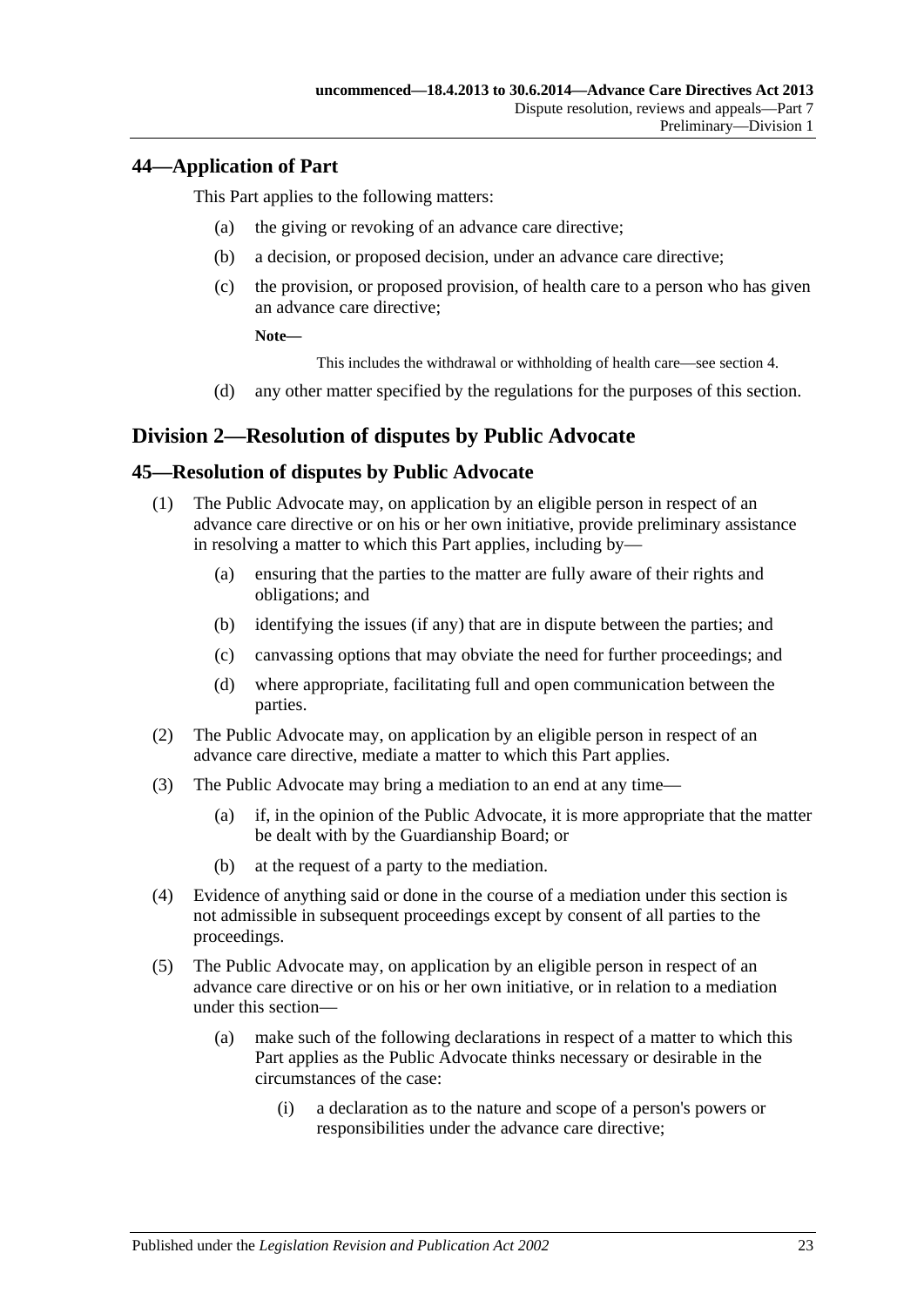- (ii) a declaration as to whether or not a particular act or omission is within the powers, or discharges the responsibilities, of a person under the advance care directive;
- (iii) a declaration as to whether or not the person who gave the advance care directive has impaired decision-making capacity in relation to a specified decision;
- (iv) any other declaration prescribed by the regulations; and
- (b) give any advice that the Public Advocate considers necessary or desirable in the circumstances of the case.
- <span id="page-23-1"></span>(6) The Public Advocate may vary or revoke a declaration under this section.
- (7) The Public Advocate may refuse to determine an application for a declaration or advice under this section if, in the opinion of the Public Advocate, it is more appropriate that the matter be dealt with by the Guardianship Board.
- (8) An application under this section—
	- (a) must be made in a manner and form determined by the Public Advocate; and
	- (b) must be accompanied by such information as the Public Advocate may reasonably require; and
	- (c) must be accompanied by the prescribed fee.
- (9) An application under this section may be determined by the Public Advocate despite the absence of any person who may be affected by the Public Advocate's decision.
- (10) The Public Advocate has, for the purposes of this section, the same privileges and immunities as a member of the Guardianship Board under the *[Guardianship and](http://www.legislation.sa.gov.au/index.aspx?action=legref&type=act&legtitle=Guardianship%20and%20Administration%20Act%201993)  [Administration Act](http://www.legislation.sa.gov.au/index.aspx?action=legref&type=act&legtitle=Guardianship%20and%20Administration%20Act%201993) 1993*.
- (11) Subject to this Act, the Public Advocate may conduct proceedings under this section in such manner as he or she thinks fit.
- (12) Despite section 23 of the *[Guardianship and Administration Act](http://www.legislation.sa.gov.au/index.aspx?action=legref&type=act&legtitle=Guardianship%20and%20Administration%20Act%201993) 1993*, the Public Advocate cannot delegate a power or function conferred on the Public Advocate under [subsection](#page-22-3)  $(5)(a)$  or  $(6)$ .
- (13) The regulations may make further provisions in relation to mediations under this section.

## <span id="page-23-0"></span>**46—Public Advocate may refer matter to Guardianship Board**

- (1) If the Public Advocate ends a mediation, or refuses to determine an application, under [section](#page-22-2) 45 on the grounds that it is more appropriate that the matter be dealt with by the Guardianship Board, the Public Advocate may refer the matter to the Guardianship Board.
- (2) The regulations may make further provision in respect of referrals under this section.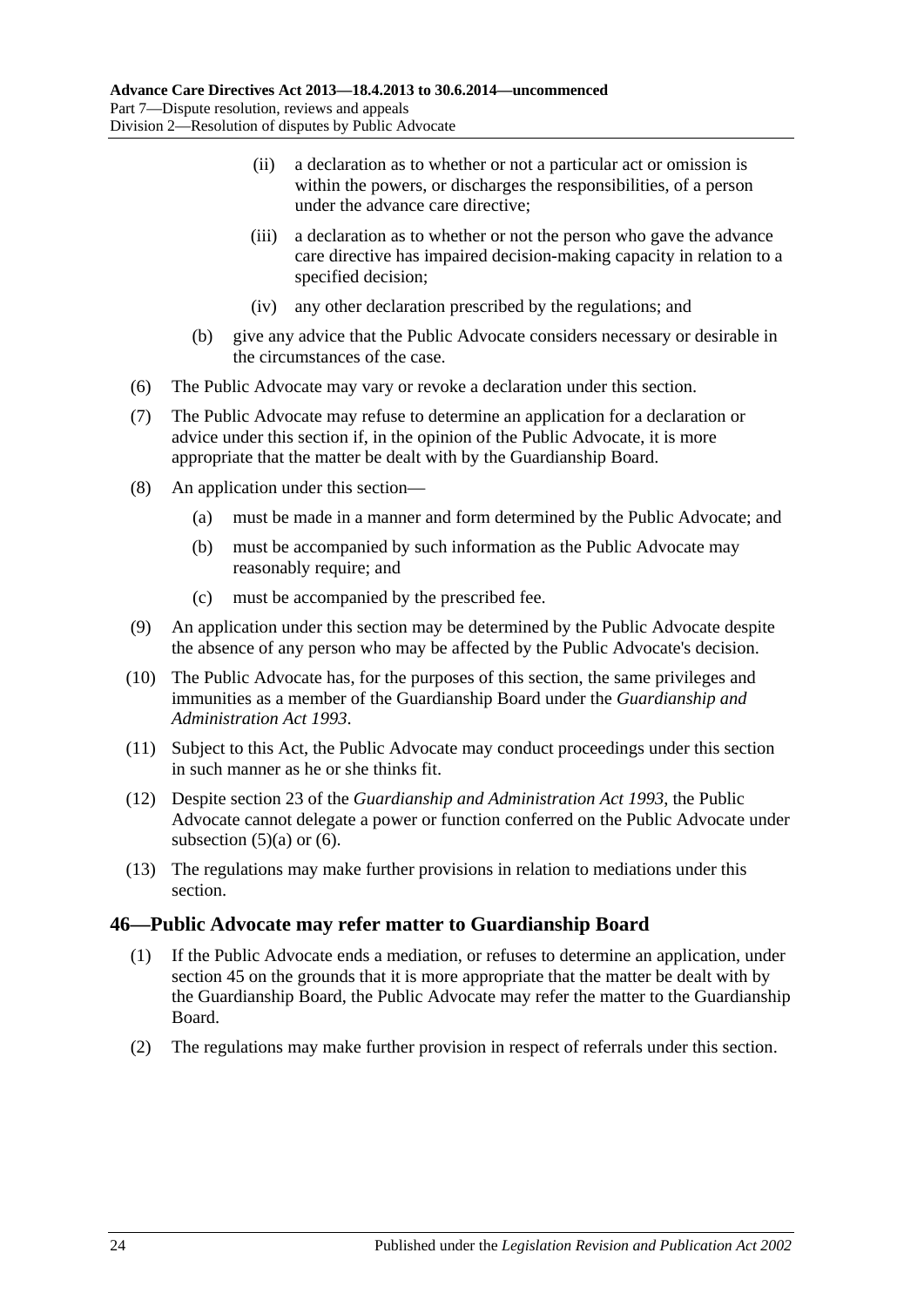# <span id="page-24-0"></span>**Division 3—Resolution of disputes by Guardianship Board**

**Note—**

Certain persons who are dissatisfied with a decision, direction or order of the Guardianship Board under this Division may, with the permission of the Guardianship Board or the Administrative and Disciplinary Division of the District Court, appeal to that court against the decision, direction or order—see section 67 of the *[Guardianship and Administration Act](http://www.legislation.sa.gov.au/index.aspx?action=legref&type=act&legtitle=Guardianship%20and%20Administration%20Act%201993) 1993*.

## <span id="page-24-1"></span>**47—Guardianship Board to give priority to wishes of person who gave advance care directive**

<span id="page-24-3"></span>Without limiting [Part](#page-7-1) 2, the Guardianship Board must, in performing a function or exercising a power under this Division—

- (a) seek, as far as is reasonably practicable, to give full effect to the wishes of the person who gave the relevant advance care directive; and
- (b) without limiting [paragraph](#page-24-3) (a), to limit the intervention of the Guardianship Board as far as is reasonably practicable in the circumstances.

## <span id="page-24-2"></span>**48—Resolution of disputes by Guardianship Board**

- (1) An eligible person in respect of an advance care directive may apply to the Guardianship Board for—
	- (a) a review of a matter dealt with by the Public Advocate under [section](#page-22-2) 45; or
	- (b) a declaration or direction in relation to a matter to which this Part applies (including, to avoid doubt, a matter contemplated by [section](#page-22-2) 45).
- <span id="page-24-4"></span>(2) The Guardianship Board may refuse to hear an application under this section if the Guardianship Board is of the opinion—
	- (a) that the matter to which the application relates lacks substance, is unnecessary or unjustifiable, or is frivolous, vexatious or not made in good faith; or
	- (b) that to conduct a review would be an abuse of the processes under this Part; or
	- (c) that the matter should be determined by way of legal proceedings.
- (3) The Guardianship Board may, on determining an application under this section—
	- (a) in the case of a review of a matter dealt with by the Public Advocate under [section](#page-22-2) 45—
		- (i) confirm, cancel or reverse a decision that is the subject of the review;
		- (ii) confirm, vary or revoke a declaration given under [section](#page-22-2) 45; and
	- (b) in any case—
		- (i) make any declarations that the Guardianship Board thinks necessary or desirable in the circumstances of the case; and
		- (ii) give any directions that the Guardianship Board thinks necessary or desirable in the circumstances of the case (including a direction that the provision of particular health care to a person be withdrawn or withheld); and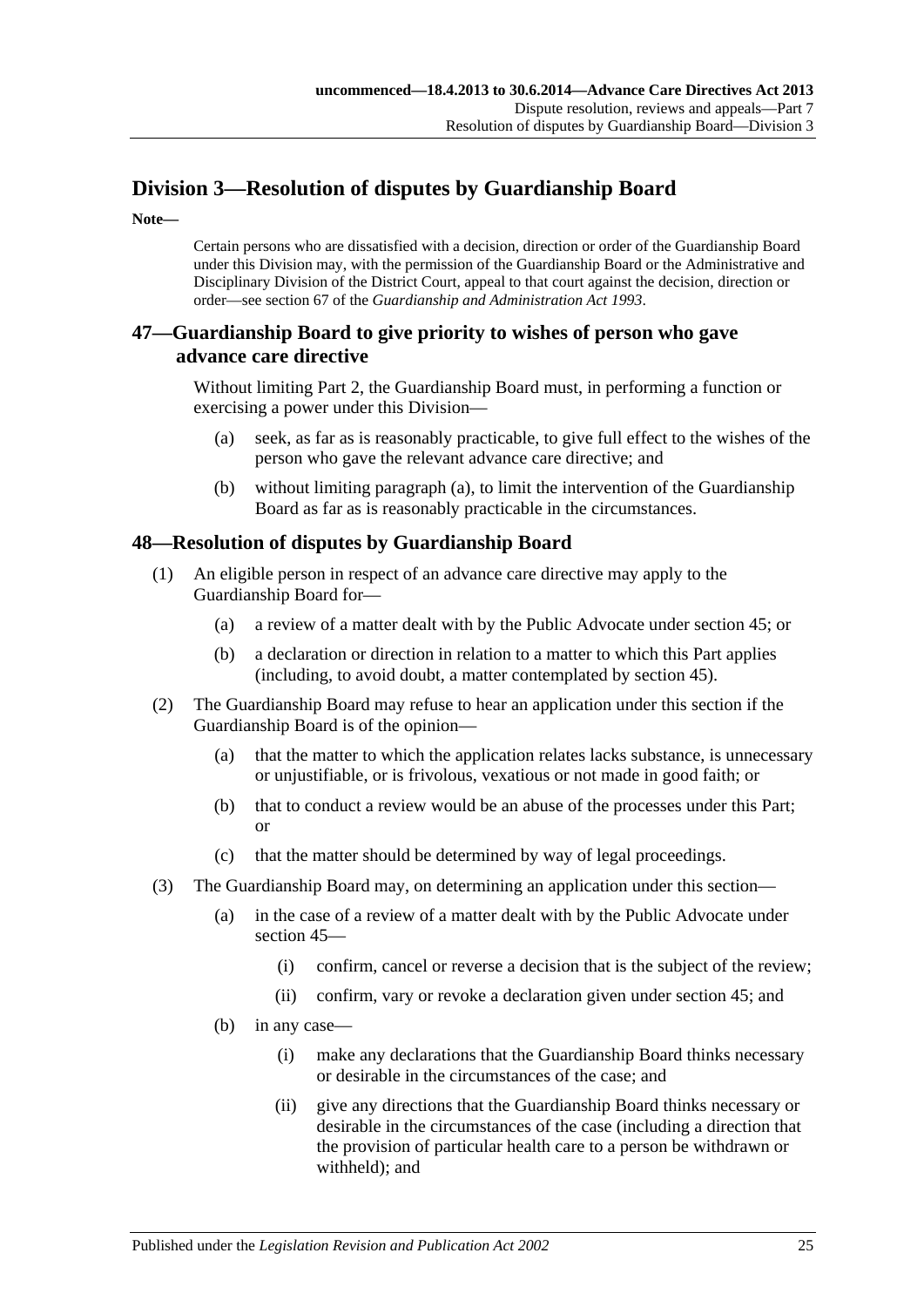### **Note—**

The Guardianship Board cannot compel a health practitioner to provide particular health care to a patient—see [section](#page-5-2) 6.

- (iii) give any advice that the Guardianship Board considers necessary or desirable in the circumstances of the case.
- (4) The Guardianship Board may vary or revoke a declaration or direction under this section.
- (5) The person who gave the advance care directive to which proceedings under this section relate is (if he or she is not the applicant) a party to the proceedings.
- (6) Sections 15 and 15A of the *[Guardianship and Administration Act](http://www.legislation.sa.gov.au/index.aspx?action=legref&type=act&legtitle=Guardianship%20and%20Administration%20Act%201993) 1993* do not apply to, or in relation to, proceedings under this section.
- (7) An application under this section—
	- (a) must be made in a manner and form determined by the Guardianship Board; and
	- (b) must be accompanied by such information as the Guardianship Board may reasonably require; and
	- (c) must be accompanied by the prescribed fee.
- (8) The regulations may make further provisions in relation to proceedings under this section.
- (9) Subject to this Act and the *[Guardianship and Administration Act](http://www.legislation.sa.gov.au/index.aspx?action=legref&type=act&legtitle=Guardianship%20and%20Administration%20Act%201993) 1993*, the Guardianship Board may conduct a review under this section in such manner as it thinks fit.

**Note—**

Section 14 of the *[Guardianship and Administration Act](http://www.legislation.sa.gov.au/index.aspx?action=legref&type=act&legtitle=Guardianship%20and%20Administration%20Act%201993) 1993* sets out the powers and procedures of the Guardianship Board in respect of proceedings before the Guardianship Board.

### <span id="page-25-0"></span>**49—Guardianship Board may refer matter to Public Advocate**

- (1) If the Guardianship Board is of the opinion that it is more appropriate that a particular application under section [48\(1\)\(b\)](#page-24-4) be dealt with by the Public Advocate, the Guardianship Board may refer the matter to the Public Advocate.
- (2) The regulations may make further provision in respect of referrals under this section.

### <span id="page-25-2"></span><span id="page-25-1"></span>**50—Failing to comply with direction of Guardianship Board**

(1) Subject to this Act, a person who fails to comply with a direction of the Guardianship Board under this Division is guilty of an offence.

Maximum penalty: \$20 000 or imprisonment for 6 months.

(2) It is a defence to a charge of an offence against [subsection](#page-25-2) (1) if the defendant proves that he or she did not know, and could not reasonably have been expected to know, that his or her conduct amounted to a failure to comply with the relevant direction.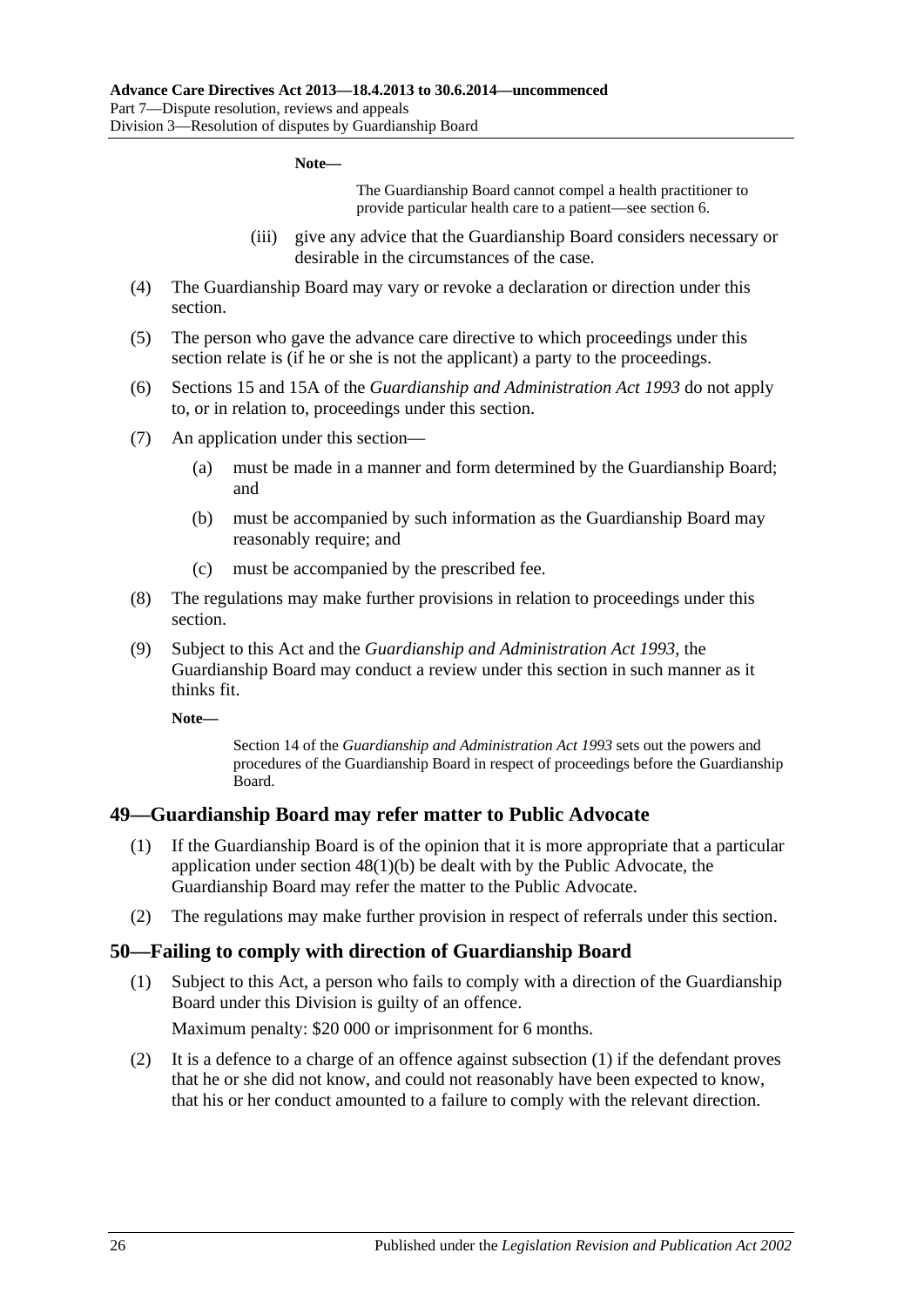### <span id="page-26-0"></span>**51—Orders of Guardianship Board in relation to substitute decision-makers**

- (1) If, on the application of an eligible person in respect of an advance care directive, the Guardianship Board is satisfied that a person appointed as a substitute decision-maker under the advance care directive—
	- (a) is a person who cannot be a substitute decision-maker pursuant to [section](#page-13-5)  $21(2)$ ; or
	- (b) is no longer willing to act as a substitute decision-maker under the advance care directive; or
	- (c) has been negligent in the exercise of his or her powers under the advance care directive.

<span id="page-26-2"></span><span id="page-26-1"></span>the Guardianship Board may—

- (d) revoke the appointment of the substitute decision-maker; or
- (e) if the person who gave the advance care directive is competent—with the consent of the person, make any variation to the advance care directive the Guardianship Board thinks appropriate (including by appointing another substitute decision-maker); or
- (f) if the person who gave the advance care directive is not competent, and if no other substitute decision-maker was appointed under the advance care directive—revoke the advance care directive.
- <span id="page-26-3"></span>(2) If, on the application of the Public Advocate, the Guardianship Board is satisfied that, because of a change in the personal circumstances of—
	- (a) the person who gave the advance care directive; or
	- (b) a substitute decision-maker under the advance care directive,

it is no longer appropriate that a particular person be a substitute decision-maker under the advance care directive, the Guardianship Board may make any of the orders contemplated by [subsection](#page-26-1)  $(1)(d)$ ,  $(e)$  or  $(f)$ .

- (3) The Guardianship Board may refuse to hear an application under this section if the Guardianship Board is of the opinion—
	- (a) that the matter to which the application relates lacks substance, is unnecessary or unjustifiable, or is frivolous, vexatious or not made in good faith; or
	- (b) that the matter should be determined by way of legal proceedings.
- (4) An application—
	- (a) must be made in a manner and form determined by the Guardianship Board; and
	- (b) must be accompanied by the prescribed fee.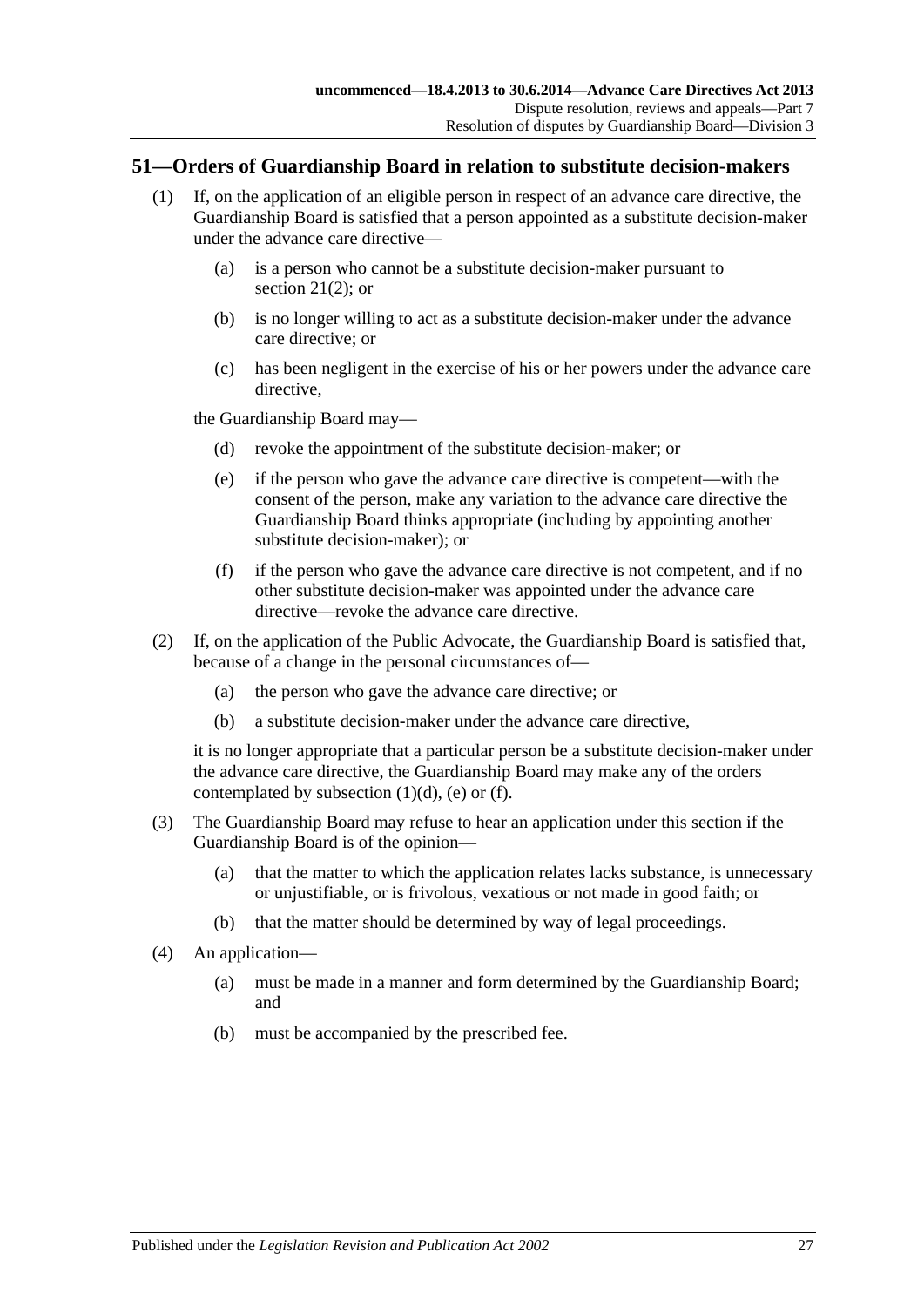(5) However, the Guardianship Board should not revoke an advance care directive under this section if there are provisions in the advance care directive that can continue to have effect despite the fact that there is no substitute decision-maker appointed under the advance care directive.

**Note—**

Such provisions include, for example, an expression of the wishes of the person who gave the advance care directive in respect of specified health care, or accommodation or personal matters.

In the circumstances contemplated by [subsection](#page-26-3)  $(1)(f)$  of this section, the Guardianship Board may also make an order placing the person who gave the advance care directive under limited or full guardianship—see Part 4 Division 2 of the *[Guardianship and](http://www.legislation.sa.gov.au/index.aspx?action=legref&type=act&legtitle=Guardianship%20and%20Administration%20Act%201993)  [Administration Act](http://www.legislation.sa.gov.au/index.aspx?action=legref&type=act&legtitle=Guardianship%20and%20Administration%20Act%201993) 1993*. If such an order is made, section 31A of that Act requires the guardian to seek to give effect to the instructions and wishes of the person as set out in the revoked advance care directive.

# <span id="page-27-0"></span>**Division 4—Urgent review of decisions**

## <span id="page-27-1"></span>**52—Urgent review by Supreme Court**

- (1) The Supreme Court may, on the application of—
	- (a) a health practitioner responsible (whether solely or with others) for the health care of a person who has given an advance care directive; or
	- (b) any person who has, in the opinion of the Court, a proper interest in the exercise of powers by the substitute decision-maker,

review the decision of a substitute decision-maker appointed under an advance care directive.

- (2) A review under this section—
	- (a) is limited to ensuring that the substitute decision-maker's decision is in accordance with the advance care directive and this Act; and
	- (b) cannot be undertaken in respect of a decision to withdraw or withhold health care if the person who gave the advance care directive is in the advanced stages of an illness without any real prospect of recovery and the effect of the health care would be merely to prolong the person's life.
- (3) On completion of a review, the Supreme Court may—
	- (a) confirm, cancel or reverse the decision of the substitute decision-maker; and
	- (b) make such other orders, and give such advice and directions, as the Court thinks necessary or desirable in the circumstances of the case.
- (4) The Supreme Court must conduct a review under this section as expeditiously as possible.

## <span id="page-27-2"></span>**Division 5—Miscellaneous**

## <span id="page-27-3"></span>**53—Question of law may be referred to Supreme Court**

The Public Advocate or the Guardianship Board may refer any question of law for the opinion of the Supreme Court.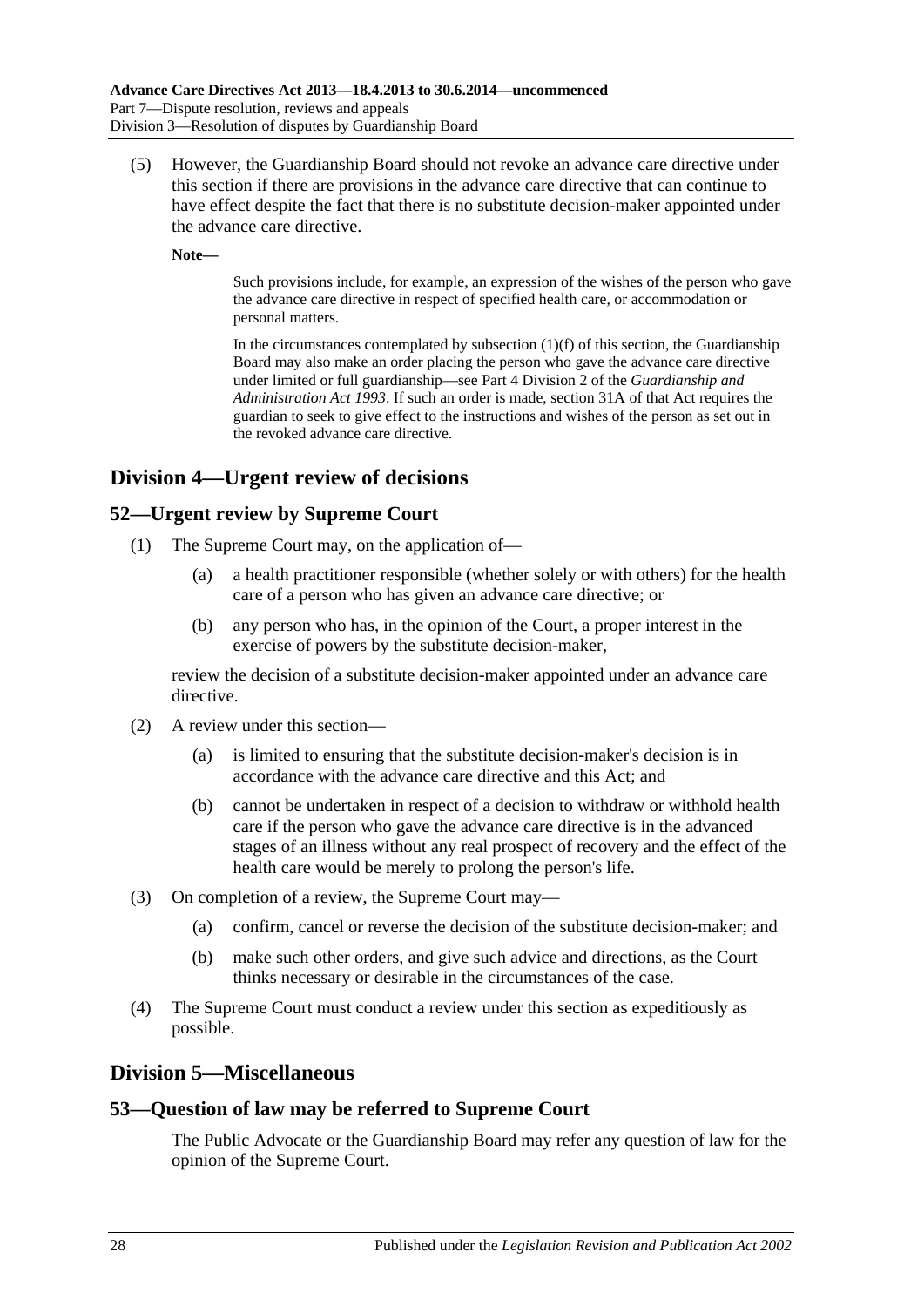## <span id="page-28-0"></span>**54—Operation of orders pending appeal**

- (1) Subject to [subsection](#page-28-4) (2), a decision, direction or order of the Guardianship Board or a court against which a right of appeal lies (whether under this Act or any other Act or law) continues to operate despite that right of appeal or the institution of an appeal.
- <span id="page-28-4"></span>(2) The operation of a decision, direction or order against which an appeal has been instituted may, on the application of the appellant, be suspended by the body that made it or by the appellate court pending determination of the appeal, if the body or court thinks special reason exists for doing so.

# <span id="page-28-1"></span>**Part 8—Offences**

## <span id="page-28-5"></span><span id="page-28-2"></span>**55—False or misleading statements**

(1) A person who knowingly makes a false or misleading statement in, or in relation to, an advance care directive is guilty of an offence.

Maximum penalty:

- (a) if the defendant is a substitute decision-maker appointed under the advance care directive—\$20 000 or imprisonment for 2 years;
- (b) in any other case—\$10 000.
- (2) A person who knowingly makes a false or misleading statement in relation to an attempt to give an advance care directive is guilty of an offence.

Maximum penalty: \$10 000.

(3) For the purposes of [subsection](#page-28-5) (1), a reference to a substitute decision-maker includes a reference to a person who is not but who was, at the relevant time, a substitute decision-maker appointed under the advance care directive.

## <span id="page-28-3"></span>**56—Fraud, undue influence etc**

(1) A person who, by dishonesty or undue influence, induces another to give an advance care directive is guilty of an offence.

Maximum penalty: Imprisonment for 10 years.

- (2) A person who purports to act as a substitute decision-maker appointed under an advance care directive knowing that—
	- (a) the advance care directive has been revoked; or
	- (b) he or she is not a substitute decision-maker appointed under the advance care directive,

is guilty of an offence.

Maximum penalty: Imprisonment for 10 years.

- (3) If a person is convicted or found guilty of an offence against this section, the court sentencing the person may, if satisfied it is appropriate to do so in the circumstances—
	- (a) revoke the relevant advance care directive; or
	- (b) if the person is a substitute decision-maker appointed under the relevant advance care directive—revoke the person's appointment as a substitute decision-maker; or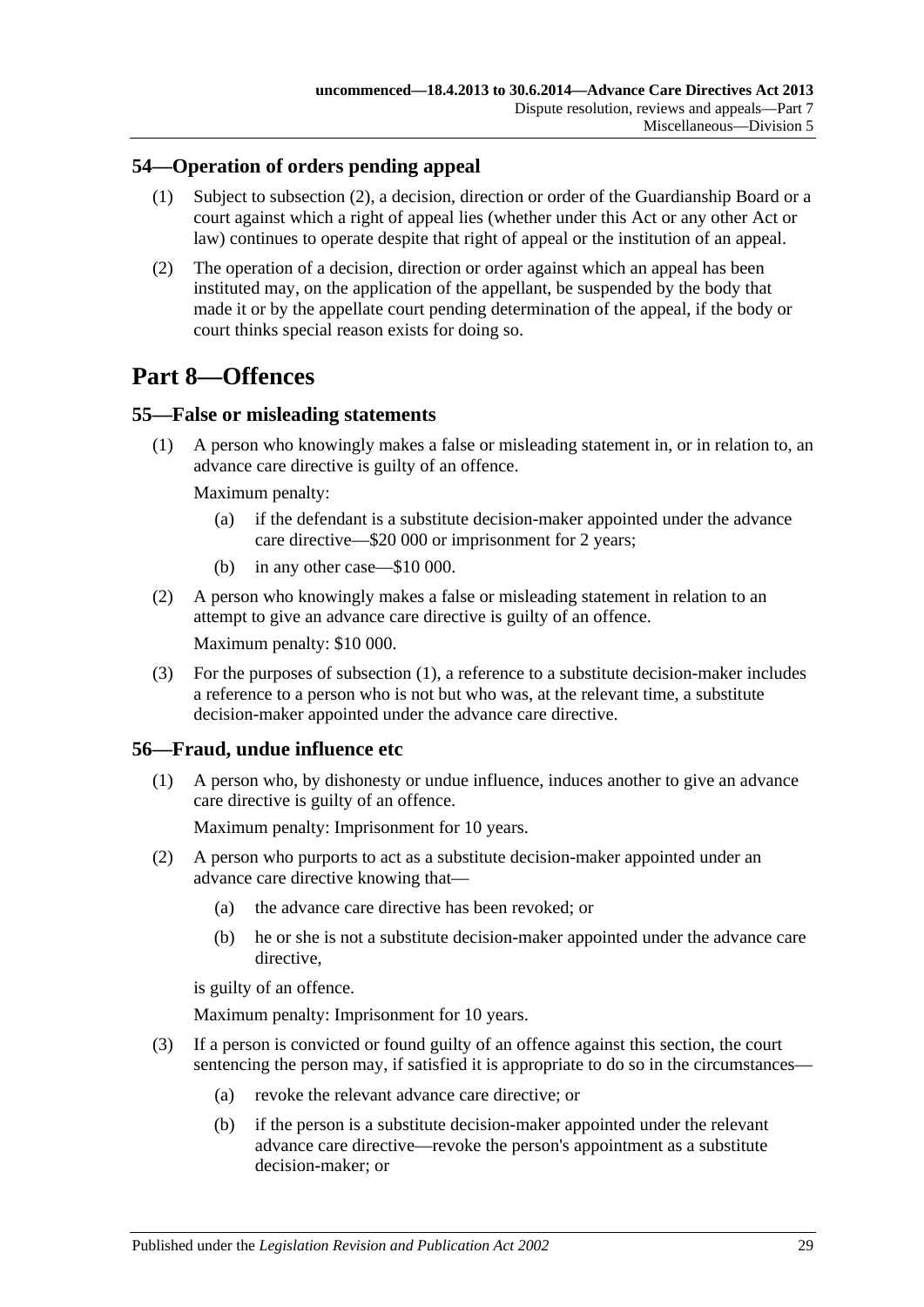(c) make any other order the court thinks appropriate.

# <span id="page-29-0"></span>**Part 9—Miscellaneous**

### <span id="page-29-1"></span>**57—Giving notice to substitute decision-makers**

- <span id="page-29-4"></span>(1) If a person or body is required under this or any other Act or law to give notice to a substitute decision-maker, that requirement will be taken to be satisfied if the person gives such notice to—
	- (a) if a particular substitute decision-maker is specified in the advance care directive as being the person to whom such notice is to be given—that substitute decision-maker; or
	- (b) in any other case—the substitute decision-maker who is appointed first in the advance care directive.

**Note—**

This paragraph does not require a person to give notice to or otherwise contact a substitute decision-maker, rather it applies where a provision of this Act or another Act requires such notice to be given.

- (2) If the first-appointed substitute decision-maker is given notice in accordance with [subsection](#page-29-4) (1)(b), he or she must give each other substitute decision-maker appointed under the advance care directive—
	- (a) if the notice is a written notice—a copy of the notice; or
	- (b) in any other case—information setting out the effect of the notice.

## <span id="page-29-2"></span>**58—Prohibition of publication of reports of proceedings**

(1) Subject to this section, a person must not publish a report of any proceedings under this Act.

Maximum penalty: \$10 000.

- <span id="page-29-5"></span>(2) The body or court before which proceedings under this Act are heard may, on application by a person who it is satisfied has a proper interest in the matter, authorise the publication of a report of those proceedings.
- (3) A person who publishes a report pursuant to an authorisation given under [subsection](#page-29-5) (2) must not disclose any information in the report that identifies, or could tend to identify, the person to whom the proceedings relate. Maximum penalty: \$10 000.
- (4) This section does not apply if the person who gave the relevant advance care directive consents to the publication of the report or information.

### <span id="page-29-3"></span>**59—Service of documents**

A notice or document required or authorised to be given or sent to, or served on, a person for the purposes of this Act may—

- (a) be given to the person personally; or
- (b) be posted in an envelope addressed to the person—
	- (i) at the person's last known address; or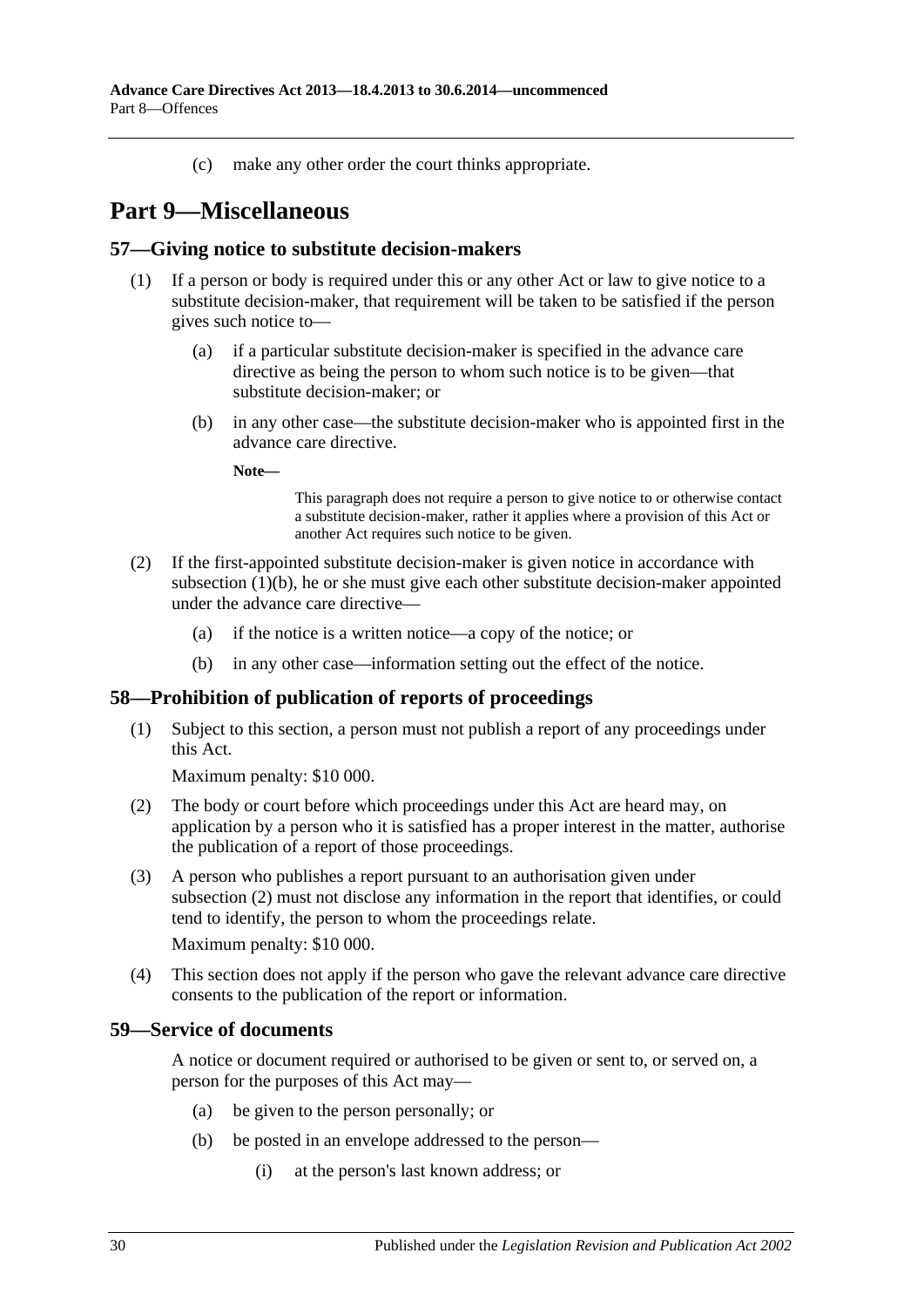- (ii) at the person's address for service; or
- (c) be left for the person at the address for service with someone apparently over the age of 16 years; or
- (d) be transmitted by fax or email to a fax number or email address provided by the person (in which case the notice or document will be taken to have been given or served at the time of transmission).

### <span id="page-30-0"></span>**60—Victimisation**

- (1) A person commits an act of victimisation against another person (the *victim*) if he or she causes detriment to the victim on the ground, or substantially on the ground, that the victim—
	- (a) has made, or wishes to make an advance care directive; or
	- (b) is a substitute decision-maker appointed under an advance care directive; or
	- (c) is otherwise involved in relation to an advance care directive.
- (2) An act of victimisation under this Act may be dealt with—
	- (a) as a tort; or
	- (b) as if it were an act of victimisation under the *[Equal Opportunity Act](http://www.legislation.sa.gov.au/index.aspx?action=legref&type=act&legtitle=Equal%20Opportunity%20Act%201984) 1984*,

but, if the victim commences proceedings in a court seeking a remedy in tort, he or she cannot subsequently lodge a complaint under the *[Equal Opportunity Act](http://www.legislation.sa.gov.au/index.aspx?action=legref&type=act&legtitle=Equal%20Opportunity%20Act%201984) 1984* and, conversely, if the victim lodges a complaint under that Act, he or she cannot subsequently commence proceedings in a court seeking a remedy in tort.

- (3) If a complaint alleging an act of victimisation under this Act has been lodged with the Commissioner for Equal Opportunity and the Commissioner is of the opinion that the subject matter of the complaint has already been adequately dealt with by a competent authority, the Commissioner may decline to act on the complaint or to proceed further with action on the complaint.
- (4) In this section—

*detriment* includes—

- (a) injury, damage or loss; or
- (b) intimidation or harassment; or
- (c) discrimination, disadvantage or adverse treatment in relation to the victim's employment or business; or
- (d) threats of reprisal.

### <span id="page-30-2"></span><span id="page-30-1"></span>**61—Confidentiality**

- (1) A person engaged or formerly engaged in the administration of this Act must not divulge or communicate personal information obtained (whether by that person or otherwise) in the course of official duties except—
	- (a) as required or authorised by or under this Act or any other Act or law; or
	- (b) with the consent of the person to whom the information relates; or
	- (c) in connection with the administration of this Act; or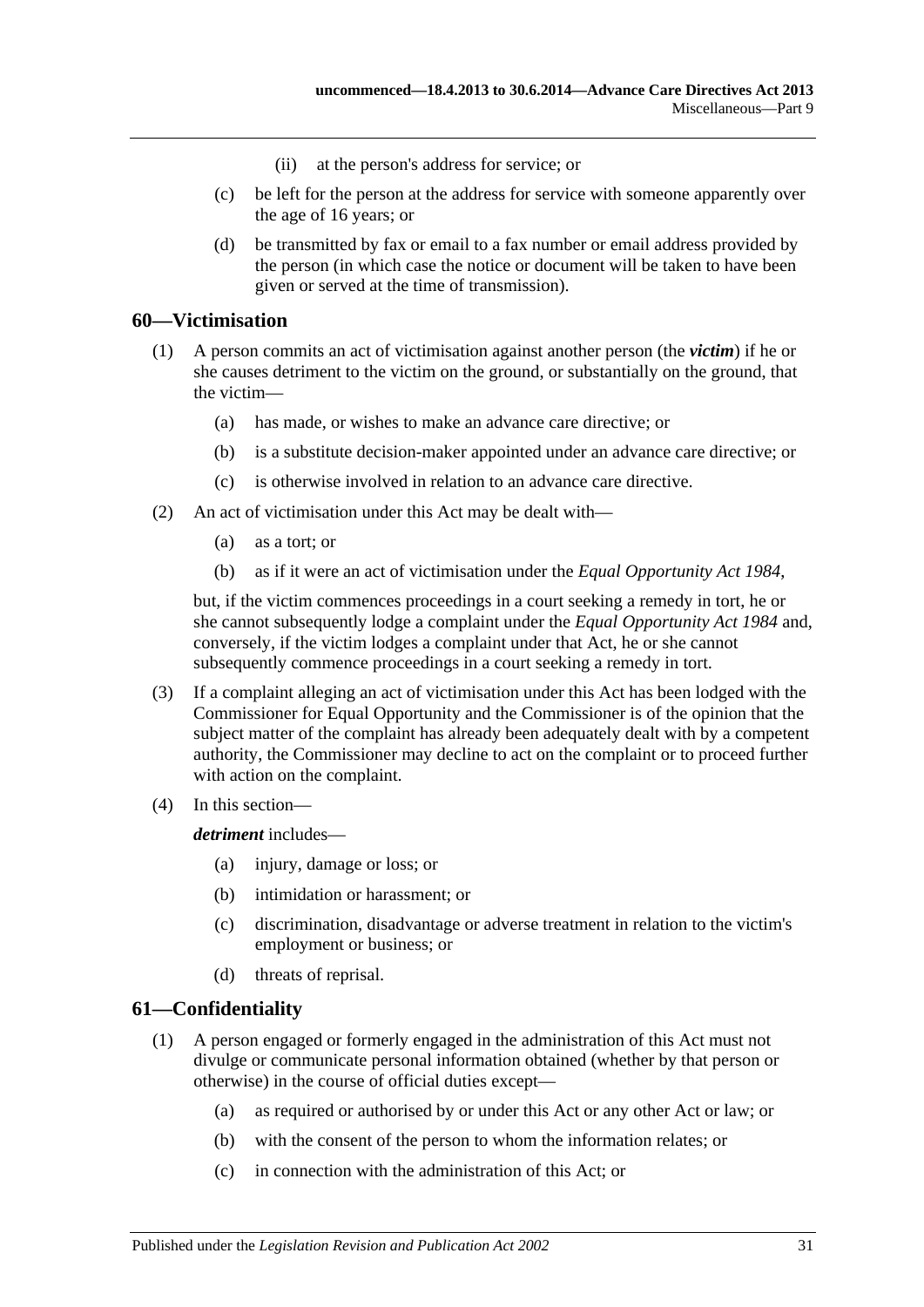- (d) as may be required to give effect to the provisions of an advance care directive to which the information relates; or
- (e) to an authority responsible under the law of a place outside this State, where the information is required for the proper administration of that law; or
- (f) to an agency or instrumentality of this State, the Commonwealth or another State or a Territory of the Commonwealth for the purposes of the proper performance of its functions.

Maximum penalty: \$10 000.

- (2) [Subsection](#page-30-2) (1) does not prevent disclosure of statistical or other data that could not reasonably be expected to lead to the identification of any person to whom it relates.
- (3) Information that has been disclosed under [subsection](#page-30-2) (1) for a particular purpose must not be used for any other purpose by—
	- (a) the person to whom the information was disclosed; or
	- (b) any other person who gains access to the information (whether properly or improperly and whether directly or indirectly) as a result of that disclosure.

Maximum penalty: \$10 000.

### <span id="page-31-2"></span><span id="page-31-0"></span>**62—Review of Act**

- (1) The Minister must cause a review of the operation of this Act to be conducted and a report on the results of the review to be submitted to him or her.
- (2) The review and the report must be completed before the fifth anniversary of the commencement of this Act.
- (3) The Minister must cause a copy of the report submitted under [subsection](#page-31-2) (1) to be laid before both Houses of Parliament within 6 sitting days after receiving the report.

### <span id="page-31-3"></span><span id="page-31-1"></span>**63—Regulations**

- (1) The Governor may make such regulations as are contemplated by, or necessary or expedient for the purposes of, this Act.
- (2) Without limiting [subsection](#page-31-3) (1), the regulations may—
	- (a) exempt (conditionally or unconditionally) a specified person or class of persons from a specified provision or provisions of this Act; and
	- (b) prescribe fees in respect of any matter under this Act and their payment, recovery or waiver; and
	- (c) prescribe fines, not exceeding \$5 000, for offences against the regulations; and
	- (d) make provisions for the facilitation of proof of the commission of offences against the regulations; and
	- (e) make provisions of a saving or transitional nature.
- (3) The regulations may—
	- (a) be of general application or vary in their application according to prescribed factors; and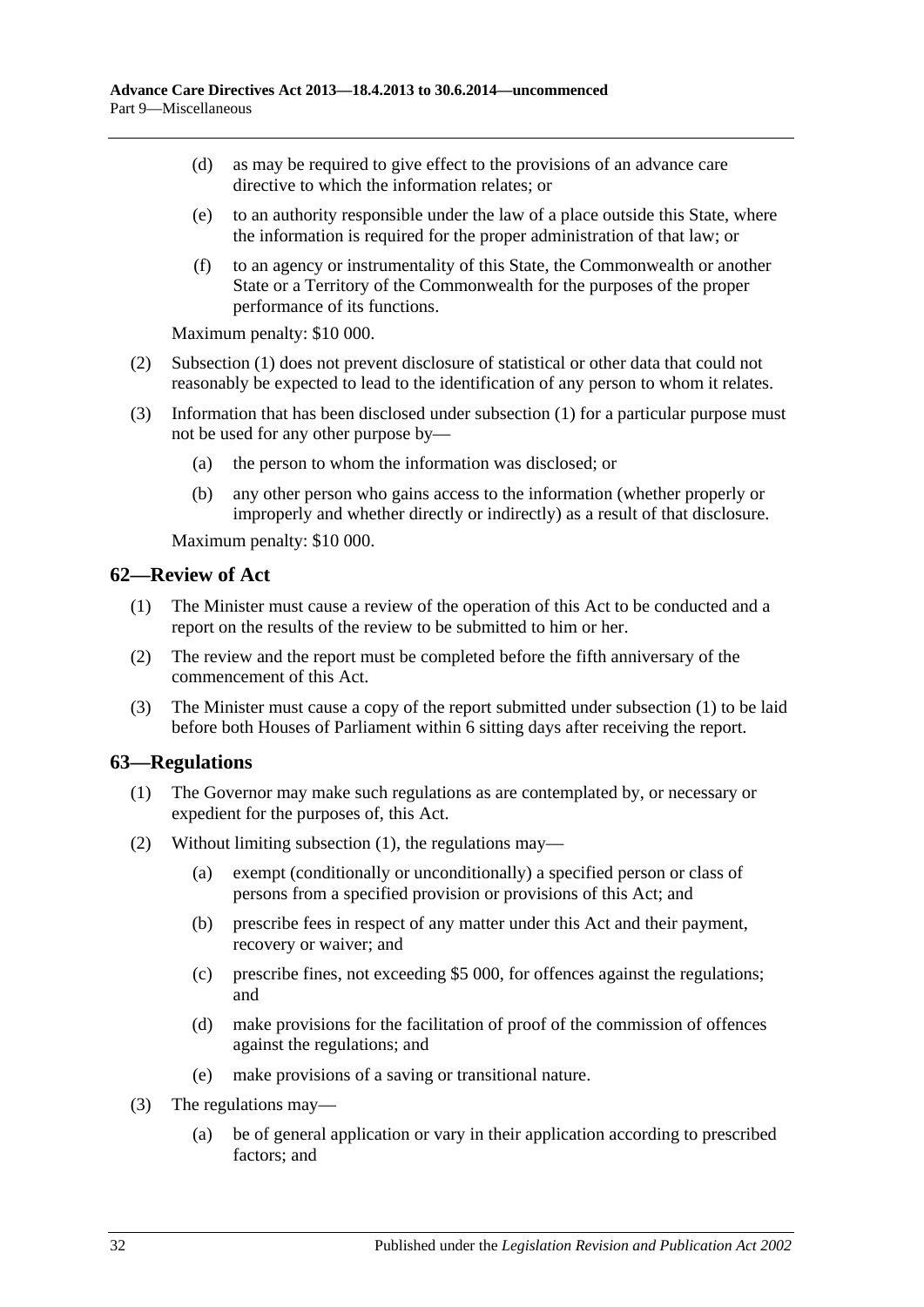(b) provide that a matter or thing in respect of which regulations may be made is to be determined according to the discretion of the Minister or a specified person or body.

# <span id="page-32-0"></span>**Schedule 1—Related amendments and transitional provisions Part 1—Preliminary**

## <span id="page-32-1"></span>**1—Amendment provisions**

In this Schedule, a provision under a heading referring to the amendment of a specified Act amends the Act so specified.

# **Part 2—Amendment of** *Consent to Medical Treatment and Palliative Care Act 1995*

### <span id="page-32-2"></span>**2—Amendment of section 3—Objects**

- (1) Section 3(a)(ii)—delete subparagraph (ii)
- (2) Section 3(b)—delete paragraph (b) and substitute:
	- (b) to provide for the medical treatment of people who have impaired decision-making capacity; and

### <span id="page-32-3"></span>**3—Amendment of section 4—Interpretation**

(1) Section 4, definition of *anticipatory direction*—delete the definition and substitute:

*advance care directive* means an advance care directive under the *[Advance](http://www.legislation.sa.gov.au/index.aspx?action=legref&type=act&legtitle=Advance%20Care%20Directives%20Act%202013)  [Care Directives Act](http://www.legislation.sa.gov.au/index.aspx?action=legref&type=act&legtitle=Advance%20Care%20Directives%20Act%202013) 2013* that is in force;

- (2) Section 4, definition of *authorised witness*—delete the definition
- (3) Section 4, definition of *available*—delete the definition
- (4) Section 4—after the definition of *guardian* insert:

*Guardianship Board* means the Guardianship Board established under the *[Guardianship and Administration Act](http://www.legislation.sa.gov.au/index.aspx?action=legref&type=act&legtitle=Guardianship%20and%20Administration%20Act%201993) 1993*;

*impaired decision-making capacity*, in respect of a particular decision—see subsection (2);

- (5) Section 4, definition of *medical agent*—delete the definition
- (6) Section 4, definition of *medical treatment*—delete the definition and substitute:

*medical treatment* means the provision by a medical practitioner of physical, surgical or psychological therapy to a person (including the provision of such therapy for the purposes of preventing disease, restoring or replacing bodily function in the face of disease or injury or improving comfort and quality of life) and includes the prescription or supply of drugs;

**Note—**

See also section 14, which extends this definition for the purposes of Part 2A to include other forms of health care.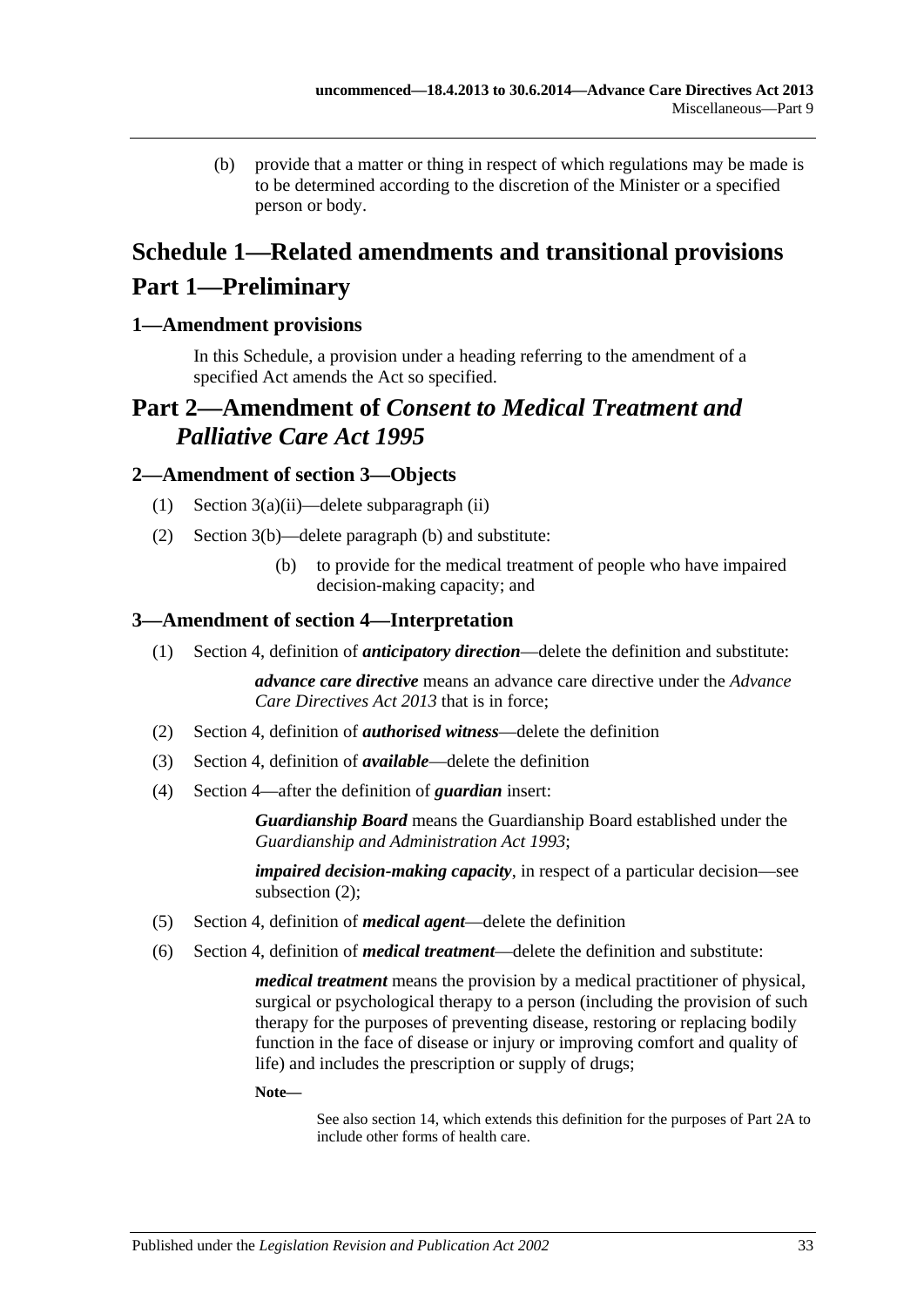(7) Section 4, definition of *parent*—delete the definition and substitute:

*parent*, of a child, includes—

- (a) a step-parent; and
- (b) an adult who acts *in loco parentis* in relation to the child;

*persistent vegetative state* includes post-coma unresponsiveness and a minimally responsive state;

*Public Advocate* means the Public Advocate appointed under the *[Guardianship and Administration Act](http://www.legislation.sa.gov.au/index.aspx?action=legref&type=act&legtitle=Guardianship%20and%20Administration%20Act%201993) 1993*;

(8) Section 4, definition of *representative*—delete the definition and substitute:

*representative*, of a patient, means a person authorised under this or any other Act or law to make decisions about the administration of medical treatment of the relevant kind to the patient;

*substitute decision-maker* has the same meaning as in the *[Advance Care](http://www.legislation.sa.gov.au/index.aspx?action=legref&type=act&legtitle=Advance%20Care%20Directives%20Act%202013)  [Directives Act](http://www.legislation.sa.gov.au/index.aspx?action=legref&type=act&legtitle=Advance%20Care%20Directives%20Act%202013) 2013*;

- (9) Section 4—after its present contents (now to be designated as subsection (1)) insert:
	- (2) For the purposes of this Act, a person will be taken to have *impaired decision-making capacity* in respect of a particular decision if—
		- (a) the person is not capable of—
			- (i) understanding any information that may be relevant to the decision (including information relating to the consequences of making a particular decision); or
			- (ii) retaining such information; or
			- (iii) using such information in the course of making the decision; or
			- (iv) communicating his or her decision in any manner; or
		- (b) the person is, by reason of being comatose or otherwise unconscious, unable to make a particular decision about his or her medical treatment.
	- (3) For the purposes of this Act—
		- (a) a person will not be taken to be incapable of understanding information merely because the person is not able to understand matters of a technical or trivial nature;
		- (b) a person will not be taken to be incapable of retaining information merely because the person can only retain the information for a limited time;
		- (c) a person may fluctuate between having impaired decision-making capacity and full decision-making capacity;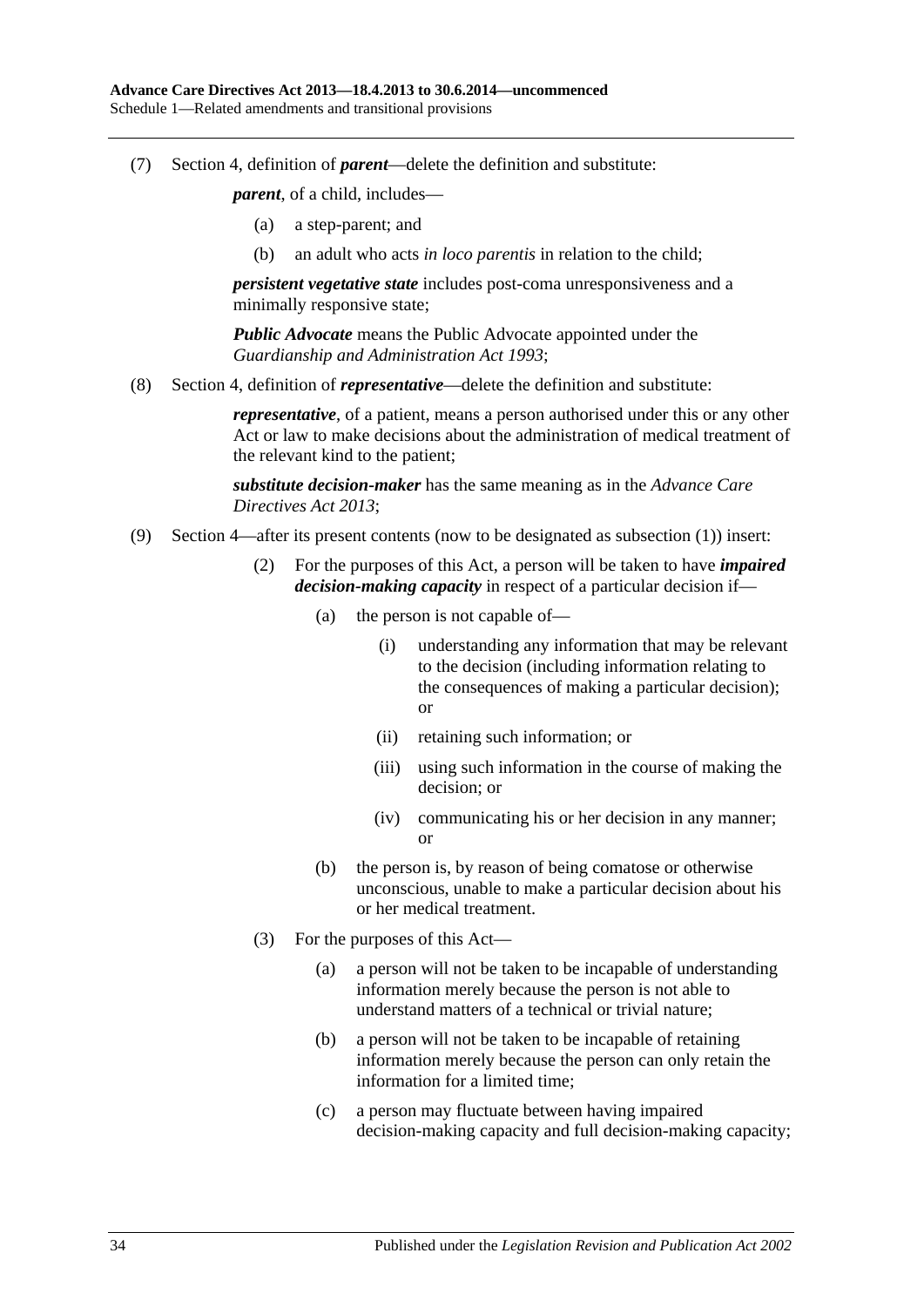- (d) a person's decision-making capacity will not be taken to be impaired merely because a decision made by the person results, or may result, in an adverse outcome for the person.
- (4) For the purposes of this Act, a medical practitioner is entitled to presume that a person who purports to be in a close and continuing relationship with another person is in such a relationship unless the medical practitioner knew, or ought reasonably to have known, that the 2 persons were not in such a relationship.
- (5) For the purposes of this Act, a medical practitioner is entitled to presume that a person who purports to have a particular relationship to another person (whether the relationship is based on affinity or consanguinity or otherwise) does have such a relationship unless the medical practitioner knew, or ought reasonably to have known, that the person did not have such a relationship to the other person.

## <span id="page-34-0"></span>**4—Insertion of sections 4A and 4B**

After section 4 insert:

## **4A—References to provision of medical treatment etc to include withdrawal etc of medical treatment**

Unless the contrary intention appears, a reference in this Act to the administration of medical treatment to a person will be taken to include a reference to the withdrawal, or withholding, of medical treatment to the person (including, to avoid doubt, the withdrawal or withholding of life sustaining measures).

## **4B—Consent not required for withdrawal etc of medical treatment**

Nothing in this Act operates to require the consent of a person to be given before medical treatment (including, to avoid doubt, life sustaining measures) can be withdrawn or withheld.

## <span id="page-34-1"></span>**5—Repeal of section 5**

Section 5—delete the section

## <span id="page-34-2"></span>**6—Amendment of heading to Part 2**

Heading to Part 2—after "treatment" insert:

generally

## <span id="page-34-3"></span>**7—Repeal of Part 2 Divisions 2 and 3**

Part 2 Divisions 2 and 3—delete Divisions 2 and 3

## <span id="page-34-4"></span>**8—Amendment of section 13—Emergency medical treatment**

(1) Section 13(1)—delete "subsection (3)" and substitute:

this section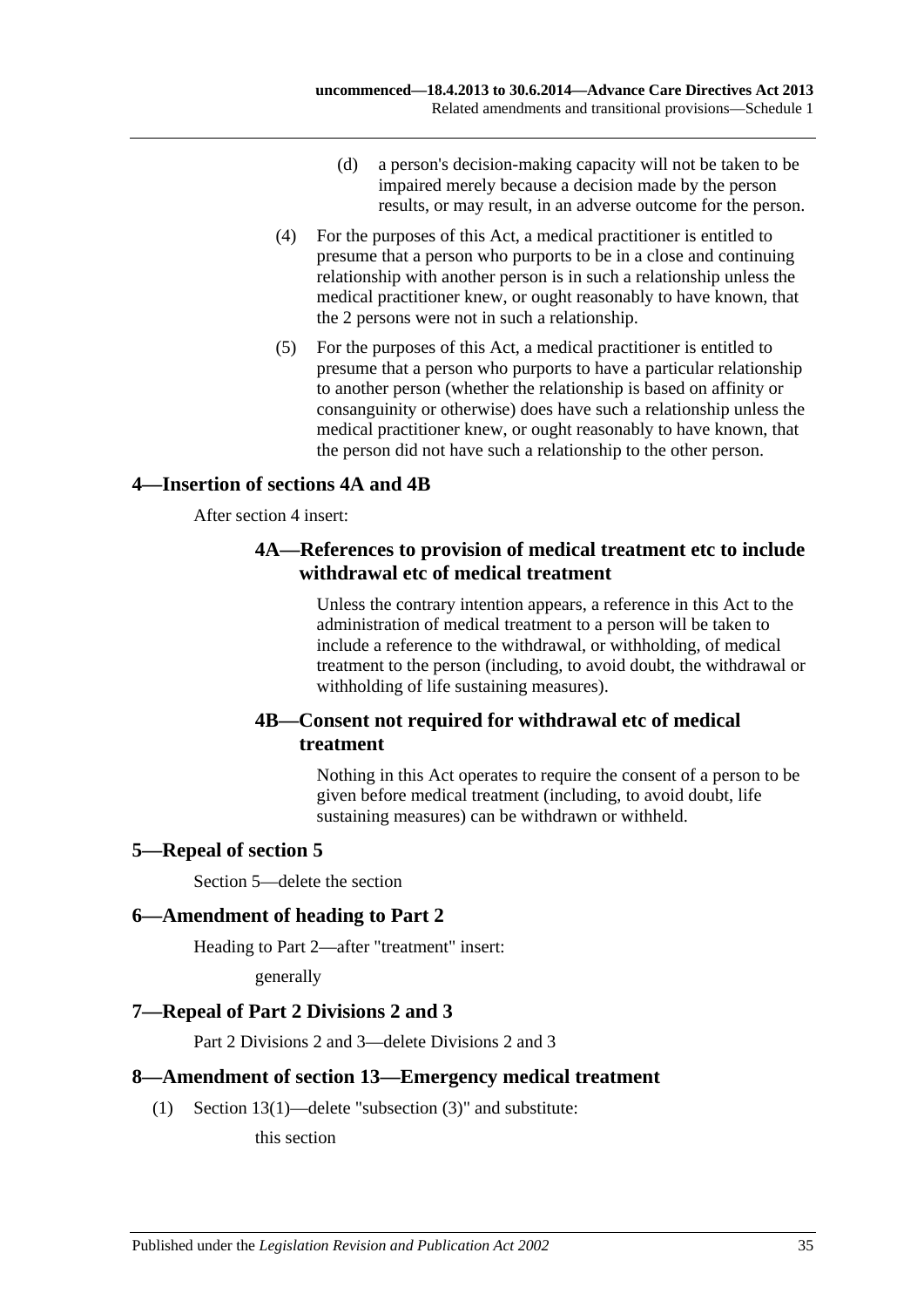(2) Section 13(1)(a)—after "consenting" insert:

(whether or not the person has impaired decision-making capacity in respect of a particular decision)

(3) Section 13(1)—after paragraph (c) insert:

and

- (d) the medical practitioner proposing to administer the treatment has made, or has caused to be made, reasonable inquiries to ascertain whether the patient (if the patient is 18 or more years of age) has given an advance care directive.
- (4) Section 13—after subsection (1) insert:
	- (1a) Subject to this section, a medical practitioner may lawfully administer medical treatment to a person (the *patient*) despite a provision of an advance care directive given by the patient comprising a refusal of medical treatment if—
		- (a) the patient is incapable of consenting (whether or not the patient has impaired decision-making capacity in respect of a particular decision); and
		- (b) the medical practitioner who administers the treatment is of the opinion that the treatment is necessary to meet an imminent risk to life or health and that opinion is supported by the written opinion of another medical practitioner who has personally examined the patient; and
		- (c) the medical practitioner who administers the treatment reasonably believes that the provision of the advance care directive is not intended to apply—
			- (i) to treatment of the kind proposed; or
			- (ii) in the circumstances in which the proposed medical treatment is to be administered; and
		- (d) it is not reasonably practicable in the circumstances of the case to have the matter dealt with under Part 7 of the *[Advance Care Directives Act](http://www.legislation.sa.gov.au/index.aspx?action=legref&type=act&legtitle=Advance%20Care%20Directives%20Act%202013) 2013*.
- (5) Section 13(2)—delete "subsection (1)" and substitute:

subsection  $(1)(b)$  or  $(1a)(b)$ 

- (6) Section 13—after subsection (2) insert:
	- (2a) Inquiries under subsection (1)(d) need not be made if in the circumstances of the case it is not reasonably practicable to do so.
- (7) Section 13(3)—delete subsection (3) and substitute:
	- $(3)$  If—
		- (a) the patient has given an advance care directive; and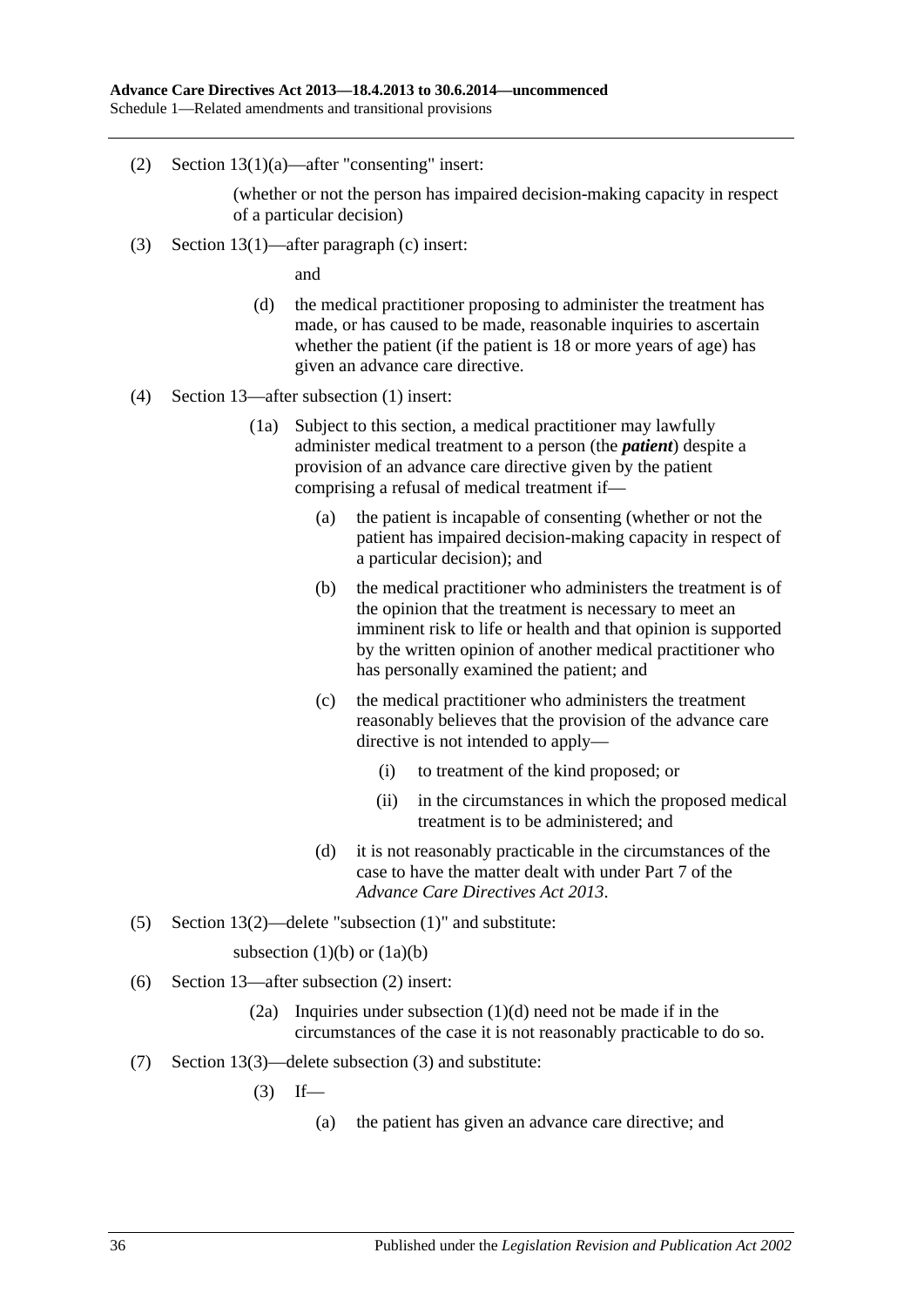- (b) the medical practitioner proposing to administer the treatment is aware of that fact (whether on the basis of inquiries made under this section or otherwise); and
- (c) a substitute decision-maker appointed under the advance care directive is empowered or authorised to make decisions relating to the administration of such treatment and is reasonably available to make such a decision,

the medical treatment must not be administered without the consent of the substitute decision-maker.

**Note—**

This provision simply requires the substitute decision-maker to be given the opportunity to make the decision about consent if he or she is available—there may also be other provisions of the advance care directive in relation to the treatment that are relevant, and need to be complied with, in the circumstances.

(8) Section 13(4)—delete "medical agent" insert:

substitute decision-maker

- (9) Section 13—after subsection (4) insert:
	- (4a) If neither a substitute decision-maker nor a guardian of the patient is available, but a person responsible for the patient (within the meaning of Part 2A) is reasonably available and willing to consent to the administration of the medical treatment, the medical treatment may not be administered without the consent of the person responsible for the patient (given in accordance with Part 2A).

## <span id="page-36-0"></span>**9—Repeal of Part 2 Division 6**

Part 2 Division 6—delete Division 6

### <span id="page-36-1"></span>**10—Insertion of Part 2A**

After Part 2 insert:

# **Part 2A—Consent to medical treatment if person has impaired decision-making capacity**

## **14—Interpretation**

(1) In this Part—

*health care* means any care, service, procedure or treatment provided by, or under the supervision of, a health practitioner for the purpose of diagnosing, maintaining or treating a physical or mental condition of a person;

*health practitioner* means a person who practises 1 or more of the following:

(a) a health profession (within the meaning of the *Health Practitioner Regulation National Law (South Australia)*);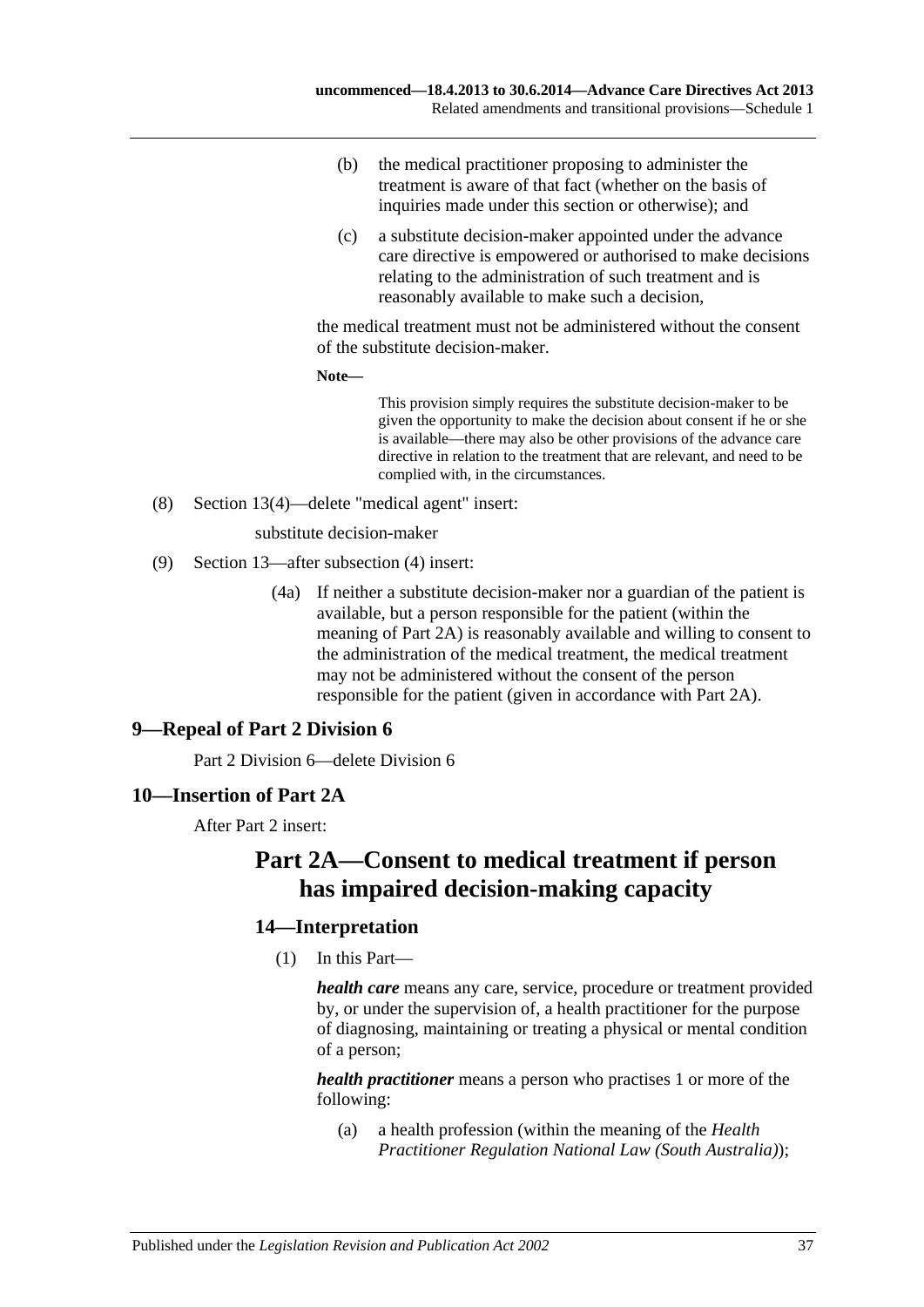(b) any other profession or practice declared by the regulations to be included in the ambit of this definition;

*medical practitioner*, in respect of particular health care, includes a health practitioner practising in the relevant profession or practice;

*medical treatment* includes health care;

*patient* means a person to whom medical treatment is, or is proposed to be, administered pursuant to this Part;

<span id="page-37-0"></span>*person responsible* for a patient means—

- (a) if a guardian has been appointed in respect of the patient, and his or her powers as guardian have not been limited so as to exclude the giving of a consent contemplated by this Part and he or she is available and willing to make a decision as to such consent—that guardian; or
- <span id="page-37-1"></span>(b) if [paragraph](#page-37-0) (a) does not apply, but a prescribed relative of the patient who has a close and continuing relationship with the patient is available and willing to make a decision as to a consent contemplated by this Part—that prescribed relative; or
- <span id="page-37-2"></span>(c) if [paragraphs](#page-37-0) (a) or [\(b\)](#page-37-1) do not apply, but an adult friend of the patient who has a close and continuing relationship with the patient is available and willing to make a decision as to a consent contemplated by this Part—that friend; or
- (d) if [paragraphs](#page-37-0) (a), [\(b\)](#page-37-1) or [\(c\)](#page-37-2) do not apply, but an adult who is charged with overseeing the ongoing day-to-day supervision, care and well-being of the patient is available and willing to make a decision as to a consent contemplated by this Part—that person; or
- (e) if none of the preceding paragraphs apply, or otherwise with the permission of the Guardianship Board—the Guardianship Board on the application of—
	- (i) a prescribed relative of the patient; or
	- (ii) the medical practitioner proposing to give the treatment; or
	- (iii) any other person who the Board is satisfied has a proper interest in the matter;

*prescribed relative*—the following persons are prescribed relatives of a patient:

- (a) a person who is legally married to the patient;
- (b) an adult domestic partner of the patient (within the meaning of the *[Family Relationships Act](http://www.legislation.sa.gov.au/index.aspx?action=legref&type=act&legtitle=Family%20Relationships%20Act%201975) 1975* and whether declared as such under that Act or not);
- (c) an adult related to the patient by blood or marriage;
- (d) an adult related to the patient by reason of adoption;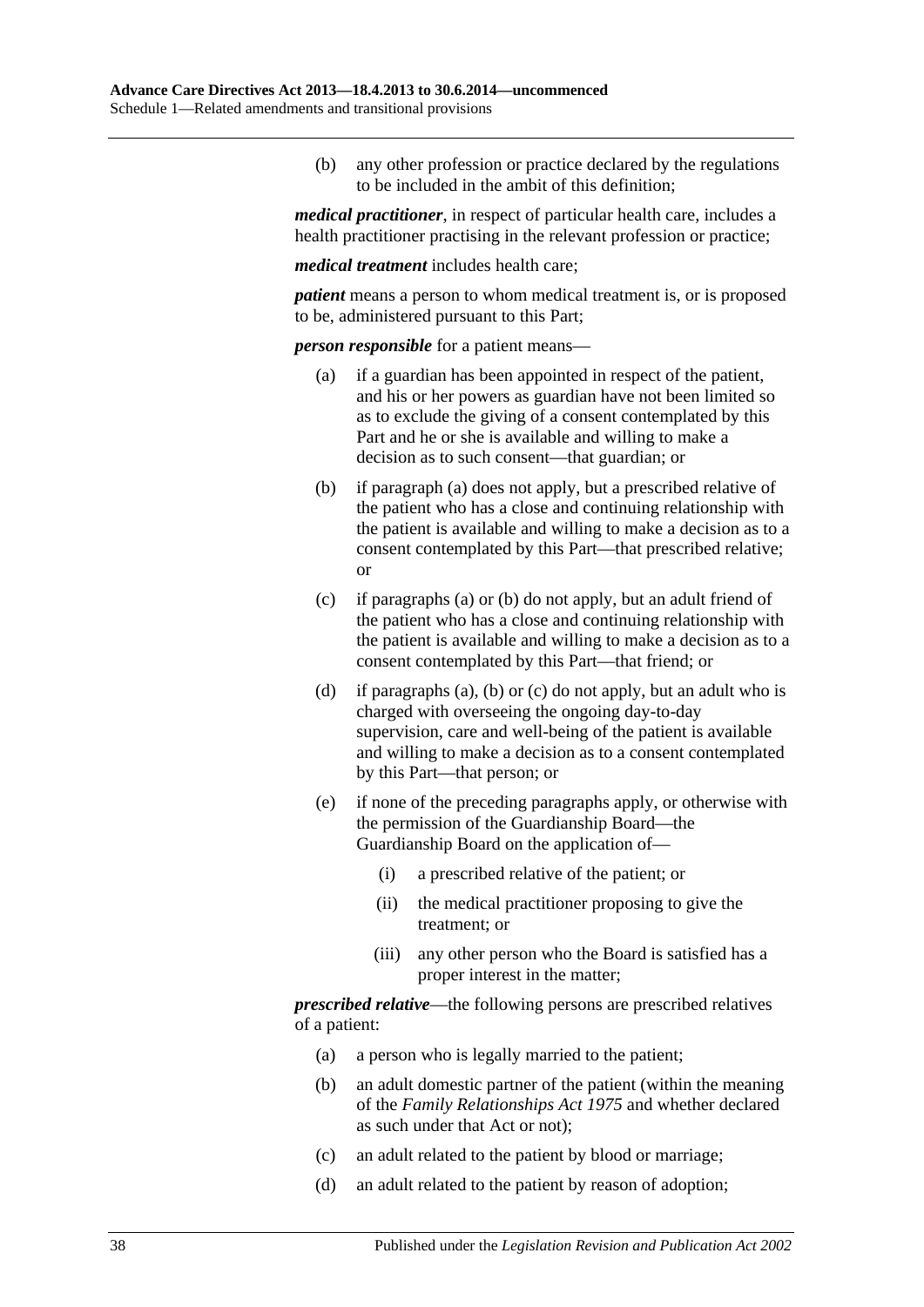- (e) an adult of Aboriginal or Torres Strait Islander descent who is related to the patient according to Aboriginal kinship rules or Torres Strait Islander kinship rules (as the case requires).
- (2) If a man and woman are married according to Aboriginal tradition, they will be regarded as legally married for the purposes of this Part.

## **14A—Application of Part**

- (1) This Part does not apply to, or in relation to, a child.
	- **Note—**

Section 12 sets out who can consent to the administration of medical treatment (other than prescribed treatment) to a child.

- (2) This Part does not apply to, or in relation to, a person who has given an advance care directive to the extent that—
	- (a) a substitute decision-maker has been appointed under the advance care directive who is authorised to make decisions relating to the administration of medical treatment of the relevant kind to the patient; or
	- (b) the advance care directive makes specific provision in respect of the administration of medical treatment of the relevant kind to the patient.
- (3) This Part does not apply to, or in relation to, prescribed treatment (within the meaning of the *[Guardianship and Administration](http://www.legislation.sa.gov.au/index.aspx?action=legref&type=act&legtitle=Guardianship%20and%20Administration%20Act%201993)  Act [1993](http://www.legislation.sa.gov.au/index.aspx?action=legref&type=act&legtitle=Guardianship%20and%20Administration%20Act%201993)*).

**Note—**

Under the *[Guardianship and Administration Act](http://www.legislation.sa.gov.au/index.aspx?action=legref&type=act&legtitle=Guardianship%20and%20Administration%20Act%201993) 1993*, prescribed treatments include terminations of pregnancy and sterilisations.

(4) Nothing in this Part limits the operation of section 13.

### **14B—Consent of person responsible for patient effective in certain circumstances**

- (1) Where it is proposed to administer medical treatment to a patient with impaired decision-making capacity in respect of a decision that is required in relation to the medical treatment, a consent given by a person responsible for the patient to the administration of the proposed medical treatment—
	- (a) will be taken to be a consent given by the patient; and
	- (b) will be taken to have the same effect for all purposes as if the patient gave the consent.
- (2) The regulations may make further provision in relation to the giving of consent by a person responsible for a patient for the purposes of this Act (including by limiting the kinds of medical treatment to which a specified class of person responsible can consent).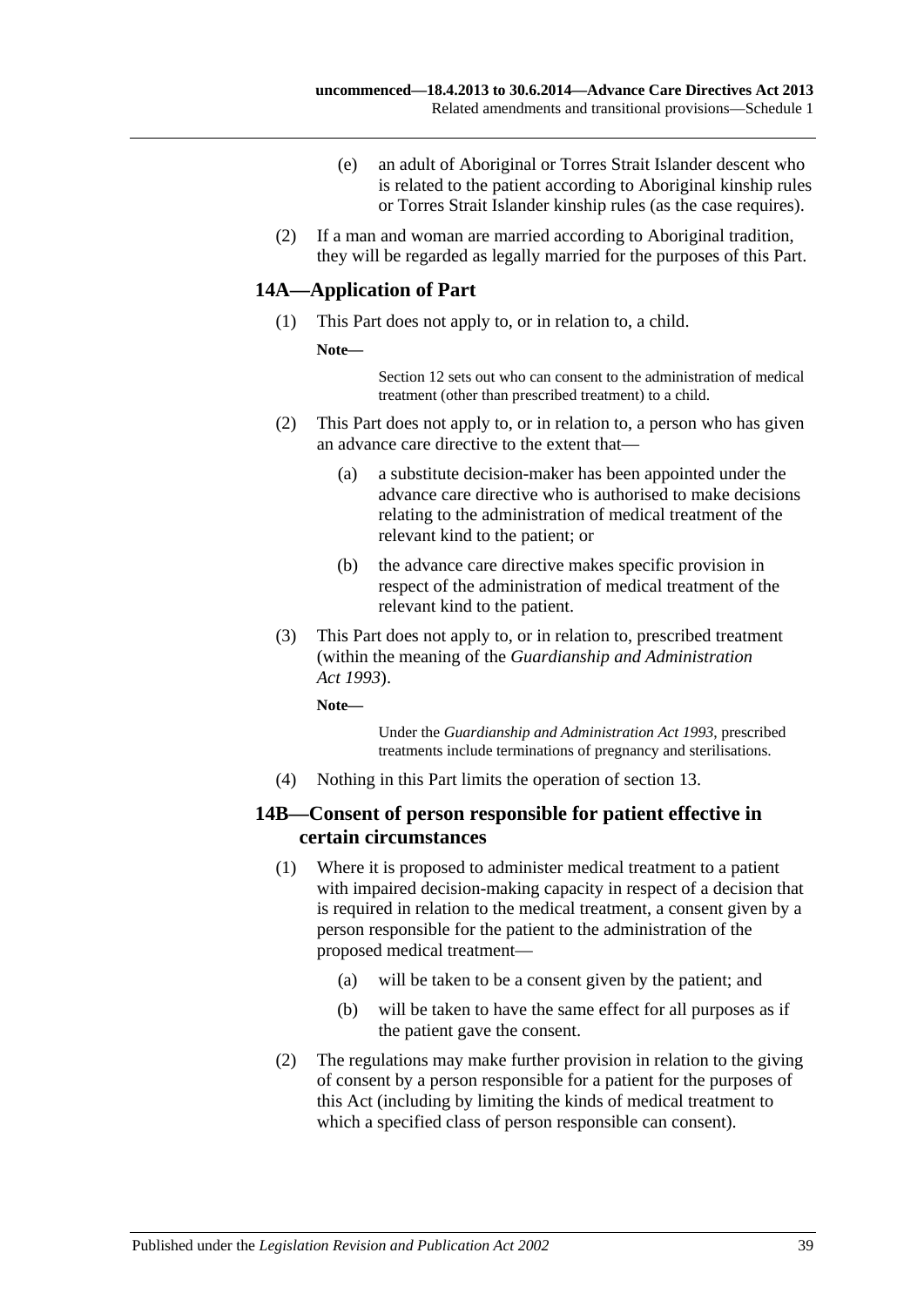- (3) The effectiveness of a consent given by a person responsible for a patient is not affected merely because insufficient inquiries were made to locate a person with higher responsibility for the patient before the consent was given (as contemplated by the hierarchy in the definition of *person responsible* in section 14).
- (4) Consent to the administration of particular medical treatment will, for all purposes, be taken to have been given by the patient if—
	- (a) the medical treatment was administered with the purported consent of a person who represented to the medical practitioner that he or she was a person responsible for the patient; and
	- (b) the medical practitioner did not know and could not reasonably be expected to have known that the person was not, in fact, a person responsible for the patient.

## **14C—Person responsible for patient to make substituted decision**

A decision of a person responsible for a patient to give, or to refuse to give, consent under this Part must, as far as is reasonably practicable, reflect the decision that the patient would have made in the circumstances had his or her decision-making capacity not been impaired.

**Note—**

In cases where the patient has given an advance care directive under which no substitute decision-maker is appointed, but the patient's wishes or instructions in relation to treatment of the relevant kind is recorded, it may nevertheless be necessary to give effect to those wishes or instructions—see Part 5 of the *[Advance Care Directives](http://www.legislation.sa.gov.au/index.aspx?action=legref&type=act&legtitle=Advance%20Care%20Directives%20Act%202013)  Act [2013](http://www.legislation.sa.gov.au/index.aspx?action=legref&type=act&legtitle=Advance%20Care%20Directives%20Act%202013)*.

## **14D—Person must not give consent unless authorised to do so**

A person who is not a person responsible for a particular patient is guilty of an offence if he or she, knowing that he or she is not a person responsible for the patient or being recklessly indifferent as to whether or not he or she is a person responsible for the patient—

- (a) purports to give a consent under this Part in respect of the patient; or
- (b) represents to a medical practitioner that he or she is a person responsible for the patient.

Maximum penalty: Imprisonment for 2 years.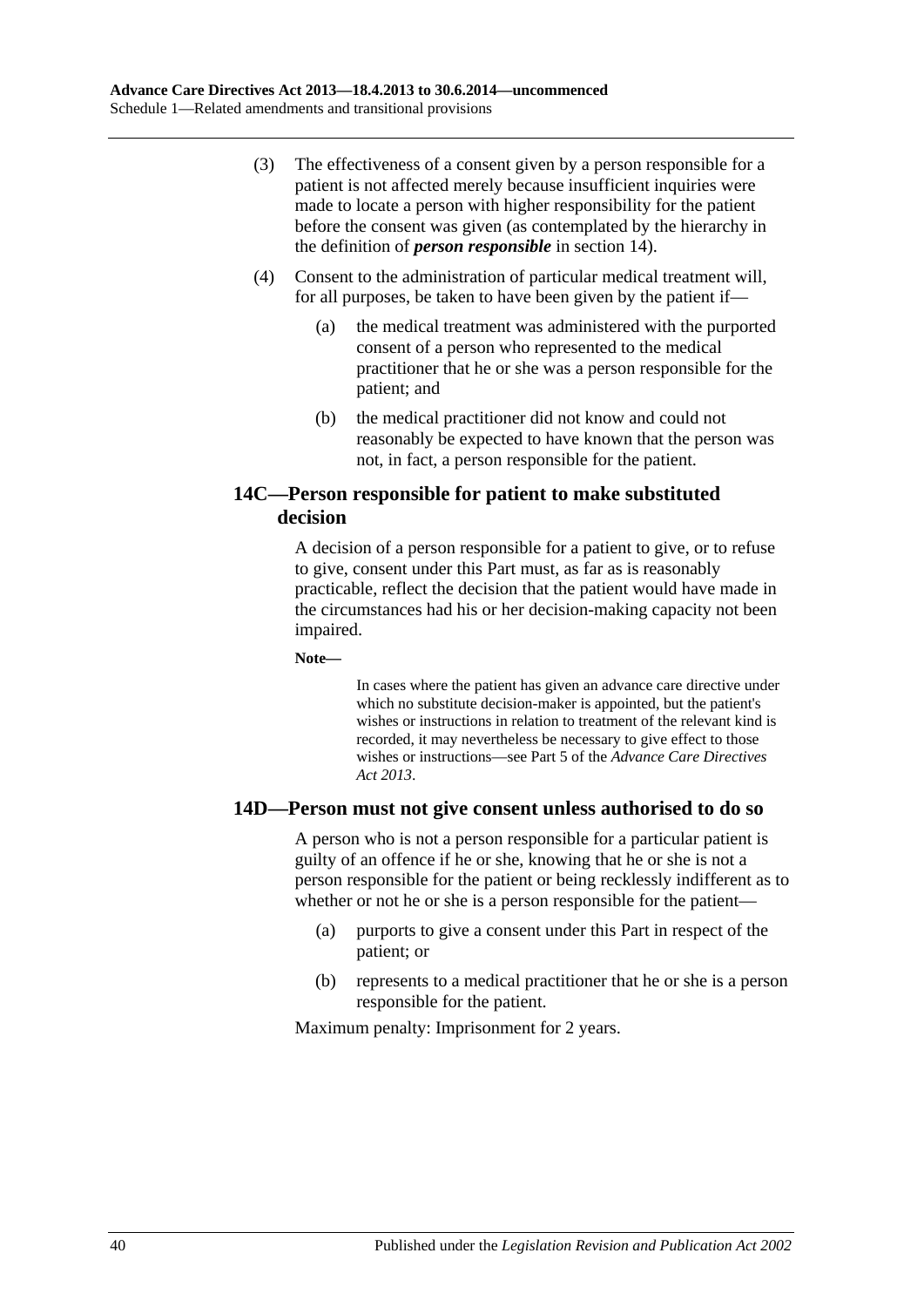### <span id="page-40-0"></span>**11—Amendment of section 17—The care of people who are dying**

Section 17(2)—delete subsection (2) and substitute:

- (2) A medical practitioner responsible for the treatment or care of a patient in the terminal phase of a terminal illness, or a person participating in the treatment or care of the patient under the medical practitioner's supervision—
	- (a) is under no duty to use, or to continue to use, life sustaining measures in treating the patient if the effect of doing so would be merely to prolong life in a moribund state without any real prospect of recovery or in a persistent vegetative state (whether or not the patient or the patient's representative has requested that such measures be used or continued); and
	- (b) must, if the patient or the patient's representative so directs, withdraw life sustaining measures from the patient.

## <span id="page-40-1"></span>**12—Insertion of Part 3A**

### After Part 3 insert:

# **Part 3A—Dispute resolution**

## **Division 1—Preliminary**

### **18A—Interpretation**

In this Part—

*eligible person*, in relation to a matter, means—

- (a) if the matter relates to a child—a parent or guardian of the child; and
- (b) if the matter relates to a patient with impaired decision-making capacity in respect of a particular decision—a person responsible for the patient; and
- (c) a medical practitioner who is providing, or is to provide, the medical treatment to which the matter relates; and
- (d) any other person who satisfies the Public Advocate that he or she has a proper interest in the matter;

*medical practitioner* and *medical treatment*, in relation to the administration, or proposed administration, of medical treatment to a patient pursuant to Part 2A, have the same meanings as in that Part;

*patient* means a patient within the meaning of Part 2A;

*person responsible* for a patient has the same meaning as in Part 2A.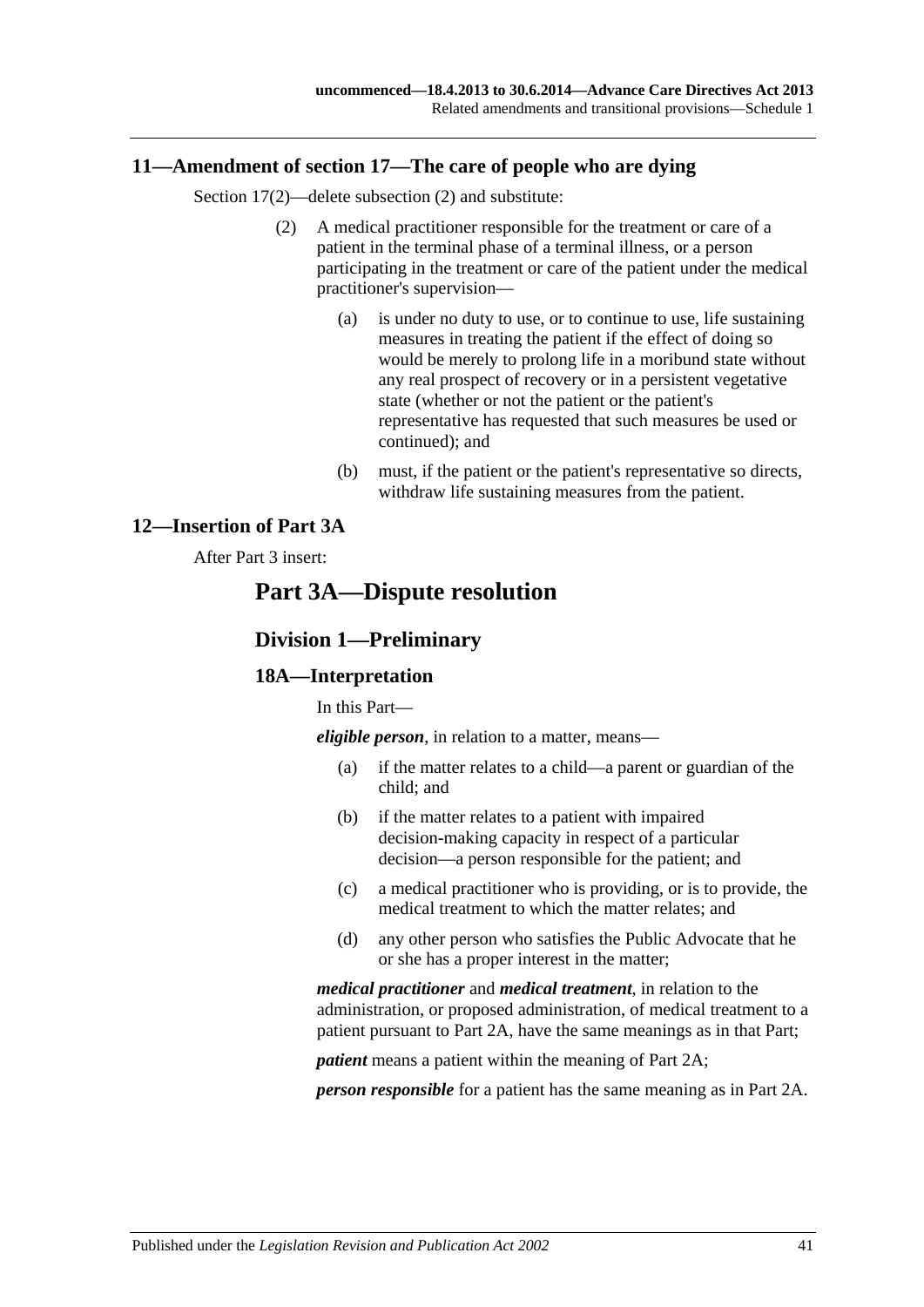## **18B—Application of Part**

This Part applies to the following matters:

- (a) a decision of a parent or guardian of a child to consent, or to refuse to consent, to the administration of medical treatment to the child;
- (b) a decision of a medical practitioner to administer, or not administer, medical treatment to a patient pursuant to Part 2A;
- (c) a decision of a person responsible for a patient to consent, or to refuse to consent, to the administration of medical treatment to the person pursuant to Part 2A;
- (d) any other matter prescribed by the regulations for the purposes of this section.

## **Division 2—Resolution of disputes by Public Advocate**

### **18C—Resolution of disputes by Public Advocate**

- (1) The Public Advocate may, on application by an eligible person in relation to a matter to which this Part applies or on his or her own initiative, provide preliminary assistance in resolving the matter, including by—
	- (a) ensuring that the parties to the matter are fully aware of their rights and obligations; and
	- (b) identifying the issues (if any) that are in dispute between the parties; and
	- (c) canvassing options that may obviate the need for further proceedings; and
	- (d) where appropriate, facilitating full and open communication between the parties.
- (2) The Public Advocate may mediate a matter to which this Part applies on application by an eligible person in relation to the matter.
- (3) An application under this section—
	- (a) must be made in a manner and form determined by the Public Advocate; and
	- (b) must be accompanied by such information as the Public Advocate may reasonably require; and
	- (c) must be accompanied by the prescribed fee.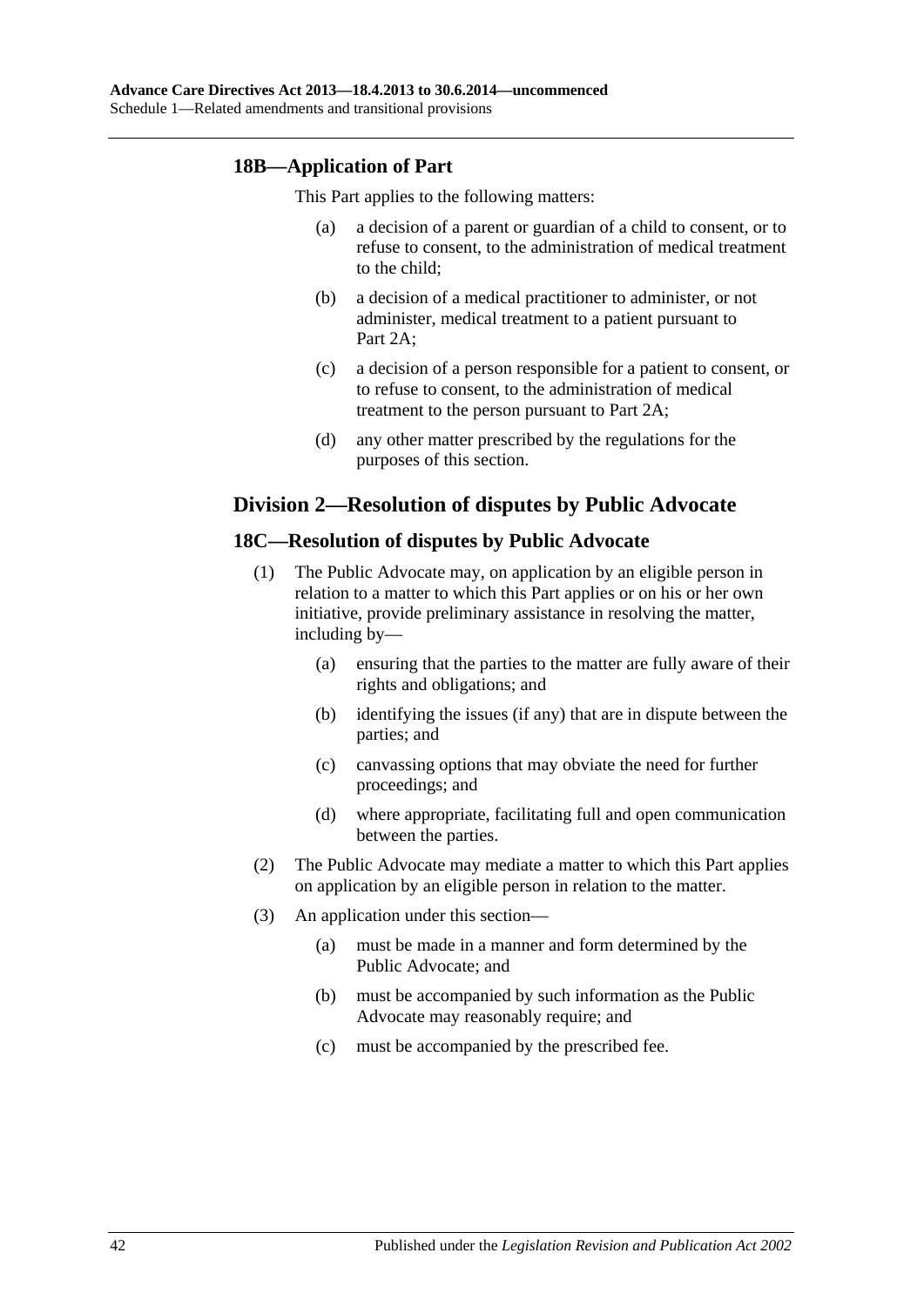- (4) Before undertaking a mediation, the Public Advocate may, if he or she thinks it appropriate to do so, require an applicant for mediation who is not a medical practitioner to first obtain a written report from an independent medical practitioner (made after examining the relevant person) setting out—
	- (a) the potential advantages and disadvantages of—
		- (i) the medical treatment that a medical practitioner proposes to administer to the relevant person; and
		- (ii) any medical treatment that the eligible person, or some other person, has requested be administered to the relevant person; and

**Note—**

This includes where the medical treatment comprises the withdrawal or withholding of medical treatment—see section 4A.

- (b) whether, in the independent medical practitioner's opinion, the requested treatment is in the best interest of the relevant person's health and well-being; and
- (c) any other information required by the regulations for the purposes of this subsection.
- (5) The Public Advocate may bring a mediation to an end at any time—
	- (a) if, in the opinion of the Public Advocate, it is more appropriate that the matter be dealt with by the Guardianship Board; or
	- (b) at the request of a party to the mediation.
- (6) Evidence of anything said or done in the course of a mediation is not admissible in subsequent proceedings except by consent of all parties to the proceedings.
- (7) Without limiting any other ways in which the Public Advocate may inform himself or herself for the purposes of a mediation, the Public Advocate may seek advice from such persons as the Public Advocate thinks fit in relation to protecting the interests of a child who is a party to, or is otherwise affected by, the matter the subject of the mediation.
- (8) The Public Advocate has, for the purposes of this section, the same privileges and immunities as a member of the Guardianship Board under the *[Guardianship and Administration Act](http://www.legislation.sa.gov.au/index.aspx?action=legref&type=act&legtitle=Guardianship%20and%20Administration%20Act%201993) 1993*.
- (9) Subject to this Act, the Public Advocate may conduct a mediation in such manner as he or she thinks fit.
- (10) The regulations may make further provisions in relation to mediations under this section.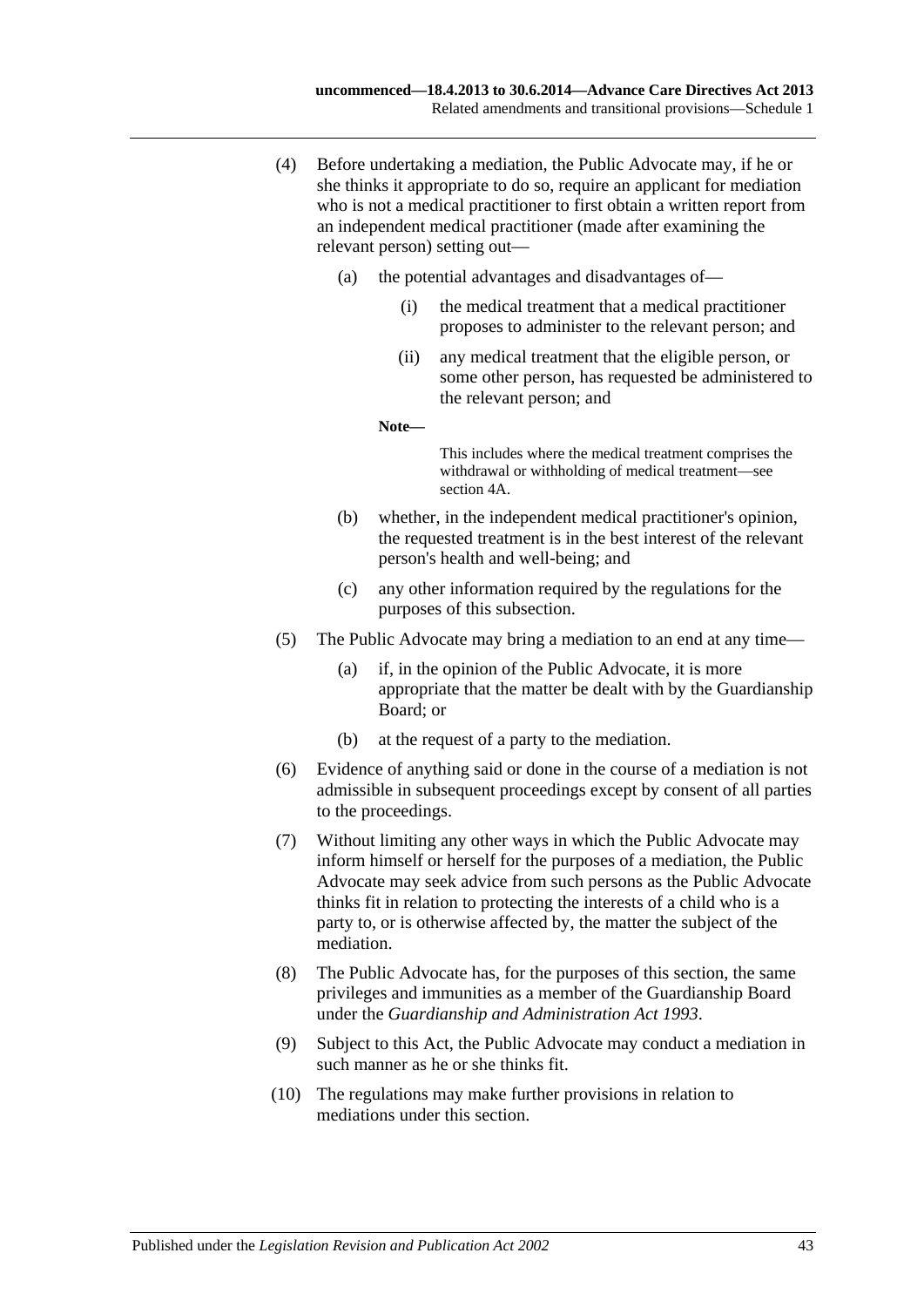### **18D—Public Advocate may refer matter to Guardianship Board**

- (1) If the Public Advocate ends a mediation under section 18C on the grounds that it is more appropriate that the matter be dealt with by the Guardianship Board, the Public Advocate may refer the matter to the Guardianship Board.
- (2) The regulations may make further provision in respect of referrals under this section.

## **Division 3—Resolution of disputes by Guardianship Board**

### **Note—**

Certain persons who are dissatisfied with a decision, direction or order of the Guardianship Board in proceedings under this Division may, with the permission of the Guardianship Board or the Administrative and Disciplinary Division of the District Court, appeal to that court against the decision, direction or order—see section 67 of the *[Guardianship and Administration](http://www.legislation.sa.gov.au/index.aspx?action=legref&type=act&legtitle=Guardianship%20and%20Administration%20Act%201993)  Act [1993](http://www.legislation.sa.gov.au/index.aspx?action=legref&type=act&legtitle=Guardianship%20and%20Administration%20Act%201993)*.

## **18E—Resolution of disputes by Guardianship Board**

- (1) An eligible person in relation to a matter to which this Part applies may apply to the Guardianship Board for—
	- (a) a review of a matter mediated by the Public Advocate under section 18C; or
	- (b) a declaration or direction in relation to the matter (including, to avoid doubt, a matter contemplated by section 18C).
- (2) An application under this section—
	- (a) must be made in a manner and form determined by the Guardianship Board; and
	- (b) must be accompanied by such information as the Guardianship Board may reasonably require; and
	- (c) must be accompanied by the prescribed fee.
- (3) The Guardianship Board may refuse to hear an application under this section if the Guardianship Board is of the opinion—
	- (a) that the matter to which the application relates lacks substance, is unnecessary or unjustifiable, or is frivolous, vexatious or not made in good faith; or
	- (b) that to conduct a review would be an abuse of the processes under this Part; or
	- (c) that the matter should be determined by way of legal proceedings.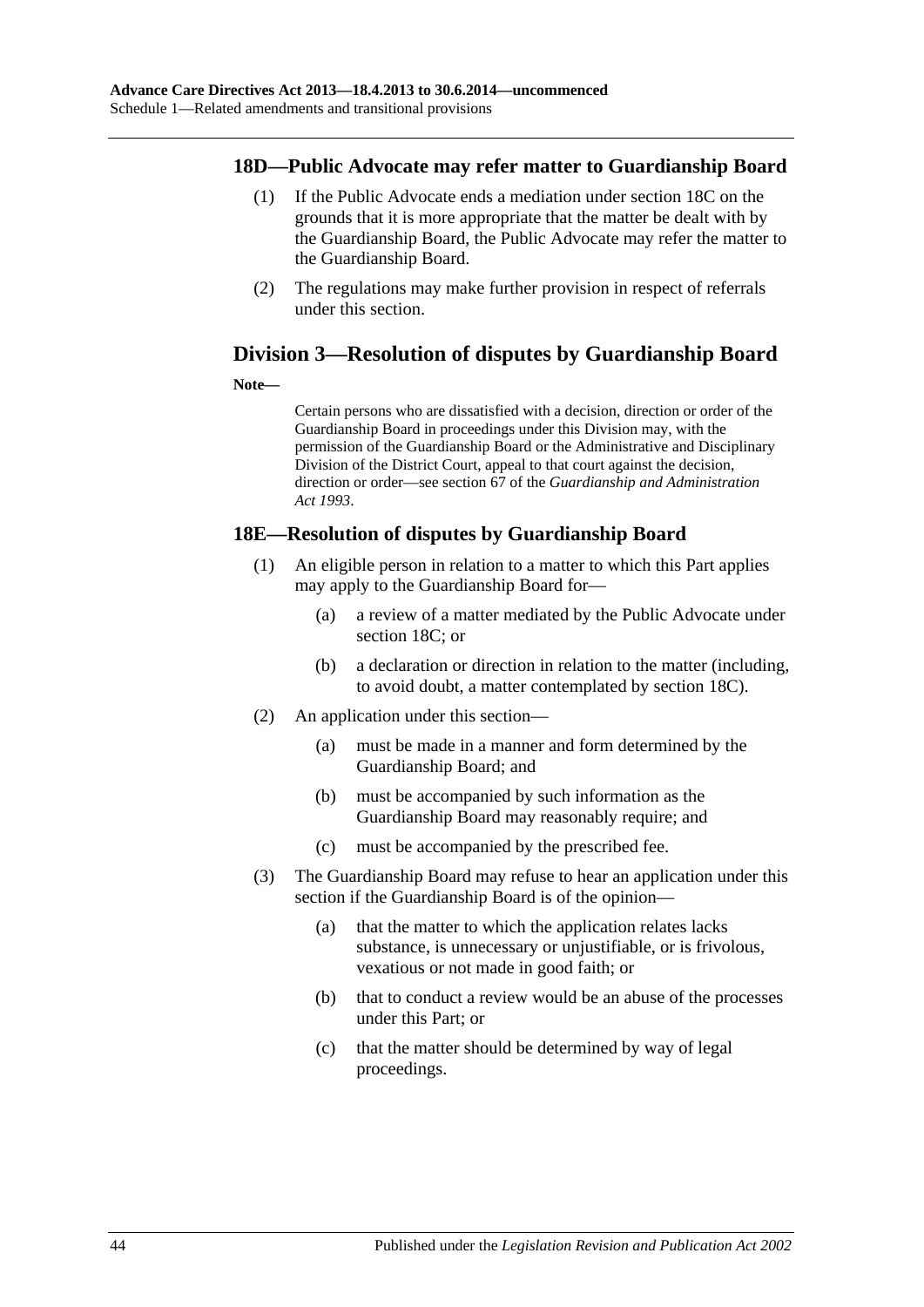- (4) The Guardianship Board may, on determining an application under this section—
	- (a) in the case of a review of a matter mediated by the Public Advocate under section 18C—confirm, cancel or reverse a decision that is the subject of the review; and
	- (b) in any case—
		- (i) make any declarations that the Guardianship Board thinks necessary or desirable in the circumstances of the case; and
		- (ii) give any directions that the Guardianship Board thinks necessary or desirable in the circumstances of the case (including a direction that the administration of particular medical treatment to a person be withdrawn or withheld); and
		- (iii) give any advice that the Guardianship Board considers necessary or desirable in the circumstances of the case.
- (5) The Guardianship Board may vary or revoke a declaration or direction under this section.
- (6) The person to whom the medical treatment is to be provided or not provided (as the case requires) is (if he or she is not the applicant) a party to the proceedings.
- (7) Sections 15 and 15A of the *[Guardianship and Administration](http://www.legislation.sa.gov.au/index.aspx?action=legref&type=act&legtitle=Guardianship%20and%20Administration%20Act%201993)  Act [1993](http://www.legislation.sa.gov.au/index.aspx?action=legref&type=act&legtitle=Guardianship%20and%20Administration%20Act%201993)* do not apply to, or in relation to, proceedings under this section.
- (8) Without limiting any other ways in which the Guardianship Board may inform itself for the purposes of this section, the Guardianship Board may seek advice from such persons or bodies as the Guardianship Board thinks fit in relation to protecting the interests of a child who is a party to, or is otherwise affected by, an application.
- (9) The regulations may make further provisions in relation to proceedings under this section.
- (10) Subject to this Act and the *[Guardianship and Administration](http://www.legislation.sa.gov.au/index.aspx?action=legref&type=act&legtitle=Guardianship%20and%20Administration%20Act%201993)  Act [1993](http://www.legislation.sa.gov.au/index.aspx?action=legref&type=act&legtitle=Guardianship%20and%20Administration%20Act%201993)*, the Guardianship Board may conduct a review under this section in such manner as it thinks fit.

**Note—**

Section 14 of the *[Guardianship and Administration Act](http://www.legislation.sa.gov.au/index.aspx?action=legref&type=act&legtitle=Guardianship%20and%20Administration%20Act%201993) 1993* sets out the powers and procedures of the Guardianship Board in respect of proceedings before the Guardianship Board.

## **18F—Guardianship Board may refer matter to Public Advocate**

(1) If the Guardianship Board is of the opinion that it is more appropriate that a particular application under section 18E be dealt with by the Public Advocate, the Guardianship Board may refer the matter to the Public Advocate.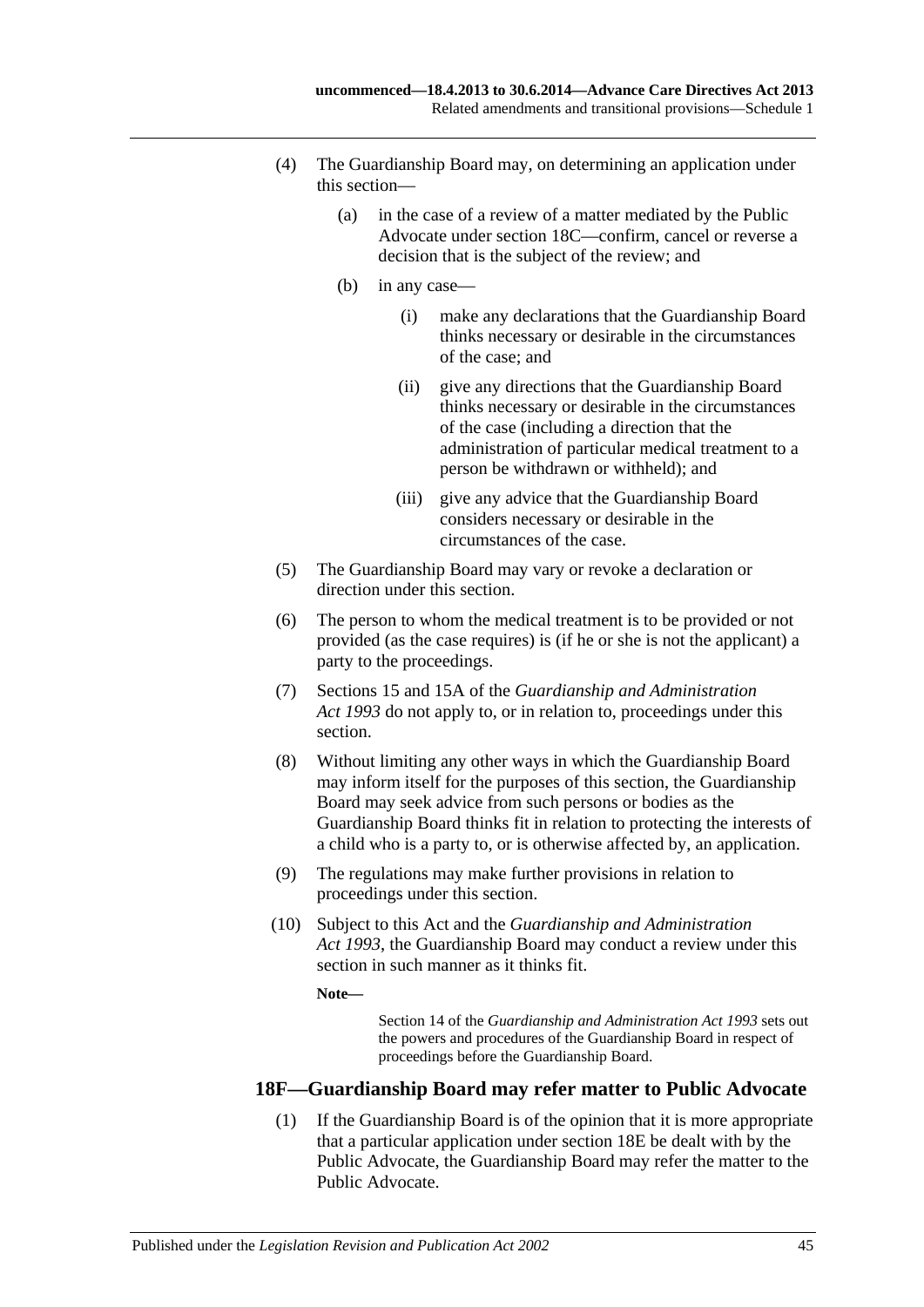(2) The regulations may make further provision in respect of referrals under this section.

## <span id="page-45-1"></span>**18G—Contravention of direction**

(1) Subject to this Act, a person who fails to comply with a direction of the Guardianship Board under this Division is guilty of an offence.

Maximum penalty: \$20 000 or imprisonment for 6 months.

(2) It is a defence to a charge of an offence against [subsection](#page-45-1) (1) if the defendant proves that he or she did not know, and could not reasonably have been expected to know, that his or her conduct amounted to a failure to comply with the relevant direction.

## **Division 4—Miscellaneous**

## **18H—Question of law may be referred to Supreme Court**

The Public Advocate or the Guardianship Board may refer any question of law for the opinion of the Supreme Court.

## **18I—Operation of orders pending appeal**

- (1) Subject to [subsection](#page-45-2) (2), a decision, direction or order of the Guardianship Board or a court against which a right of appeal lies (whether under this Act or any other Act or law) continues to operate despite that right of appeal or the institution of an appeal.
- (2) The operation of a decision, direction or order against which an appeal has been instituted may, on the application of the appellant, be suspended by the body that made it or by the appellate court pending determination of the appeal, if the body or court thinks special reason exists for doing so.

## <span id="page-45-2"></span><span id="page-45-0"></span>**13—Substitution of section 19**

<span id="page-45-3"></span>Section 19—delete the section and substitute:

## **19—Regulations**

- (1) The Governor may make such regulations as are contemplated by, or necessary or expedient for the purposes of, this Act.
- (2) Without limiting [subsection](#page-45-3) (1), the regulations may make provisions of a saving or transitional nature.
- (3) The regulations may—
	- (a) be of general application or vary in their application according to prescribed factors;
	- (b) provide that a matter or thing in respect of which regulations may be made is to be determined according to the discretion of the Minister or a specified person or body.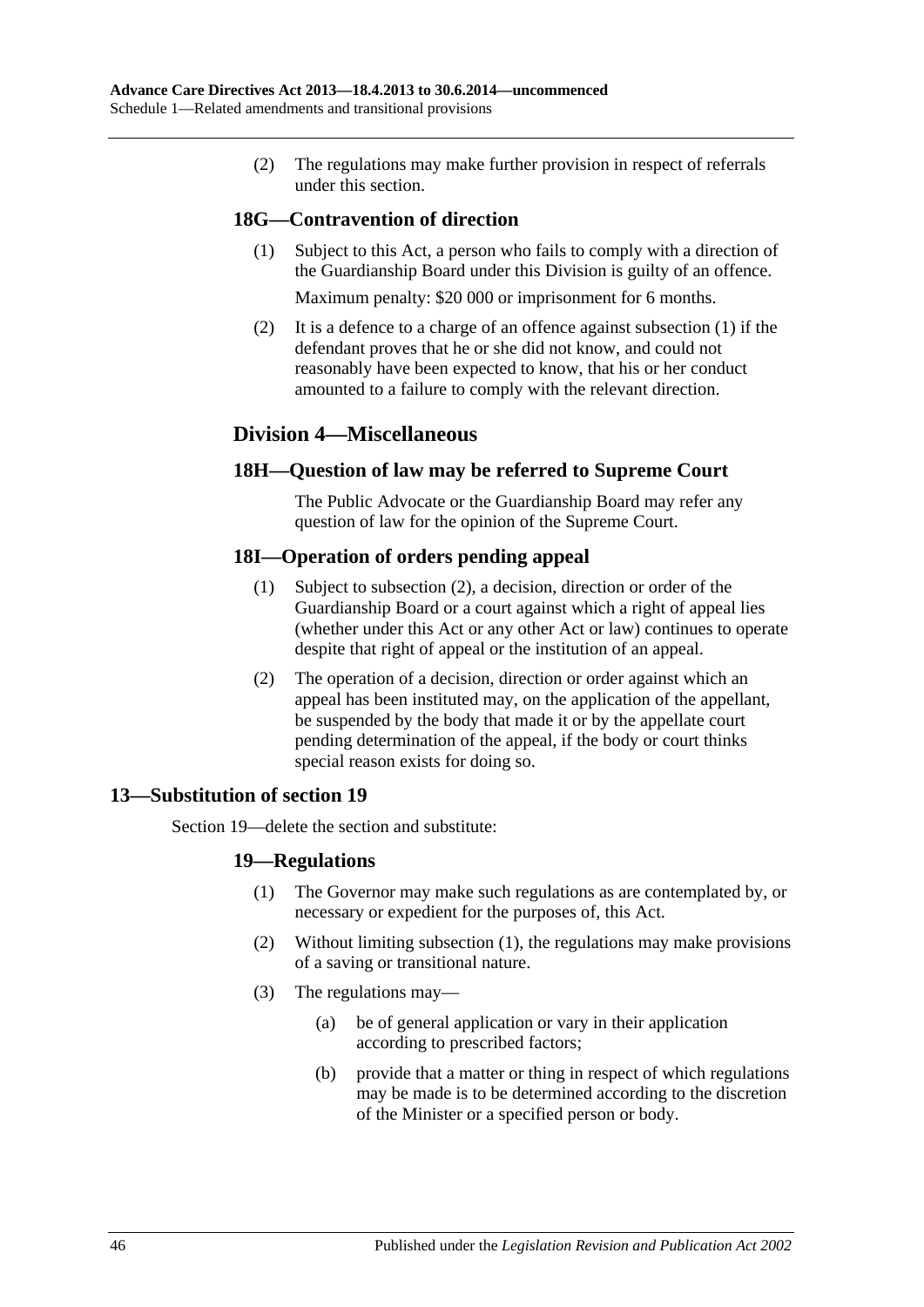# **Part 3—Amendment of** *Coroners Act 2003*

## <span id="page-46-0"></span>**14—Amendment of section 3—Interpretation**

Section 3(1), definition of *reportable death*, (g)—after "*[Guardianship and](http://www.legislation.sa.gov.au/index.aspx?action=legref&type=act&legtitle=Guardianship%20and%20Administration%20Act%201993)  [Administration Act](http://www.legislation.sa.gov.au/index.aspx?action=legref&type=act&legtitle=Guardianship%20and%20Administration%20Act%201993) 1993*" insert:

or Part 2A of the *[Consent to Medical Treatment and Palliative Care Act](http://www.legislation.sa.gov.au/index.aspx?action=legref&type=act&legtitle=Consent%20to%20Medical%20Treatment%20and%20Palliative%20Care%20Act%201995) 1995*

# **Part 4—Amendment of** *Fair Work Act 1994*

## <span id="page-46-1"></span>**15—Amendment of section 76—Negotiation of enterprise agreement**

Section 76(5a)(a)(iii)—delete subparagraph (iii) and substitute:

(iii) a substitute decision-maker under an advance care directive (within the meaning of the *[Advance Care Directives Act](http://www.legislation.sa.gov.au/index.aspx?action=legref&type=act&legtitle=Advance%20Care%20Directives%20Act%202013) 2013*) given by the employee (being a substitute decision-maker who is authorised to make decisions relating to the employee's employment); or

# **Part 5—Amendment of** *Guardianship and Administration Act 1993*

### <span id="page-46-2"></span>**16—Amendment of section 3—Interpretation**

(1) Section 3(1)—after the definition of *administrator* insert:

*advance care directive* means an advance care directive given under the *[Advance Care Directives Act](http://www.legislation.sa.gov.au/index.aspx?action=legref&type=act&legtitle=Advance%20Care%20Directives%20Act%202013) 2013* that is in force;

- (2) Section 3(1), definition of *authorised witness*—delete the definition
- (3) Section 3(1), definition of *enduring guardian*—delete the definition
- (4) Section 3(1), definition of *guardian appointed under this Act*—delete the definition
- (5) Section 3(1), definition of *medical agent*—delete the definition
- (6) Section 3(1), definition of *medical practitioner*—delete the definition and substitute:

*medical practitioner* means a person registered under the *Health Practitioner Regulation National Law* to practise in the medical profession (other than as a student);

(7) Section 3(1), definition of *medical treatment*—delete the definition and substitute:

*medical treatment* means the provision by a medical practitioner of physical, surgical or psychological therapy to a person (including the provision of such therapy for the purposes of preventing disease, restoring or replacing bodily function in the face of disease or injury or improving comfort and quality of life) and includes the prescription or supply of drugs;

(8) Section 3(1)—after the definition of *mentally incapacitated* insert:

*person responsible* for another person, means—

- (a) any of the following persons if he or she has a close and continuing relationship with the other person:
	- (i) a prescribed relative of the other person;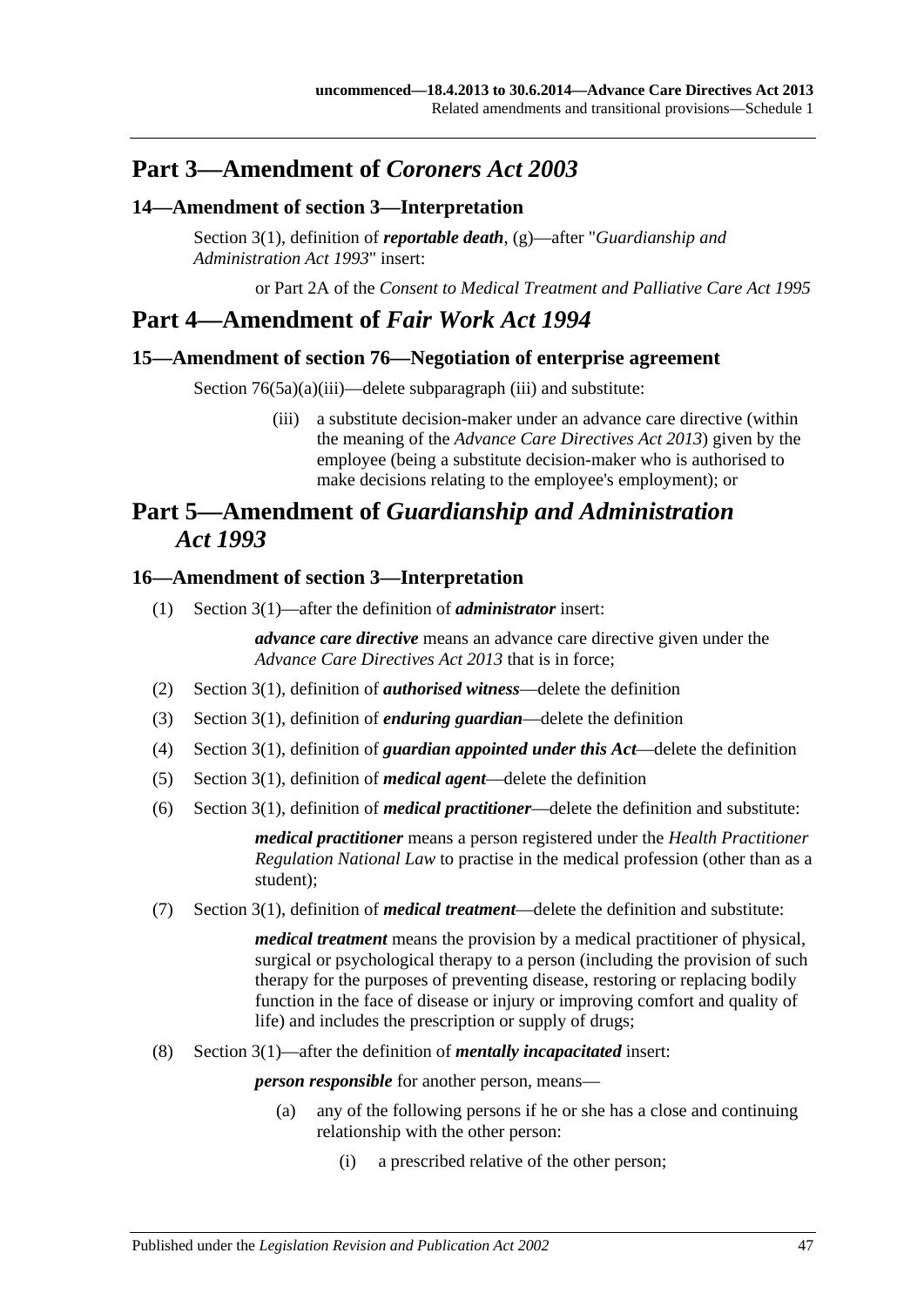- (ii) a parent of the other person (including an adoptive parent and a step-parent);
- (iii) if the other person is under 18 years of age—an adult who acts *in loco parentis* in relation to the other person;
- (iv) an adult friend of the other person; or
- (b) an adult who is charged with overseeing the ongoing day-to-day supervision, care and well-being of the other person;

### **Example—**

The director of nursing in an aged care facility would be such a person.

(9) Section 3(1)—after the definition of *person to whom the proceedings relate* insert:

*prescribed relative*—the following persons are prescribed relatives of a person:

- (a) a person who is legally married to the person;
- (b) an adult domestic partner of the person (within the meaning of the *[Family Relationships Act](http://www.legislation.sa.gov.au/index.aspx?action=legref&type=act&legtitle=Family%20Relationships%20Act%201975) 1975* and whether declared as such under that Act or not);
- (c) an adult related to the person by blood or marriage;
- (d) an adult related to the person by reason of adoption;
- (e) an adult of Aboriginal or Torres Strait Islander descent who is related to the person according to Aboriginal kinship rules or Torres Strait Islander kinship rules (as the case requires).
- (10) Section 3(1), definition of *relative*—delete the definition
- (11) Section 3(1)—after the definition of *sterilisation* insert:

*substitute decision-maker*, in respect of a person, means a substitute decision-maker appointed under an advance care directive given by the person under the *[Advance Care Directives Act](http://www.legislation.sa.gov.au/index.aspx?action=legref&type=act&legtitle=Advance%20Care%20Directives%20Act%202013) 2013* that is in force;

- (12) Section 3—after subsection (2) insert:
	- (3) For the purposes of this Act, the Board is entitled to presume that a person who purports to be in a close and continuing relationship with another person is in such a relationship unless the Board knew, or ought reasonably to have known, that the 2 persons were not in such a relationship.
	- (4) For the purposes of this Act, the Board is entitled to presume that a person who purports to have a particular relationship to another person (whether the relationship is based on affinity or consanguinity or otherwise) does have such a relationship unless the Board knew, or ought reasonably to have known, that the person did not have such a relationship to the other person.
	- (5) If a man and woman are married according to Aboriginal tradition, they will be regarded as legally married for the purposes of this Act.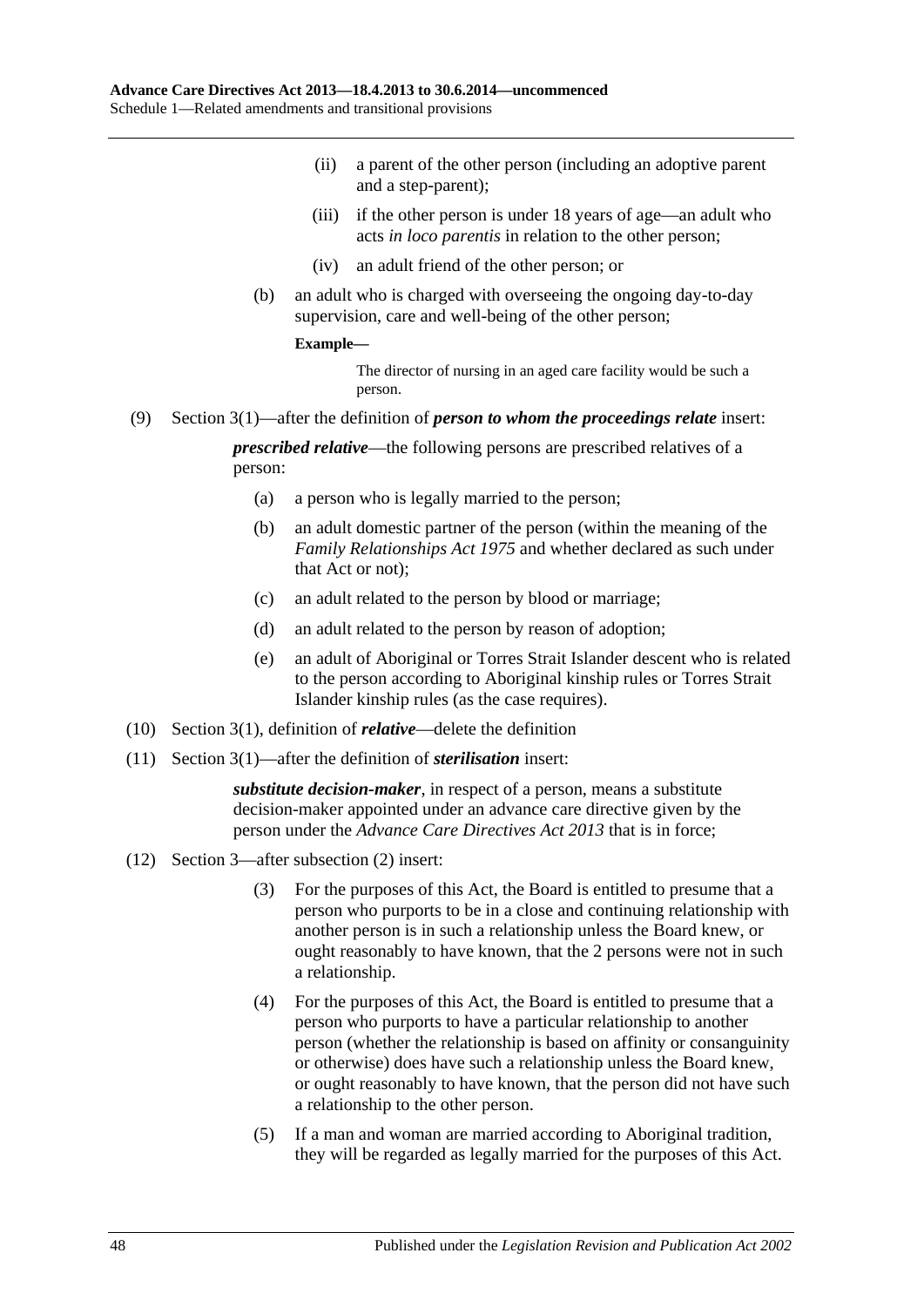### <span id="page-48-0"></span>**17—Amendment of section 5—Principles to be observed**

Section 5—delete "appointed under this Act"

### <span id="page-48-1"></span>**18—Repeal of Part 3**

Part 3—delete the Part

### <span id="page-48-2"></span>**19—Amendment of section 28—Investigations by Public Advocate**

Section 28(1)—delete ''directs after an application has been lodged with the Board for an order under this Part, investigate the affairs of the person the subject of the application" and substitute:

directs for the purposes of this Part, investigate the affairs of a person—

- (a) who is the subject of application for an order under this Part; or
- (b) who has had an advance care directive revoked by the Board under the *[Advance Care Directives Act](http://www.legislation.sa.gov.au/index.aspx?action=legref&type=act&legtitle=Advance%20Care%20Directives%20Act%202013) 2013*.

### <span id="page-48-3"></span>**20—Amendment of section 29—Guardianship orders**

(1) Section 29(1)—delete ", on an application made under this Division" and substitute:

(whether on an application made under this Division or on its own motion after revoking an advance care directive under the *[Advance Care Directives](http://www.legislation.sa.gov.au/index.aspx?action=legref&type=act&legtitle=Advance%20Care%20Directives%20Act%202013)  Act [2013](http://www.legislation.sa.gov.au/index.aspx?action=legref&type=act&legtitle=Advance%20Care%20Directives%20Act%202013)*)

- (2) Section 29(1)(b)—delete paragraph (b)
- (3) Section 29—after subsection (6) insert:
	- (7) A condition or limitation imposed under subsection (6) should, as far as is reasonably practicable, be consistent with the terms of any advance care directive that the protected person has given.

### <span id="page-48-5"></span><span id="page-48-4"></span>**21—Insertion of section 31A**

After section 31 insert:

### **31A—Guardian to give effect to advance care directive**

- (1) A person appointed as a guardian under this Part—
	- (a) must take reasonable steps to ascertain whether the protected person has given an advance care directive; and
	- (b) if the protected person has given an advance care directive—must, as far as may be reasonably practicable—
		- (i) give effect to any provision in the advance care directive; and
		- (ii) seek to avoid any outcome or intervention that the protected person would wish to be avoided (whether such wish is expressed or implied in the advance care directive).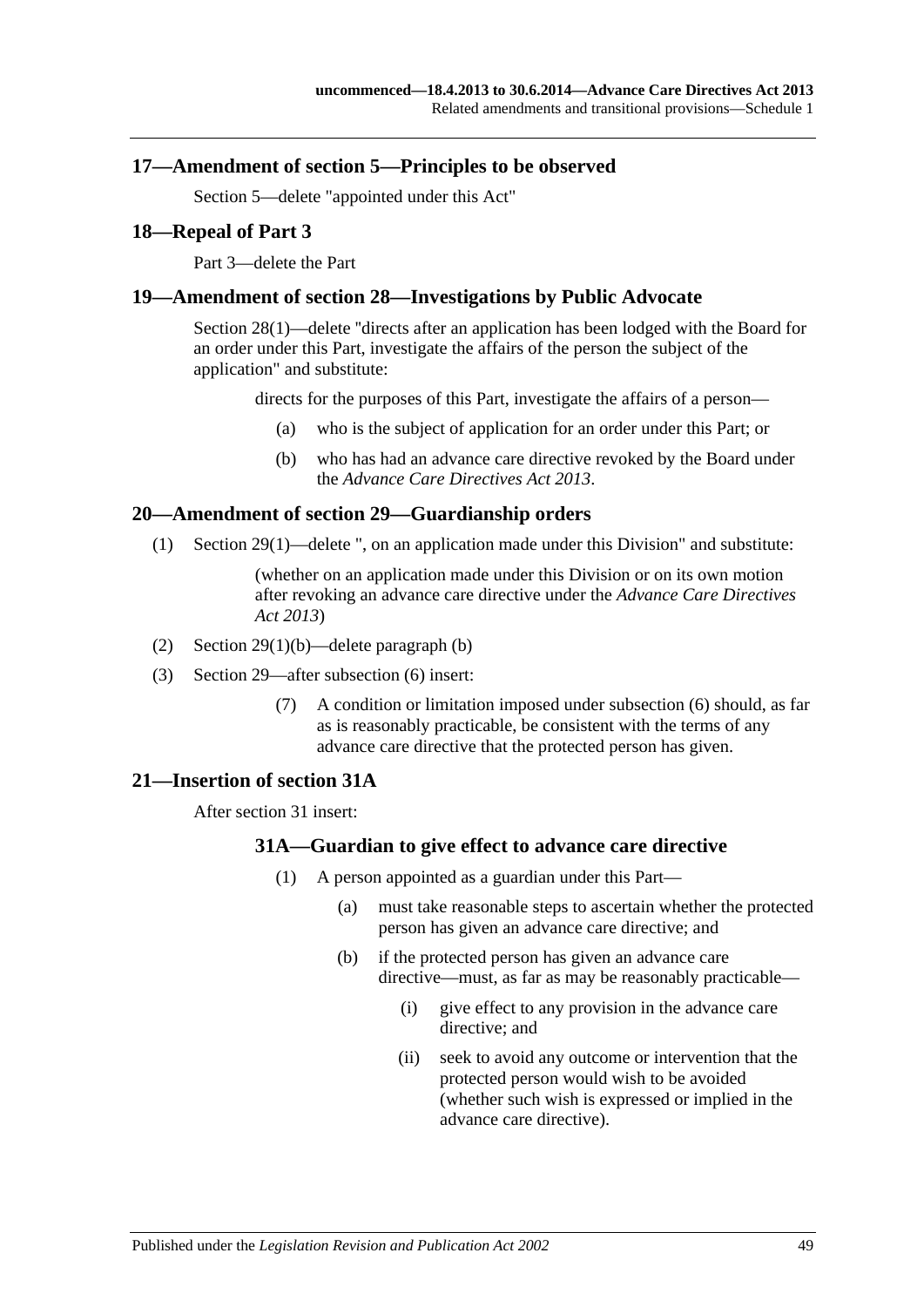- (2) For the purposes of [subsection](#page-48-5) (1), a reference to an advance care directive includes an advance care directive that was revoked by the Board under the *[Advance Care Directives Act](http://www.legislation.sa.gov.au/index.aspx?action=legref&type=act&legtitle=Advance%20Care%20Directives%20Act%202013) 2013* in proceedings that gave rise to the making of an order under this Division.
- (3) For the purposes of this section, a reference to a provision of an advance care directive includes a reference to a condition, instruction or direction of an advance care directive.

## <span id="page-49-0"></span>**22—Amendment of section 32—Special powers to place and detain certain persons**

- (1) Section 32—before subsection (1) insert:
	- (a1) This section applies to the following persons:
		- (a) a protected person;
		- (b) a person who has given an advance care directive under which at least 1 substitute decision-maker has been appointed.
- (2) Section 32(1)—delete "the guardian of a protected person" and substitute:

an appropriate authority in respect of a person to whom this section applies

- (3) Section 32(1)(a)—delete "protected"
- (4) Section  $32(1)(a)(ii)$ —delete "guardian" and substitute: appropriate authority
- (5) Section 32(1)(b)—delete "protected"
- (6) Section 32(1)(c)—delete "protected"
- (7) Section 32(2)—delete "protected"
- (8) Section 32(3)—delete "protected"
- (9) Section 32(4)—delete "protected" wherever occurring
- (10) Section 32(4)(a)—delete "guardian" wherever occurring and substitute in each case: appropriate authority
- (11) Section 32—after subsection (7) insert:
	- (8) In this section—

*appropriate authority*, in respect of a person, means—

- (a) if the person is a protected person—the guardian of the person; or
- (b) if the person is a person who has given an advance care directive under which a substitute decision-maker has been appointed—each substitute decision-maker appointed under the advance care directive.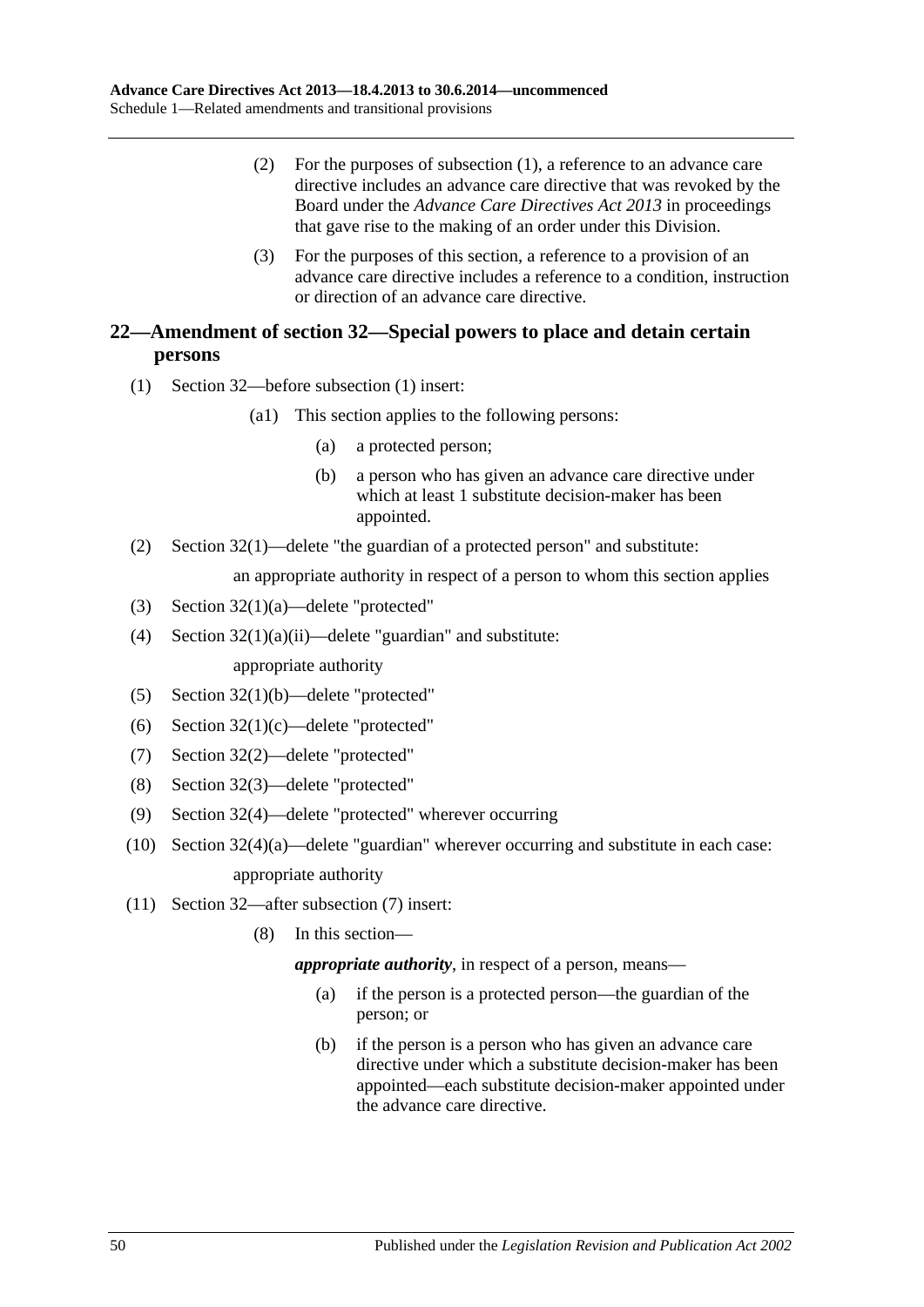### <span id="page-50-0"></span>**23—Amendment of section 33—Applications under this Division**

- (1) Section  $33(1)(c)$ —delete "relative, guardian or medical agent of" and substitute: guardian of, or substitute decision-maker for,
- (2) Section 33(1)—after paragraph (c) insert:
	- (ca) a person responsible for the person; or

### <span id="page-50-1"></span>**24—Amendment of section 37—Applications under this Division**

(1) Section 37(1)(c)—delete "relative, guardian appointed under this Act or medical agent of" and substitute:

guardian of, or substitute decision-maker for,

(2) Section 37(1)—after paragraph (c) insert:

(ca) a person responsible for the person; or

### <span id="page-50-2"></span>**25—Amendment of heading to Part 5**

Heading to Part 5—delete "medical and dental treatment" and substitute:

prescribed medical treatment

### <span id="page-50-3"></span>**26—Repeal of sections 58, 59 and 60**

Sections 58, 59 and 60—delete the sections

### <span id="page-50-4"></span>**27—Amendment of section 61—Prescribed treatment not to be carried out without Board's consent**

(1) Section 61(1)—delete "to whom this Part applies" and substitute:

who, by reason of his or her mental incapacity, is incapable of giving effective consent (whether or not he or she is a protected person)

(2) Section 61(5)—delete "in relation to a person to whom this Part applies"

### <span id="page-50-5"></span>**28—Repeal of section 79**

Section 79—delete the section

### <span id="page-50-6"></span>**29—Repeal of Schedule**

Schedule—delete the Schedule

# **Part 6—Amendment of** *Health and Community Services Complaints Act 2004*

### <span id="page-50-7"></span>**30—Amendment of section 24—Who may complain**

- (1) Section 24(d)—delete "or an enduring guardian of the health or community service user"
- (2) Section 24—after paragraph (d) insert:

or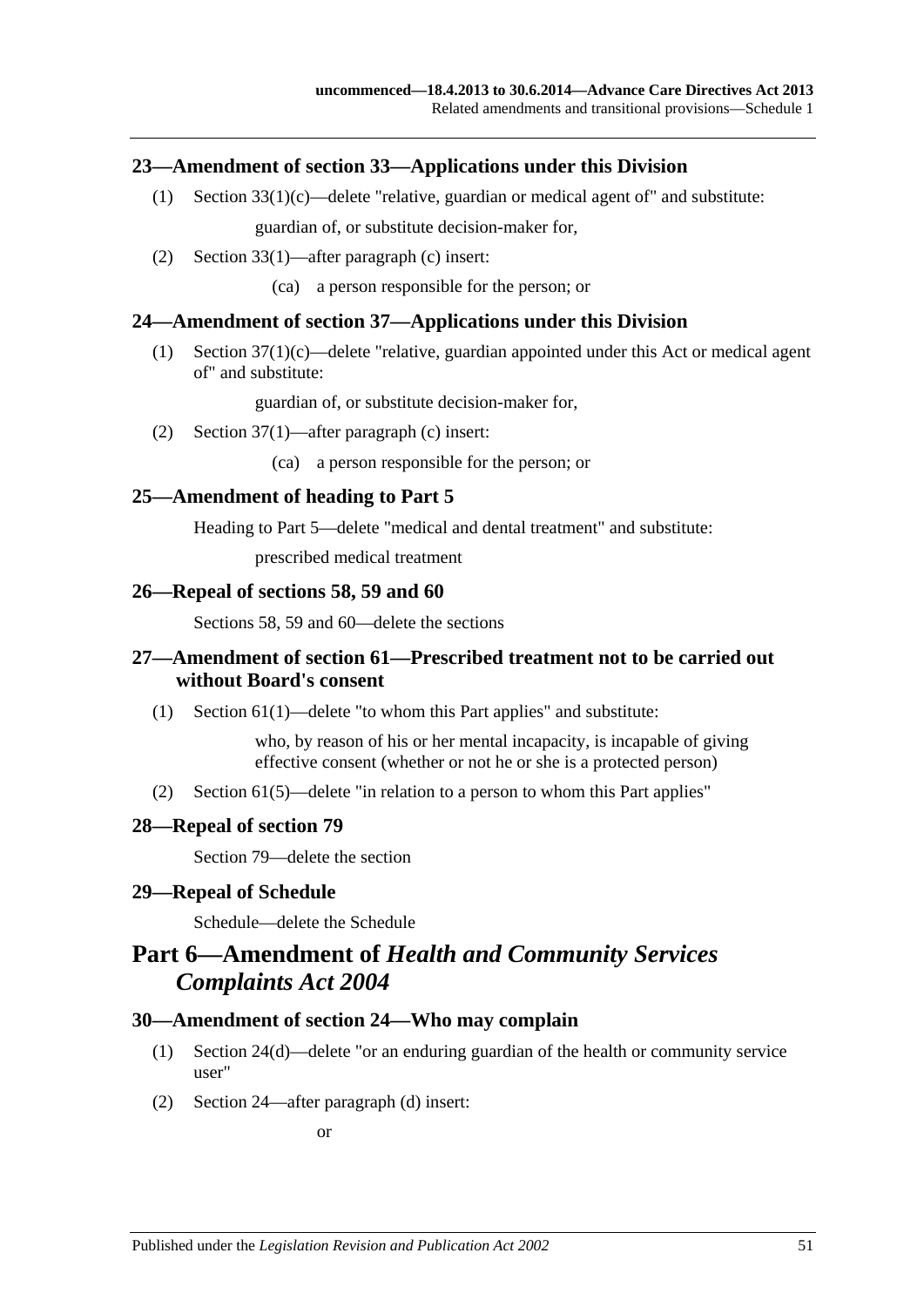(da) a substitute decision-maker appointed under an advance care directive (within the meaning of the *[Advance Care Directives](http://www.legislation.sa.gov.au/index.aspx?action=legref&type=act&legtitle=Advance%20Care%20Directives%20Act%202013)  Act [2013](http://www.legislation.sa.gov.au/index.aspx?action=legref&type=act&legtitle=Advance%20Care%20Directives%20Act%202013)*) given by the health or community service user; or

# **Part 7—Amendment of** *Wills Act 1936*

## <span id="page-51-0"></span>**31—Amendment of section 7—Will of person lacking testamentary capacity pursuant to permission of court**

Section 7(7)(e)—delete "or enduring guardian"

# **Part 8—Transitional provisions**

## <span id="page-51-1"></span>**32—Transitional provisions relating to anticipatory directions under** *Consent to Medical Treatment and Palliative Care Act 1995*

(1) A direction given by a person under section 7 of the *[Consent to Medical Treatment](http://www.legislation.sa.gov.au/index.aspx?action=legref&type=act&legtitle=Consent%20to%20Medical%20Treatment%20and%20Palliative%20Care%20Act%201995)  [and Palliative Care Act](http://www.legislation.sa.gov.au/index.aspx?action=legref&type=act&legtitle=Consent%20to%20Medical%20Treatment%20and%20Palliative%20Care%20Act%201995) 1995* that is in force immediately before the commencement of [clause](#page-34-3) 7 of this Schedule will, on the commencement of that clause, be taken to be an advance care directive given in accordance with this Act.

**Note—**

See also [clause](#page-54-0) 36.

- <span id="page-51-2"></span>(2) A provision of such a direction of a kind contemplated by [section](#page-5-2) 6 or [12\(1\)](#page-10-2) of this Act will be taken to be void and of no effect.
- <span id="page-51-3"></span>(3) An advance care directive contemplated by this clause—
	- (a) will be taken to have been given by the person who gave the direction; and
	- (b) will be taken to contain such provisions as may be necessary to give effect to the direction (but no other provision); and
	- (c) will be taken to contain a provision limiting the circumstances in which the advance care directive has effect to the circumstances contemplated by section 7(1) of the *[Consent to Medical Treatment and Palliative Care](http://www.legislation.sa.gov.au/index.aspx?action=legref&type=act&legtitle=Consent%20to%20Medical%20Treatment%20and%20Palliative%20Care%20Act%201995)  Act [1995](http://www.legislation.sa.gov.au/index.aspx?action=legref&type=act&legtitle=Consent%20to%20Medical%20Treatment%20and%20Palliative%20Care%20Act%201995)* (as in force immediately before the commencement of [clause](#page-34-3) 7 of this Schedule).

**Note—**

Those circumstances are limited to where the person is in the terminal phase of a terminal illness, or in a persistent vegetative state, and is incapable of making decisions about medical treatment when the question of administering the treatment arises.

- <span id="page-51-4"></span>(4) Any relevant condition or limitation contained in the direction will be taken to apply to an advance care directive contemplated by this section.
- (5) The prescribed form by which the direction under section 7 of the *[Consent to Medical](http://www.legislation.sa.gov.au/index.aspx?action=legref&type=act&legtitle=Consent%20to%20Medical%20Treatment%20and%20Palliative%20Care%20Act%201995)  [Treatment and Palliative Care Act](http://www.legislation.sa.gov.au/index.aspx?action=legref&type=act&legtitle=Consent%20to%20Medical%20Treatment%20and%20Palliative%20Care%20Act%201995) 1995* was given will, for all purposes, be taken to be an advance care directive form.
- (6) A reference in any instrument or document to a direction under section 7 of the *[Consent to Medical Treatment and Palliative Care Act](http://www.legislation.sa.gov.au/index.aspx?action=legref&type=act&legtitle=Consent%20to%20Medical%20Treatment%20and%20Palliative%20Care%20Act%201995) 1995* (however described) will be taken to be a reference to the advance care directive contemplated by this clause.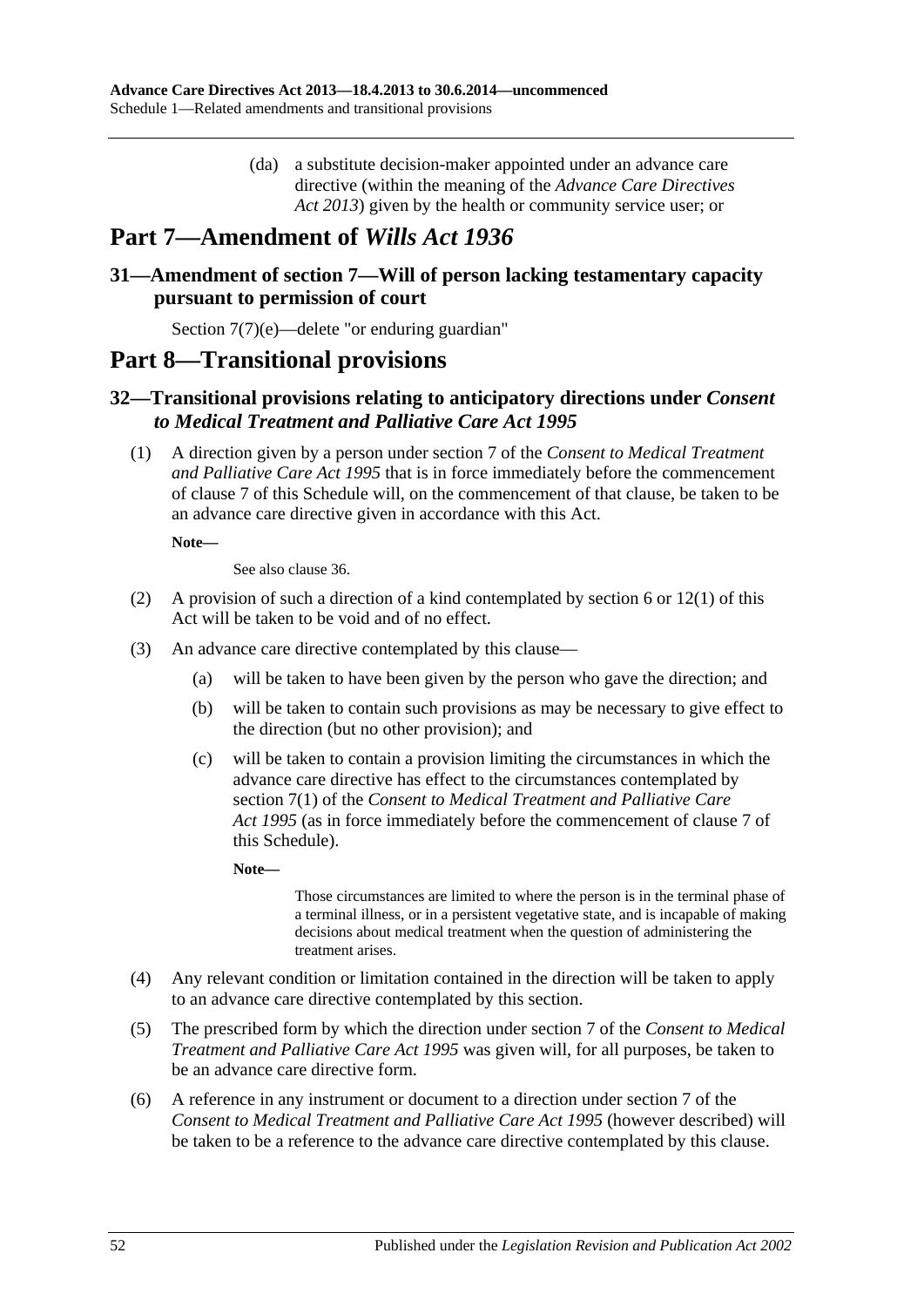## <span id="page-52-0"></span>**33—Transitional provisions relating to medical agents under** *Consent to Medical Treatment and Palliative Care Act 1995*

(1) A medical power of attorney appointing an agent under section 8 of the *[Consent to](http://www.legislation.sa.gov.au/index.aspx?action=legref&type=act&legtitle=Consent%20to%20Medical%20Treatment%20and%20Palliative%20Care%20Act%201995)  [Medical Treatment and Palliative Care Act](http://www.legislation.sa.gov.au/index.aspx?action=legref&type=act&legtitle=Consent%20to%20Medical%20Treatment%20and%20Palliative%20Care%20Act%201995) 1995* that is in force immediately before the commencement of [clause](#page-34-3) 7 of this Schedule will, on the commencement of that clause, be taken to be an advance care directive given in accordance with this Act.

**Note—**

See also [clause](#page-54-0) 36.

- <span id="page-52-2"></span>(2) A provision of such a medical power of attorney of a kind contemplated by [section](#page-5-2) 6 or [12\(1\)](#page-10-2) of this Act will be taken to be void and of no effect.
- <span id="page-52-3"></span>(3) An advance care directive contemplated by this clause—
	- (a) will be taken to have been given by the person who gave the medical power of attorney; and
	- (b) will be taken to appoint each agent appointed by the medical power of attorney as a substitute decision-maker under the advance care directive; and
	- (c) will be taken to contain such provisions as may be necessary to enable each substitute decision-maker to make any decision he or she could have made as the person's agent (but no other provision).
- <span id="page-52-4"></span>(4) Any relevant condition or limitation contained in the medical power of attorney will be taken to apply to an advance care directive contemplated by this section.
- (5) The prescribed form by which the medical power of attorney was given will, for all purposes, be taken to be an advance care directive form.
- (6) A reference in any instrument or document to a medical power of attorney or agent under section 8 of the *[Consent to Medical Treatment and Palliative Care Act](http://www.legislation.sa.gov.au/index.aspx?action=legref&type=act&legtitle=Consent%20to%20Medical%20Treatment%20and%20Palliative%20Care%20Act%201995) 1995* (however described) will be taken to be a reference to the advance care directive or substitute decision-maker contemplated by this clause (as the case requires).

## <span id="page-52-1"></span>**34—Transitional provisions relating to other instruments continued under**  *Consent to Medical Treatment and Palliative Care Act 1995*

(1) A direction or enduring power of attorney continued in force pursuant to Schedule 3 of the *[Consent to Medical Treatment and Palliative Care Act](http://www.legislation.sa.gov.au/index.aspx?action=legref&type=act&legtitle=Consent%20to%20Medical%20Treatment%20and%20Palliative%20Care%20Act%201995) 1995* and that is in force immediately before the commencement of this clause will, on the commencement of Part 2 of this Schedule, be taken to be an advance care directive given in accordance with this Act.

**Note—**

See also [clause](#page-54-0) 36.

- <span id="page-52-5"></span>(2) A provision of such a direction or enduring power of attorney of a kind contemplated by [section](#page-5-2) 6 or [12\(1\)](#page-10-2) of this Act will be taken to be void and of no effect.
- <span id="page-52-6"></span>(3) An advance care directive contemplated by this clause—
	- (a) will be taken to have been given by the person who gave the direction or enduring power of attorney (as the case requires); and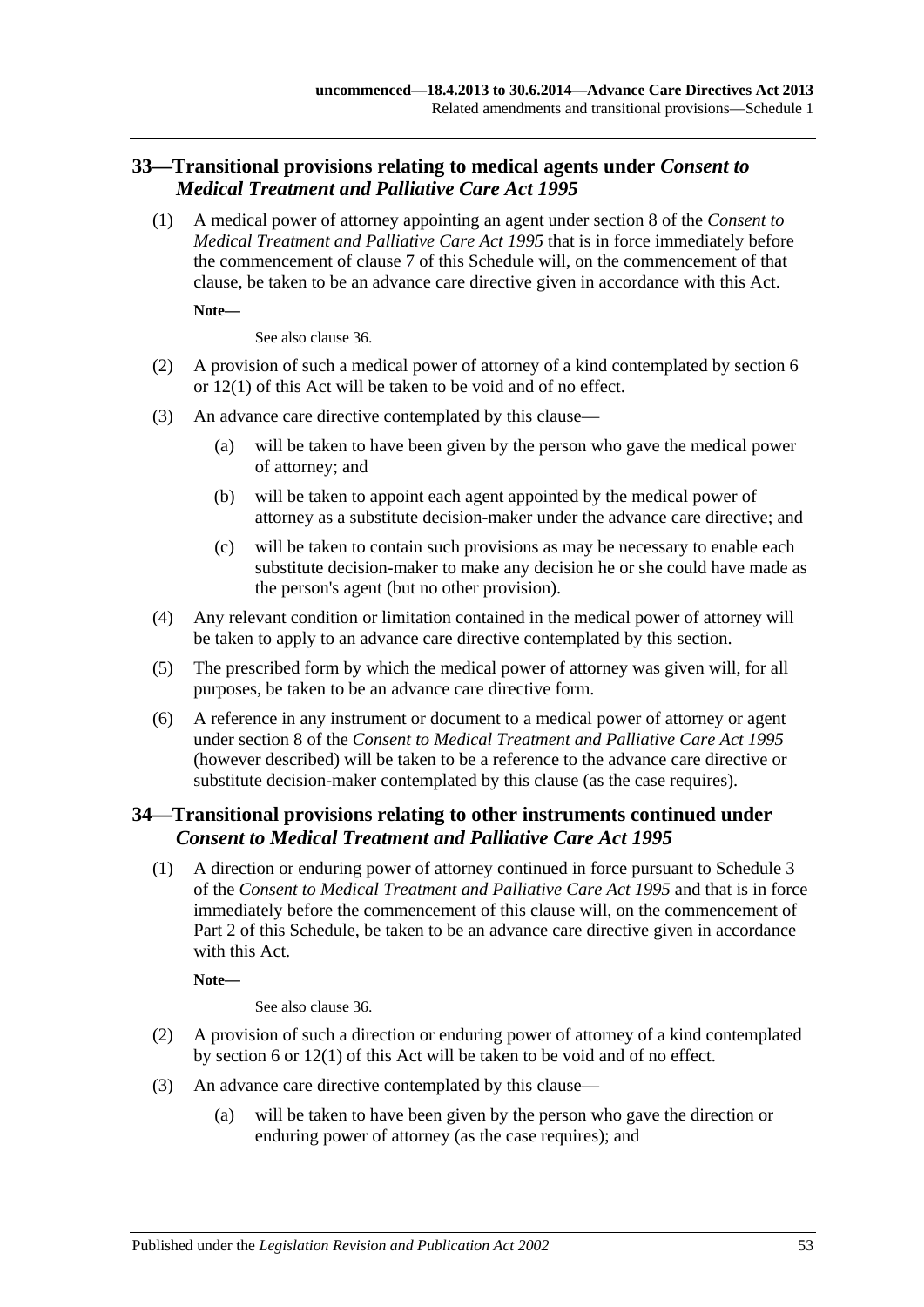- (b) in the case of an advance care directive related to a direction—will be taken to contain such provisions as may be necessary to give effect to the direction (but no other provision); and
- (c) in the case of an advance care directive related to an enduring power of attorney—will be taken to appoint each agent appointed by the enduring power of attorney as a substitute decision-maker under the advance care directive; and
- (d) will be taken to contain such provisions as may be necessary to enable each substitute decision-maker to make any decision he or she could have made as the person's agent under the enduring power of attorney (but no other provision).
- <span id="page-53-1"></span>(4) Any condition or limitation contained in the direction or enduring power of attorney (as the case requires) will be taken to apply to an advance care directive contemplated by this section.
- (5) Any instrument by which the direction or enduring power of attorney was given will, for all purposes, be taken to be an advance care directive form.
- (6) A reference in any instrument or document to a direction or enduring power of attorney to which this clause relates (however described) will be taken to be a reference to the advance care directive contemplated by this clause.

## <span id="page-53-0"></span>**35—Transitional provisions relating to enduring guardians under**  *Guardianship and Administration Act 1993*

(1) An instrument appointing an enduring guardian under section 25 of the *[Guardianship](http://www.legislation.sa.gov.au/index.aspx?action=legref&type=act&legtitle=Guardianship%20and%20Administration%20Act%201993)  [and Administration Act](http://www.legislation.sa.gov.au/index.aspx?action=legref&type=act&legtitle=Guardianship%20and%20Administration%20Act%201993) 1993* that is in force immediately before the commencement of [clause](#page-48-1) 18 of this Schedule will, on the commencement of that clause, be taken to be an advance care directive given in accordance with this Act.

### **Note—**

See also [clause](#page-54-0) 36.

- <span id="page-53-2"></span>(2) A provision of such an instrument appointing an enduring guardian of a kind contemplated by [section](#page-5-2) 6 or [12\(1\)](#page-10-2) of this Act will be taken to be void and of no effect.
- <span id="page-53-3"></span>(3) An advance care directive contemplated by this clause—
	- (a) will be taken to have been given by the person who appointed the enduring guardian; and
	- (b) will be taken to appoint each enduring guardian appointed by the instrument as a substitute decision-maker under the advance care directive; and
	- (c) will be taken to contain such provisions as may be necessary to enable each substitute decision-maker to make any decision he or she could have made as the person's enduring guardian (but no other provision).
- <span id="page-53-4"></span>(4) Any condition or limitation contained in the instrument appointing the enduring guardian will be taken to apply to an advance care directive contemplated by this section.
- (5) The instrument by which the enduring guardian was appointed will, for all purposes, be taken to be an advance care directive form.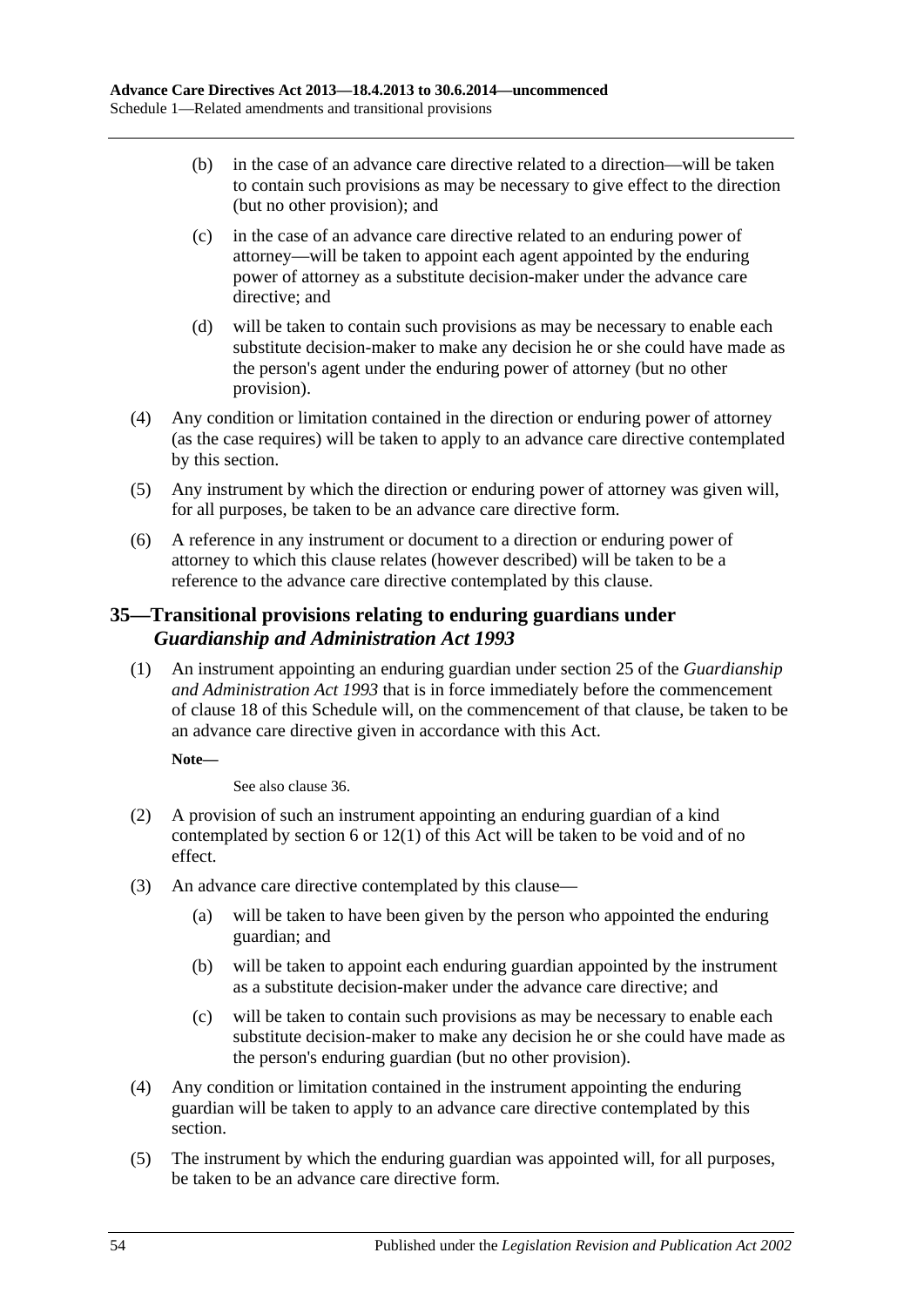(6) A reference in any instrument or document to an enduring guardian appointed under section 25 of the *[Guardianship and Administration Act](http://www.legislation.sa.gov.au/index.aspx?action=legref&type=act&legtitle=Guardianship%20and%20Administration%20Act%201993) 1993* (however described) will be taken to be a reference to the advance care directive contemplated by this clause.

## <span id="page-54-0"></span>**36—Only 1 advance care directive to be created**

- (1) If 2 or more of [clauses](#page-51-1) 32, [33,](#page-52-0) [34](#page-52-1) or [35](#page-53-0) apply in respect of a particular person, the person will, for the purposes of this or any other Act, be taken to have given 1 advance care directive containing, or subject to, the relevant provisions (in addition to any other applicable provisions under this Act).
- (2) In this clause—

### *relevant provisions* means—

- (a) if [clause](#page-51-1) 32 applies in respect of the person[—clause](#page-51-2) 32(2), [\(3\)](#page-51-3) and [\(4\);](#page-51-4) and
- (b) if [clause](#page-52-0) 33 applies in respect of the person[—clause](#page-52-2) 33(2), [\(3\)](#page-52-3) and [\(4\);](#page-52-4) and
- (c) if [clause](#page-52-1) 34 applies in respect of the person[—clause](#page-52-5) 34(2), [\(3\)](#page-52-6) and [\(4\);](#page-53-1) and
- (d) if [clause](#page-53-0) 35 applies in respect of the person[—clause](#page-53-2) 35(2), [\(3\)](#page-53-3) and [\(4\).](#page-53-4)

### <span id="page-54-1"></span>**37—Disputes**

A dispute arising out of the operation of this Schedule will be taken to be a matter to which [Part](#page-21-4) 7 of this Act applies.